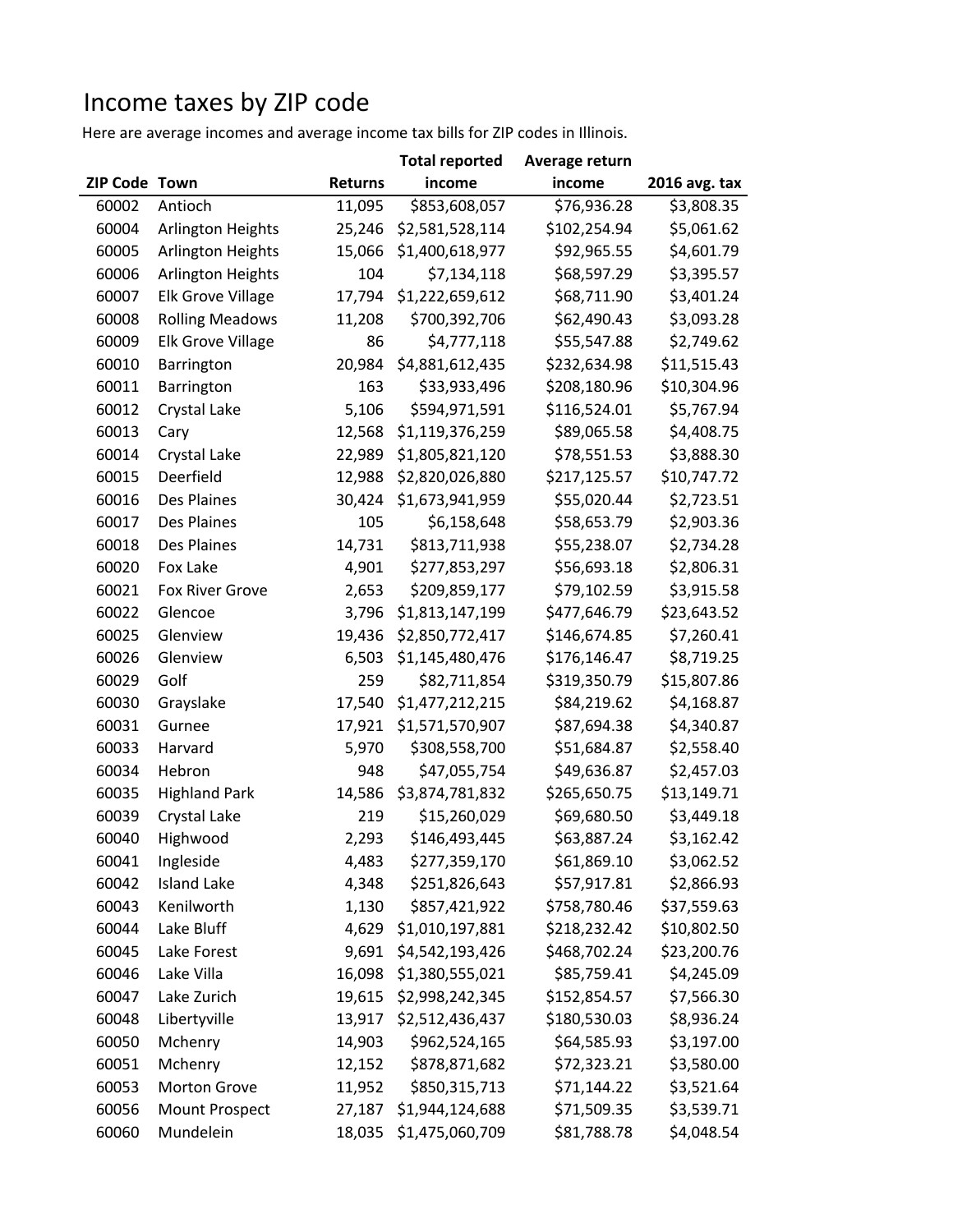|               |                         |                | <b>Total reported</b> | Average return |               |
|---------------|-------------------------|----------------|-----------------------|----------------|---------------|
| ZIP Code Town |                         | <b>Returns</b> | income                | income         | 2016 avg. tax |
| 60061         | <b>Vernon Hills</b>     | 12,235         | \$1,278,543,422       | \$104,498.85   | \$5,172.69    |
| 60062         | Northbrook              | 20,585         | \$3,579,307,646       | \$173,879.41   | \$8,607.03    |
| 60064         | North Chicago           | 5,601          | \$175,531,067         | \$31,339.24    | \$1,551.29    |
| 60065         | Northbrook              | 98             | \$488,985,034         | \$4,989,643.20 | \$246,987.34  |
| 60067         | Palatine                | 19,728         | \$2,298,314,873       | \$116,500.15   | \$5,766.76    |
| 60068         | Park Ridge              | 18,877         | \$2,449,478,221       | \$129,759.93   | \$6,423.12    |
| 60069         | Lincolnshire            | 4,040          | \$727,190,456         | \$179,997.64   | \$8,909.88    |
| 60070         | <b>Prospect Heights</b> | 7,798          | \$539,232,460         | \$69,150.10    | \$3,422.93    |
| 60071         | Richmond                | 1,868          | \$128,446,391         | \$68,761.45    | \$3,403.69    |
| 60072         | Ringwood                | 482            | \$42,970,677          | \$89,150.78    | \$4,412.96    |
| 60073         | Round Lake              | 26,395         | \$1,380,142,629       | \$52,288.03    | \$2,588.26    |
| 60074         | Palatine                | 18,570         | \$1,101,417,359       | \$59,311.65    | \$2,935.93    |
| 60075         | Russell                 | 35             | \$2,213,315           | \$63,237.57    | \$3,130.26    |
| 60076         | Skokie                  | 16,259         | \$1,185,903,447       | \$72,938.28    | \$3,610.44    |
| 60077         | Skokie                  | 13,241         | \$840,315,924         | \$63,463.18    | \$3,141.43    |
| 60078         | Palatine                | 157            | \$10,803,429          | \$68,811.65    | \$3,406.18    |
| 60079         | Waukegan                | 311            | \$12,925,693          | \$41,561.71    | \$2,057.30    |
| 60081         | <b>Spring Grove</b>     | 4,532          | \$391,373,029         | \$86,357.69    | \$4,274.71    |
| 60083         | Wadsworth               | 4,551          | \$450,761,449         | \$99,046.68    | \$4,902.81    |
| 60084         | Wauconda                | 8,119          | \$615,206,006         | \$75,773.62    | \$3,750.79    |
| 60085         | Waukegan                | 28,960         | \$1,048,861,078       | \$36,217.58    | \$1,792.77    |
| 60087         | Waukegan                | 12,631         | \$589,153,664         | \$46,643.47    | \$2,308.85    |
| 60088         | <b>Great Lakes</b>      | 471            | \$23,545,041          | \$49,989.47    | \$2,474.48    |
| 60089         | <b>Buffalo Grove</b>    | 20,623         | \$2,046,250,186       | \$99,221.75    | \$4,911.48    |
| 60090         | Wheeling                | 18,909         | \$1,041,673,534       | \$55,088.77    | \$2,726.89    |
| 60091         | Wilmette                | 12,642         | \$3,073,400,062       | \$243,110.27   | \$12,033.96   |
| 60093         | Winnetka                | 9,324          | \$4,968,788,320       | \$532,903.08   | \$26,378.70   |
| 60095         | Palatine                | 23             | \$1,483,253           | \$64,489.26    | \$3,192.22    |
| 60096         | Winthrop Harbor         | 3,197          | \$215,332,625         | \$67,354.59    | \$3,334.05    |
| 60097         | <b>Wonder Lake</b>      | 5,148          | \$283,122,583         | \$54,996.62    | \$2,722.33    |
| 60098         | Woodstock               | 15,035         | \$1,026,612,010       | \$68,281.48    | \$3,379.93    |
| 60099         | Zion                    | 13,219         | \$603,339,266         | \$45,641.82    | \$2,259.27    |
| 60101         | Addison                 | 18,035         | \$1,016,610,582       | \$56,368.76    | \$2,790.25    |
| 60102         | Algonquin               | 15,414         | \$1,269,793,955       | \$82,379.26    | \$4,077.77    |
| 60103         | <b>Bartlett</b>         | 19,776         | \$1,638,332,844       | \$82,844.50    | \$4,100.80    |
| 60104         | Bellwood                | 8,787          | \$340,109,737         | \$38,706.01    | \$1,915.95    |
| 60106         | Bensenville             | 9,632          | \$473,731,838         | \$49,183.12    | \$2,434.56    |
| 60107         | Streamwood              | 19,341         | \$1,059,727,538       | \$54,791.77    | \$2,712.19    |
| 60108         | Bloomingdale            | 11,323         | \$915,246,007         | \$80,830.70    | \$4,001.12    |
| 60109         | Burlington              | 319            | \$27,191,051          | \$85,238.40    | \$4,219.30    |
| 60110         | Carpentersville         | 16,917         | \$819,953,399         | \$48,469.20    | \$2,399.23    |
| 60111         | Clare                   | 126            | \$9,871,549           | \$78,345.63    | \$3,878.11    |
| 60112         | Cortland                | 1,958          | \$107,033,642         | \$54,664.78    | \$2,705.91    |
| 60113         | Creston                 | 232            | \$11,737,521          | \$50,592.76    | \$2,504.34    |
| 60115         | Dekalb                  | 16,002         | \$804,176,888         | \$50,254.77    | \$2,487.61    |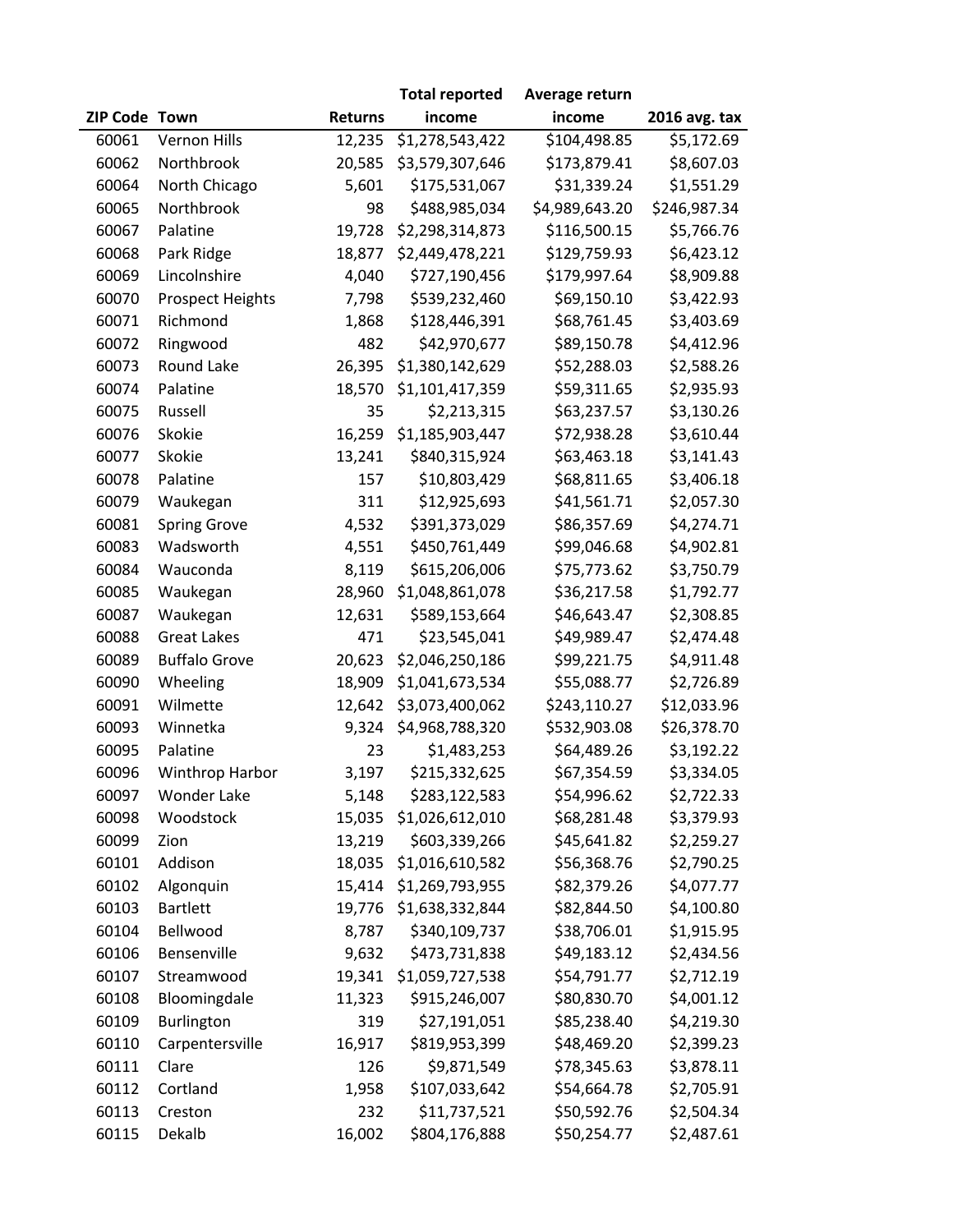|               |                         |                | <b>Total reported</b> | Average return |               |
|---------------|-------------------------|----------------|-----------------------|----------------|---------------|
| ZIP Code Town |                         | <b>Returns</b> | income                | income         | 2016 avg. tax |
| 60118         | Dundee                  | 8,037          | \$677,538,441         | \$84,302.41    | \$4,172.97    |
| 60119         | Elburn                  | 4,931          | \$504,079,735         | \$102,226.68   | \$5,060.22    |
| 60120         | Elgin                   | 22,767         | \$1,026,395,108       | \$45,082.58    | \$2,231.59    |
| 60121         | Elgin                   | 343            | \$18,485,841          | \$53,894.58    | \$2,667.78    |
| 60123         | Elgin                   | 22,057         | \$1,102,869,147       | \$50,000.87    | \$2,475.04    |
| 60124         | Elgin                   | 10,566         | \$1,057,603,510       | \$100,094.98   | \$4,954.70    |
| 60126         | Elmhurst                | 21,478         | \$2,885,181,585       | \$134,331.95   | \$6,649.43    |
| 60129         | Esmond                  | 113            | \$6,717,739           | \$59,449.02    | \$2,942.73    |
| 60130         | <b>Forest Park</b>      | 7,121          | \$409,230,249         | \$57,468.09    | \$2,844.67    |
| 60131         | Franklin Park           | 8,905          | \$410,974,691         | \$46,151.00    | \$2,284.47    |
| 60133         | Hanover Park            | 17,162         | \$806,998,981         | \$47,022.43    | \$2,327.61    |
| 60134         | Geneva                  | 13,896         | \$1,673,028,630       | \$120,396.42   | \$5,959.62    |
| 60135         | Genoa                   | 3,402          | \$203,977,886         | \$59,958.23    | \$2,967.93    |
| 60136         | Gilberts                | 3,502          | \$297,544,688         | \$84,964.22    | \$4,205.73    |
| 60137         | Glen Ellyn              | 17,673         | \$2,389,960,436       | \$135,232.30   | \$6,694.00    |
| 60138         | Glen Ellyn              | 105            | \$12,327,391          | \$117,403.72   | \$5,811.48    |
| 60139         | <b>Glendale Heights</b> | 15,691         | \$755,777,837         | \$48,166.33    | \$2,384.23    |
| 60140         | Hampshire               | 9,004          | \$665,182,262         | \$73,876.31    | \$3,656.88    |
| 60141         | Hines                   | 105            | \$5,943,349           | \$56,603.32    | \$2,801.86    |
| 60142         | Huntley                 | 13,805         | \$1,069,307,183       | \$77,457.96    | \$3,834.17    |
| 60143         | Itasca                  | 5,425          | \$472,008,624         | \$87,006.20    | \$4,306.81    |
| 60144         | Kaneville               | 95             | \$5,658,784           | \$59,566.15    | \$2,948.52    |
| 60145         | Kingston                | 1,121          | \$75,045,012          | \$66,944.70    | \$3,313.76    |
| 60146         | Kirkland                | 1,148          | \$69,383,725          | \$60,438.78    | \$2,991.72    |
| 60147         | Lafox                   | 86             | \$6,140,515           | \$71,401.34    | \$3,534.37    |
| 60148         | Lombard                 | 25,468         | \$1,821,956,103       | \$71,539.03    | \$3,541.18    |
| 60150         | Malta                   | 768            | \$44,315,764          | \$57,702.82    | \$2,856.29    |
| 60151         | Maple Park              | 1,900          | \$135,645,084         | \$71,392.15    | \$3,533.91    |
| 60152         | Marengo                 | 5,836          | \$376,428,272         | \$64,501.07    | \$3,192.80    |
| 60153         | Maywood                 | 9,509          | \$329,016,305         | \$34,600.52    | \$1,712.73    |
| 60154         | Westchester             | 9,032          | \$610,113,480         | \$67,550.21    | \$3,343.74    |
| 60155         | Broadview               | 3,898          | \$164,367,048         | \$42,167.02    | \$2,087.27    |
| 60156         | Lake In The Hills       | 13,269         | \$989,925,223         | \$74,604.36    | \$3,692.92    |
| 60157         | Medinah                 | 1,302          | \$121,542,811         | \$93,350.85    | \$4,620.87    |
| 60159         | Schaumburg              | 67             | \$6,500,601           | \$97,023.90    | \$4,802.68    |
| 60160         | Melrose Park            | 10,492         | \$430,384,711         | \$41,020.27    | \$2,030.50    |
| 60161         | <b>Melrose Park</b>     | 101            | \$3,865,140           | \$38,268.71    | \$1,894.30    |
| 60162         | Hillside                | 3,949          | \$196,586,448         | \$49,781.32    | \$2,464.18    |
| 60163         | Berkeley                | 2,653          | \$125,463,519         | \$47,291.19    | \$2,340.91    |
| 60164         | Melrose Park            | 10,251         | \$426,052,769         | \$41,562.07    | \$2,057.32    |
| 60165         | <b>Stone Park</b>       | 1,827          | \$61,084,416          | \$33,434.27    | \$1,655.00    |
| 60168         | Schaumburg              | 73             | \$1,528,154           | \$20,933.62    | \$1,036.21    |
| 60169         | <b>Hoffman Estates</b>  | 15,910         | \$895,953,888         | \$56,313.88    | \$2,787.54    |
| 60171         | <b>River Grove</b>      | 5,284          | \$226,494,010         | \$42,864.12    | \$2,121.77    |
| 60172         | Roselle                 | 12,467         | \$910,148,091         | \$73,004.58    | \$3,613.73    |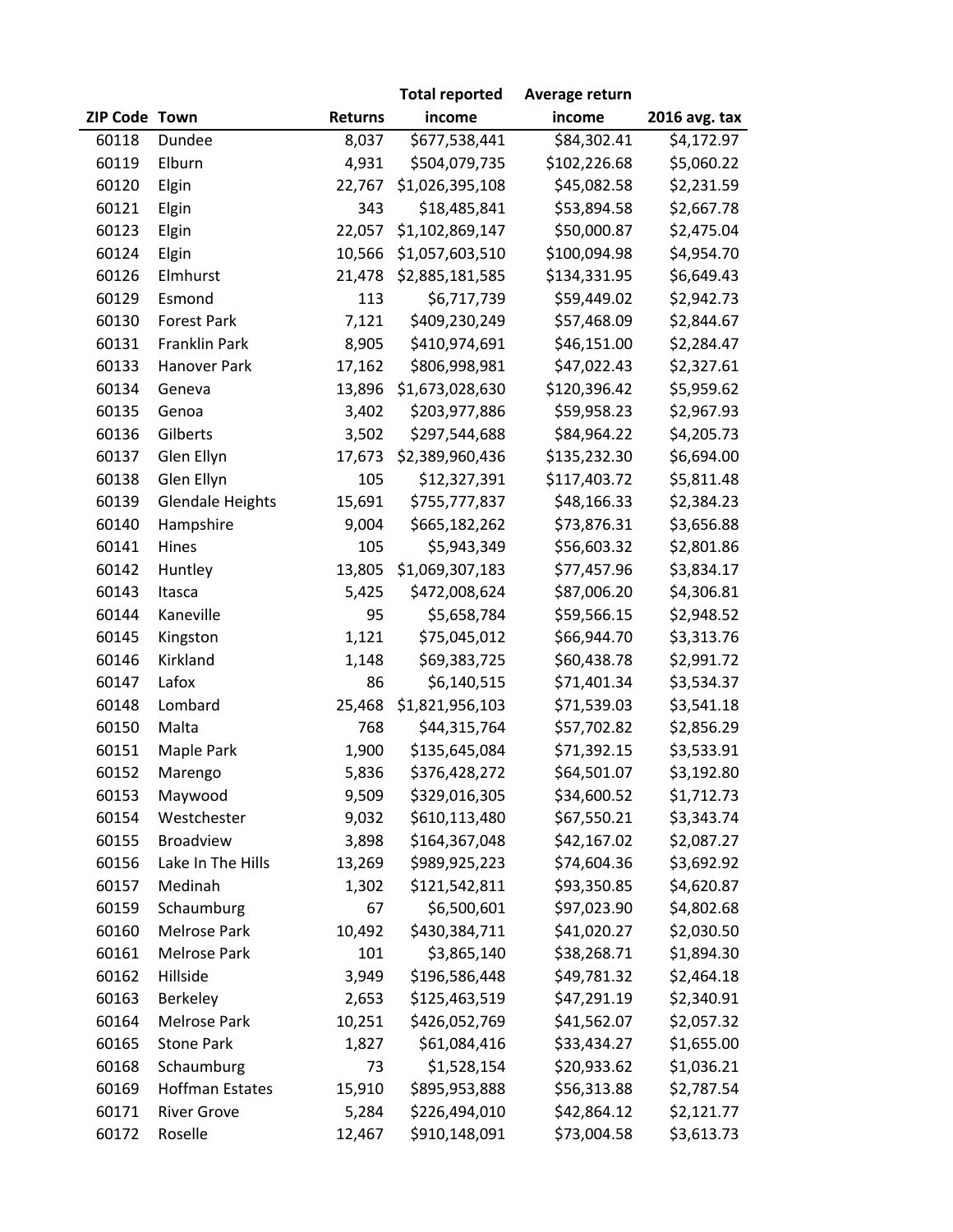|               |                        |                | <b>Total reported</b> | Average return |               |
|---------------|------------------------|----------------|-----------------------|----------------|---------------|
| ZIP Code Town |                        | <b>Returns</b> | income                | income         | 2016 avg. tax |
| 60173         | Schaumburg             | 6,413          | \$555,569,250         | \$86,631.72    | \$4,288.27    |
| 60174         | <b>Saint Charles</b>   | 15,326         | \$1,587,029,569       | \$103,551.45   | \$5,125.80    |
| 60175         | Saint Charles          | 10,951         | \$1,609,590,298       | \$146,981.12   | \$7,275.57    |
| 60176         | <b>Schiller Park</b>   | 5,845          | \$237,280,441         | \$40,595.46    | \$2,009.48    |
| 60177         | South Elgin            | 10,660         | \$781,447,215         | \$73,306.49    | \$3,628.67    |
| 60178         | Sycamore               | 10,298         | \$717,749,737         | \$69,697.97    | \$3,450.05    |
| 60180         | Union                  | 760            | \$51,507,298          | \$67,772.76    | \$3,354.75    |
| 60181         | Villa Park             | 14,424         | \$937,639,384         | \$65,005.50    | \$3,217.77    |
| 60183         | Wasco                  | 68             | \$4,557,575           | \$67,023.16    | \$3,317.65    |
| 60184         | Wayne                  | 1,214          | \$232,447,099         | \$191,472.07   | \$9,477.87    |
| 60185         | West Chicago           | 16,111         | \$1,018,764,430       | \$63,234.09    | \$3,130.09    |
| 60186         | West Chicago           | 114            | \$22,715,100          | \$199,255.26   | \$9,863.14    |
| 60187         | Wheaton                | 12,675         | \$1,516,009,405       | \$119,606.26   | \$5,920.51    |
| 60188         | Carol Stream           | 20,906         | \$1,386,740,170       | \$66,332.16    | \$3,283.44    |
| 60189         | Wheaton                | 14,807         | \$1,782,229,852       | \$120,364.01   | \$5,958.02    |
| 60190         | Winfield               | 5,668          | \$573,690,387         | \$101,215.66   | \$5,010.18    |
| 60191         | Wood Dale              | 7,500          | \$447,734,082         | \$59,697.88    | \$2,955.04    |
| 60192         | <b>Hoffman Estates</b> | 7,423          | \$751,299,925         | \$101,212.44   | \$5,010.02    |
| 60193         | Schaumburg             | 19,893         | \$1,389,459,890       | \$69,846.67    | \$3,457.41    |
| 60194         | Schaumburg             | 9,886          | \$686,365,163         | \$69,428.00    | \$3,436.69    |
| 60195         | Schaumburg             | 2,482          | \$171,975,508         | \$69,289.08    | \$3,429.81    |
| 60201         | Evanston               | 16,912         | \$2,495,071,611       | \$147,532.62   | \$7,302.86    |
| 60202         | Evanston               | 15,485         | \$1,428,232,606       | \$92,233.30    | \$4,565.55    |
| 60203         | Evanston               | 2,157          | \$290,573,281         | \$134,711.77   | \$6,668.23    |
| 60204         | Evanston               | 270            | \$17,950,819          | \$66,484.51    | \$3,290.98    |
| 60208         | Evanston               | 58             | \$4,240,215           | \$73,107.16    | \$3,618.80    |
| 60301         | Oak Park               | 1,322          | \$113,438,998         | \$85,808.62    | \$4,247.53    |
| 60302         | Oak Park               | 14,704         | \$1,915,220,516       | \$130,251.67   | \$6,447.46    |
| 60303         | Oak Park               | 246            | \$13,080,862          | \$53,174.24    | \$2,632.12    |
| 60304         | Oak Park               | 7,558          | \$731,143,569         | \$96,737.70    | \$4,788.52    |
| 60305         | <b>River Forest</b>    | 4,976          | \$1,045,745,209       | \$210,157.80   | \$10,402.81   |
| 60401         | Beecher                | 3,717          | \$238,337,765         | \$64,121.00    | \$3,173.99    |
| 60402         | Berwyn                 | 27,905         | \$1,258,234,168       | \$45,089.92    | \$2,231.95    |
| 60403         | Crest Hill             | 8,576          | \$422,609,444         | \$49,278.15    | \$2,439.27    |
| 60404         | Shorewood              | 9,053          | \$760,227,291         | \$83,975.18    | \$4,156.77    |
| 60406         | <b>Blue Island</b>     | 10,035         | \$371,829,809         | \$37,053.29    | \$1,834.14    |
| 60407         | <b>Braceville</b>      | 768            | \$36,873,909          | \$48,012.90    | \$2,376.64    |
| 60408         | Braidwood              | 2,661          | \$154,168,737         | \$57,936.39    | \$2,867.85    |
| 60409         | Calumet City           | 14,500         | \$535,315,136         | \$36,918.29    | \$1,827.46    |
| 60410         | Channahon              | 6,099          | \$455,089,260         | \$74,617.03    | \$3,693.54    |
| 60411         | Chicago Heights        | 21,529         | \$853,613,095         | \$39,649.45    | \$1,962.65    |
| 60412         | Chicago Heights        | 145            | \$5,592,878           | \$38,571.57    | \$1,909.29    |
| 60415         | Chicago Ridge          | 6,120          | \$257,289,505         | \$42,040.77    | \$2,081.02    |
| 60416         | Coal City              | 4,430          | \$281,270,590         | \$63,492.23    | \$3,142.87    |
| 60417         | Crete                  | 7,054          | \$494,710,403         | \$70,131.90    | \$3,471.53    |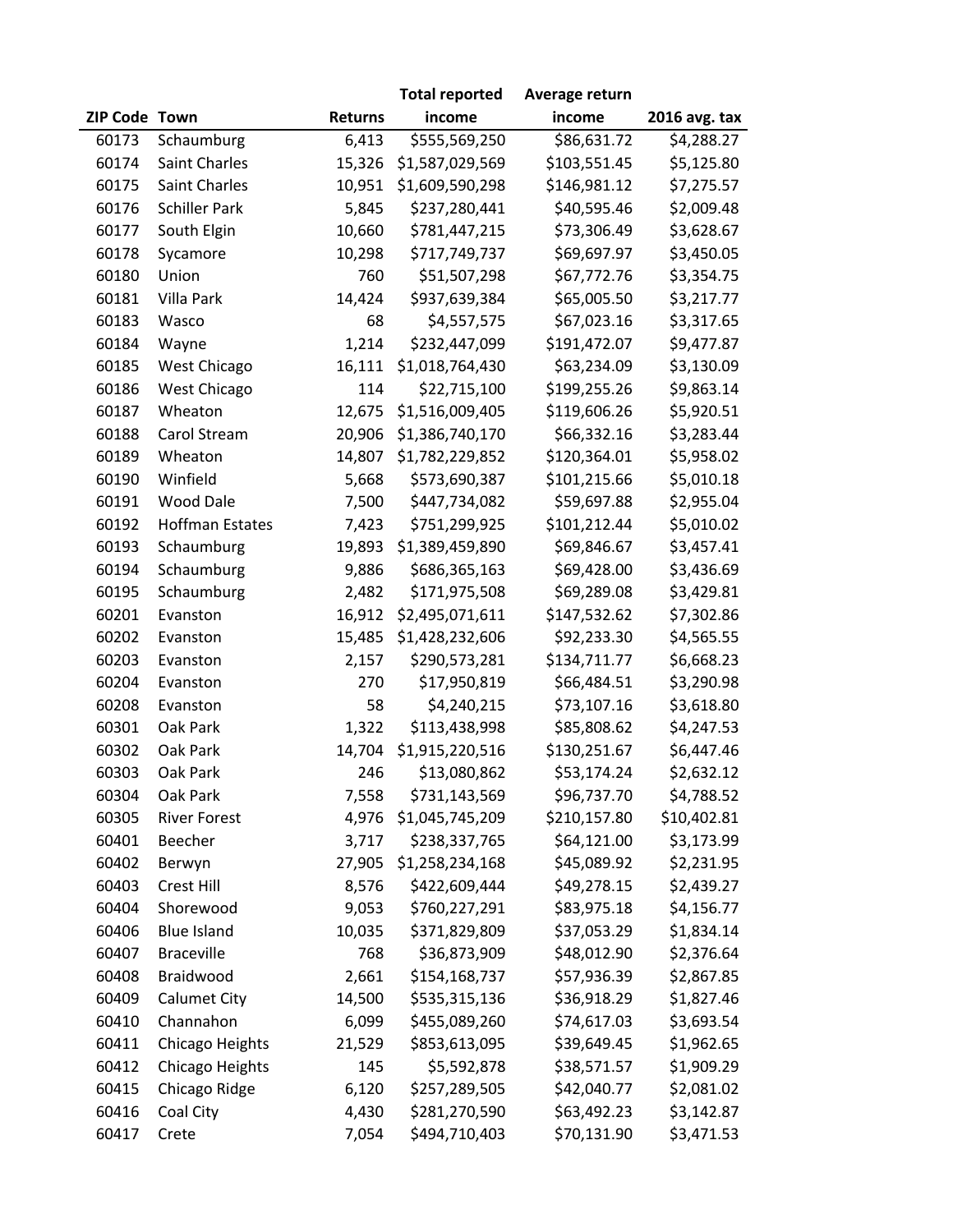|               |                      |                | <b>Total reported</b> | Average return |               |
|---------------|----------------------|----------------|-----------------------|----------------|---------------|
| ZIP Code Town |                      | <b>Returns</b> | income                | income         | 2016 avg. tax |
| 60418         | Crestwood            | 4,796          | \$254,043,716         | \$52,969.92    | \$2,622.01    |
| 60419         | Dolton               | 9,171          | \$338,079,004         | \$36,863.92    | \$1,824.76    |
| 60420         | Dwight               | 2,241          | \$125,589,859         | \$56,041.88    | \$2,774.07    |
| 60421         | Elwood               | 1,847          | \$126,641,936         | \$68,566.29    | \$3,394.03    |
| 60422         | Flossmoor            | 4,467          | \$510,924,025         | \$114,377.44   | \$5,661.68    |
| 60423         | Frankfort            | 15,029         | \$1,601,535,969       | \$106,563.04   | \$5,274.87    |
| 60424         | Gardner              | 1,011          | \$70,796,777          | \$70,026.49    | \$3,466.31    |
| 60425         | Glenwood             | 3,901          | \$183,229,362         | \$46,969.84    | \$2,325.01    |
| 60426         | Harvey               | 8,905          | \$263,165,040         | \$29,552.50    | \$1,462.85    |
| 60428         | Markham              | 4,516          | \$151,224,749         | \$33,486.44    | \$1,657.58    |
| 60429         | <b>Hazel Crest</b>   | 6,243          | \$275,944,499         | \$44,200.62    | \$2,187.93    |
| 60430         | Homewood             | 9,225          | \$657,190,310         | \$71,240.14    | \$3,526.39    |
| 60431         | Joliet               | 11,509         | \$767,574,208         | \$66,693.39    | \$3,301.32    |
| 60432         | Joliet               | 8,536          | \$316,242,475         | \$37,048.09    | \$1,833.88    |
| 60433         | Joliet               | 6,956          | \$262,182,390         | \$37,691.55    | \$1,865.73    |
| 60434         | Joliet               | 322            | \$14,489,584          | \$44,998.71    | \$2,227.44    |
| 60435         | Joliet               | 22,347         | \$1,125,022,379       | \$50,343.33    | \$2,491.99    |
| 60436         | Joliet               | 7,704          | \$311,286,545         | \$40,405.83    | \$2,000.09    |
| 60437         | Kinsman              | 88             | \$4,607,821           | \$52,361.60    | \$2,591.90    |
| 60438         | Lansing              | 12,883         | \$620,849,558         | \$48,191.38    | \$2,385.47    |
| 60439         | Lemont               | 11,546         | \$1,221,701,018       | \$105,811.62   | \$5,237.68    |
| 60440         | Bolingbrook          | 23,880         | \$1,258,298,786       | \$52,692.58    | \$2,608.28    |
| 60441         | Lockport             | 15,920         | \$1,098,913,204       | \$69,027.21    | \$3,416.85    |
| 60442         | Manhattan            | 4,988          | \$394,373,419         | \$79,064.44    | \$3,913.69    |
| 60443         | Matteson             | 9,253          | \$504,266,478         | \$54,497.62    | \$2,697.63    |
| 60444         | Mazon                | 771            | \$52,599,332          | \$68,222.22    | \$3,377.00    |
| 60445         | Midlothian           | 7,372          | \$384,271,897         | \$52,125.87    | \$2,580.23    |
| 60446         | Romeoville           | 18,424         | \$957,674,953         | \$51,979.75    | \$2,573.00    |
| 60447         | Minooka              | 6,623          | \$463,696,272         | \$70,013.03    | \$3,465.64    |
| 60448         | Mokena               | 12,233         | \$1,167,962,150       | \$95,476.35    | \$4,726.08    |
| 60449         | Monee                | 4,150          | \$307,289,673         | \$74,045.70    | \$3,665.26    |
| 60450         | Morris               | 9,866          | \$706,268,855         | \$71,586.14    | \$3,543.51    |
| 60451         | New Lenox            | 17,121         | \$1,480,371,699       | \$86,465.26    | \$4,280.03    |
| 60452         | Oak Forest           | 13,216         | \$790,438,820         | \$59,809.23    | \$2,960.56    |
| 60453         | Oak Lawn             | 27,508         | \$1,620,522,065       | \$58,910.94    | \$2,916.09    |
| 60454         | Oak Lawn             | 90             | \$3,810,424           | \$42,338.04    | \$2,095.73    |
| 60455         | Bridgeview           | 7,324          | \$324,663,993         | \$44,328.78    | \$2,194.27    |
| 60456         | Hometown             | 2,196          | \$97,062,335          | \$44,199.61    | \$2,187.88    |
| 60457         | <b>Hickory Hills</b> | 6,525          | \$345,068,888         | \$52,884.12    | \$2,617.76    |
| 60458         | Justice              | 5,987          | \$244,048,970         | \$40,763.15    | \$2,017.78    |
| 60459         | <b>Burbank</b>       | 13,209         | \$600,142,988         | \$45,434.40    | \$2,249.00    |
| 60460         | Odell                | 671            | \$37,278,563          | \$55,556.73    | \$2,750.06    |
| 60461         | Olympia Fields       | 2,225          | \$194,145,086         | \$87,256.22    | \$4,319.18    |
| 60462         | <b>Orland Park</b>   | 20,230         | \$1,604,044,570       | \$79,290.39    | \$3,924.87    |
| 60463         | Palos Heights        | 7,393          | \$741,499,615         | \$100,297.53   | \$4,964.73    |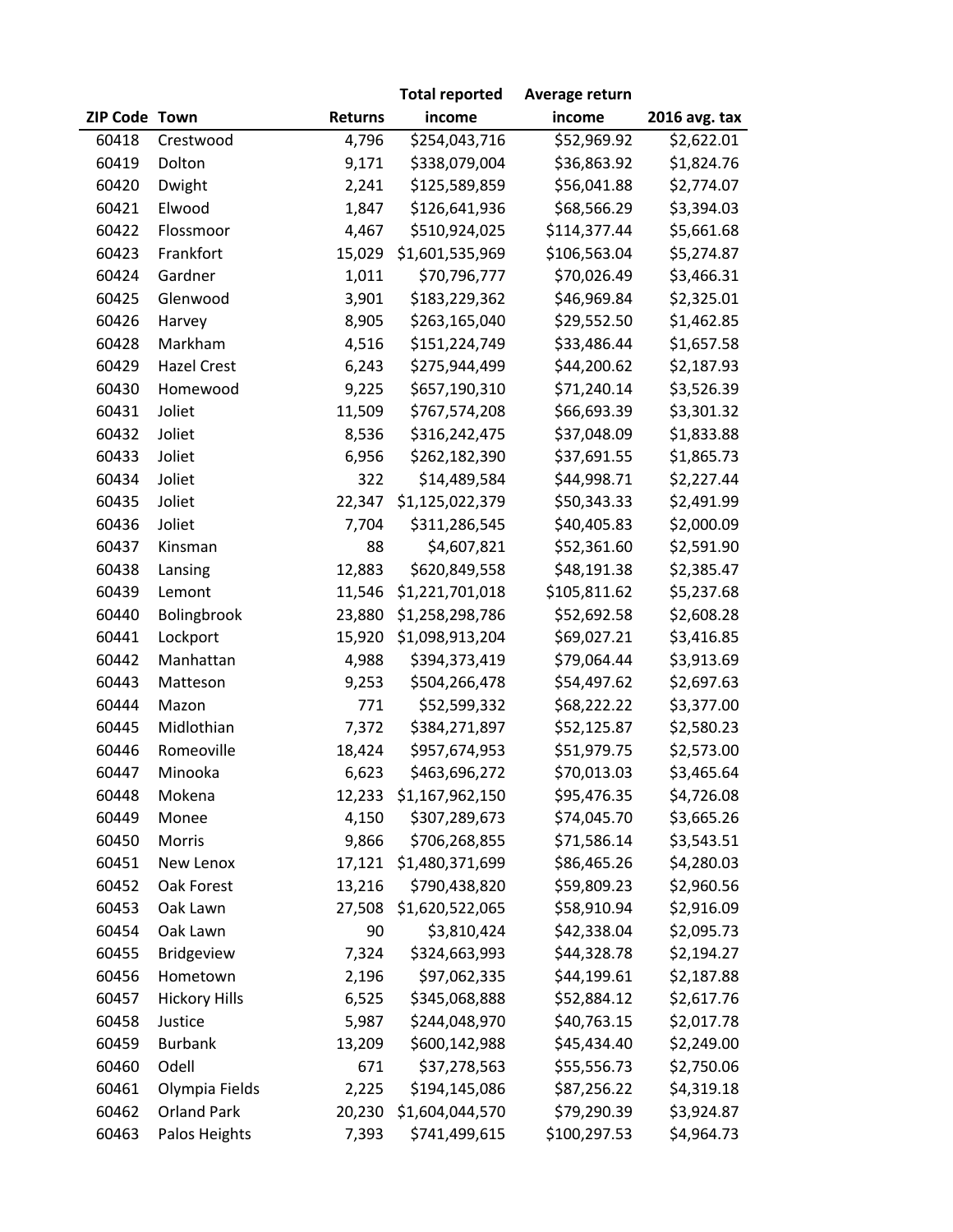|               |                        |                | <b>Total reported</b> | Average return |               |
|---------------|------------------------|----------------|-----------------------|----------------|---------------|
| ZIP Code Town |                        | <b>Returns</b> | income                | income         | 2016 avg. tax |
| 60464         | Palos Park             | 4,834          | \$644,714,176         | \$133,370.74   | \$6,601.85    |
| 60465         | Palos Hills            | 8,857          | \$462,366,065         | \$52,203.46    | \$2,584.07    |
| 60466         | Park Forest            | 9,202          | \$374,105,832         | \$40,654.84    | \$2,012.41    |
| 60467         | <b>Orland Park</b>     | 13,348         | \$1,405,321,322       | \$105,283.29   | \$5,211.52    |
| 60468         | Peotone                | 2,881          | \$189,807,698         | \$65,882.57    | \$3,261.19    |
| 60469         | Posen                  | 2,342          | \$92,659,157          | \$39,564.11    | \$1,958.42    |
| 60470         | Ransom                 | 277            | \$16,475,358          | \$59,477.83    | \$2,944.15    |
| 60471         | <b>Richton Park</b>    | 5,458          | \$251,521,205         | \$46,083.03    | \$2,281.11    |
| 60472         | Robbins                | 1,493          | \$41,502,570          | \$27,798.10    | \$1,376.01    |
| 60473         | South Holland          | 9,922          | \$503,662,659         | \$50,762.21    | \$2,512.73    |
| 60474         | South Wilmington       | 355            | \$22,999,227          | \$64,786.55    | \$3,206.93    |
| 60475         | Steger                 | 4,235          | \$188,482,587         | \$44,505.92    | \$2,203.04    |
| 60476         | Thornton               | 1,111          | \$56,514,372          | \$50,868.02    | \$2,517.97    |
| 60477         | <b>Tinley Park</b>     | 19,256         | \$1,251,860,784       | \$65,011.47    | \$3,218.07    |
| 60478         | Country Club Hills     | 7,008          | \$318,045,696         | \$45,383.23    | \$2,246.47    |
| 60479         | Verona                 | 315            | \$19,801,815          | \$62,862.90    | \$3,111.71    |
| 60480         | <b>Willow Springs</b>  | 2,782          | \$245,346,879         | \$88,190.83    | \$4,365.45    |
| 60481         | Wilmington             | 5,467          | \$326,576,684         | \$59,735.99    | \$2,956.93    |
| 60482         | Worth                  | 5,271          | \$235,193,661         | \$44,620.31    | \$2,208.71    |
| 60484         | <b>University Park</b> | 2,555          | \$96,628,731          | \$37,819.46    | \$1,872.06    |
| 60487         | <b>Tinley Park</b>     | 12,851         | \$1,014,225,967       | \$78,921.95    | \$3,906.64    |
| 60490         | Bolingbrook            | 9,148          | \$795,876,482         | \$87,000.05    | \$4,306.50    |
| 60491         | Homer Glen             | 11,146         | \$1,058,143,439       | \$94,934.81    | \$4,699.27    |
| 60499         | <b>Bedford Park</b>    | 54             | \$13,215,742          | \$244,735.96   | \$12,114.43   |
| 60501         | Summit Argo            | 4,799          | \$179,251,563         | \$37,351.86    | \$1,848.92    |
| 60502         | Aurora                 | 9,859          | \$1,040,269,488       | \$105,514.71   | \$5,222.98    |
| 60503         | Aurora                 | 6,671          | \$554,254,964         | \$83,084.24    | \$4,112.67    |
| 60504         | Aurora                 | 16,758         | \$1,105,189,258       | \$65,949.95    | \$3,264.52    |
| 60505         | Aurora                 | 24,308         | \$830,769,100         | \$34,176.78    | \$1,691.75    |
| 60506         | Aurora                 | 23,136         | \$1,178,917,869       | \$50,955.99    | \$2,522.32    |
| 60507         | Aurora                 | 339            | \$20,919,503          | \$61,709.45    | \$3,054.62    |
| 60510         | Batavia                | 13,420         | \$1,308,008,829       | \$97,467.13    | \$4,824.62    |
| 60511         | <b>Big Rock</b>        | 847            | \$79,869,488          | \$94,296.92    | \$4,667.70    |
| 60512         | <b>Bristol</b>         | 567            | \$40,950,601          | \$72,223.28    | \$3,575.05    |
| 60513         | <b>Brookfield</b>      | 9,183          | \$588,599,553         | \$64,096.65    | \$3,172.78    |
| 60514         | <b>Clarendon Hills</b> | 4,592          | \$764,312,538         | \$166,444.37   | \$8,239.00    |
| 60515         | <b>Downers Grove</b>   | 13,576         | \$1,594,872,644       | \$117,477.36   | \$5,815.13    |
| 60516         | <b>Downers Grove</b>   | 14,551         | \$1,311,769,748       | \$90,149.80    | \$4,462.42    |
| 60517         | Woodridge              | 15,979         | \$1,174,764,148       | \$73,519.25    | \$3,639.20    |
| 60518         | Earlville              | 1,543          | \$82,581,444          | \$53,520.05    | \$2,649.24    |
| 60519         | Eola                   | 45             | \$2,572,446           | \$57,165.47    | \$2,829.69    |
| 60520         | Hinckley               | 1,342          | \$82,892,435          | \$61,767.84    | \$3,057.51    |
| 60521         | Hinsdale               | 7,839          | \$2,561,367,527       | \$326,746.72   | \$16,173.96   |
| 60522         | Hinsdale               | 166            | \$28,458,340          | \$171,435.78   | \$8,486.07    |
| 60523         | Oak Brook              | 5,347          | \$1,372,397,814       | \$256,666.88   | \$12,705.01   |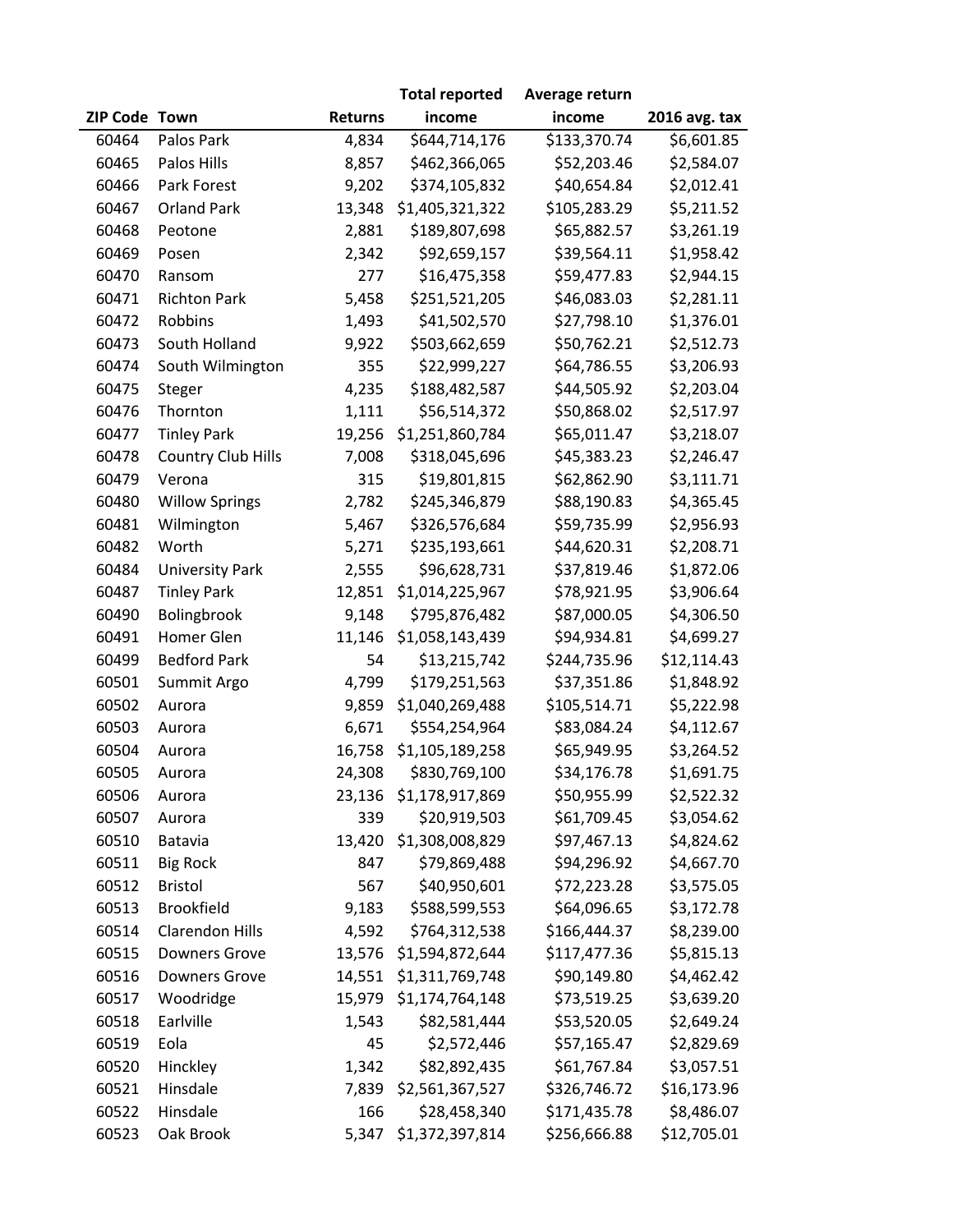|               |                        |                | <b>Total reported</b> | Average return |               |
|---------------|------------------------|----------------|-----------------------|----------------|---------------|
| ZIP Code Town |                        | <b>Returns</b> | income                | income         | 2016 avg. tax |
| 60525         | La Grange              | 15,434         | \$1,659,893,506       | \$107,547.85   | \$5,323.62    |
| 60526         | La Grange Park         | 6,472          | \$625,494,471         | \$96,646.24    | \$4,783.99    |
| 60527         | Willowbrook            | 14,287         | \$2,065,070,812       | \$144,541.95   | \$7,154.83    |
| 60530         | Lee                    | 288            | \$17,542,169          | \$60,910.31    | \$3,015.06    |
| 60531         | Leland                 | 859            | \$50,423,637          | \$58,700.39    | \$2,905.67    |
| 60532         | Lisle                  | 14,034         | \$1,249,522,854       | \$89,035.40    | \$4,407.25    |
| 60534         | Lyons                  | 4,876          | \$210,464,077         | \$43,163.26    | \$2,136.58    |
| 60536         | Millbrook              | 120            | \$9,970,539           | \$83,087.83    | \$4,112.85    |
| 60537         | Millington             | 279            | \$16,291,733          | \$58,393.31    | \$2,890.47    |
| 60538         | Montgomery             | 12,293         | \$704,523,271         | \$57,310.93    | \$2,836.89    |
| 60539         | Mooseheart             | 44             | \$1,919,219           | \$43,618.61    | \$2,159.12    |
| 60540         | Naperville             | 19,241         | \$2,791,310,419       | \$145,070.96   | \$7,181.01    |
| 60541         | Newark                 | 1,315          | \$99,532,762          | \$75,690.31    | \$3,746.67    |
| 60542         | North Aurora           | 8,359          | \$634,364,763         | \$75,890.03    | \$3,756.56    |
| 60543         | Oswego                 | 17,165         | \$1,374,098,857       | \$80,052.37    | \$3,962.59    |
| 60544         | Plainfield             | 12,637         | \$893,197,040         | \$70,681.10    | \$3,498.71    |
| 60545         | Plano                  | 5,963          | \$332,157,875         | \$55,703.15    | \$2,757.31    |
| 60546         | Riverside              | 7,697          | \$712,223,392         | \$92,532.60    | \$4,580.36    |
| 60548         | Sandwich               | 5,673          | \$317,776,607         | \$56,015.62    | \$2,772.77    |
| 60549         | Serena                 | 328            | \$21,851,154          | \$66,619.37    | \$3,297.66    |
| 60550         | Shabbona               | 608            | \$36,185,594          | \$59,515.78    | \$2,946.03    |
| 60551         | Sheridan               | 1,697          | \$98,522,827          | \$58,057.06    | \$2,873.82    |
| 60552         | Somonauk               | 2,014          | \$139,749,114         | \$69,388.84    | \$3,434.75    |
| 60553         | Steward                | 348            | \$20,716,317          | \$59,529.65    | \$2,946.72    |
| 60554         | <b>Sugar Grove</b>     | 5,733          | \$600,362,743         | \$104,720.52   | \$5,183.67    |
| 60555         | Warrenville            | 6,907          | \$520,517,091         | \$75,360.81    | \$3,730.36    |
| 60556         | Waterman               | 919            | \$54,365,708          | \$59,157.46    | \$2,928.29    |
| 60557         | Wedron                 | 49             | \$2,853,472           | \$58,234.12    | \$2,882.59    |
| 60558         | <b>Western Springs</b> | 6,091          | \$1,449,636,927       | \$237,996.54   | \$11,780.83   |
| 60559         | Westmont               | 11,867         | \$834,015,072         | \$70,280.19    | \$3,478.87    |
| 60560         | Yorkville              | 11,308         | \$899,000,731         | \$79,501.30    | \$3,935.31    |
| 60561         | Darien                 | 12,143         | \$1,023,769,845       | \$84,309.47    | \$4,173.32    |
| 60563         | Naperville             | 17,069         | \$1,668,814,235       | \$97,768.72    | \$4,839.55    |
| 60564         | Naperville             | 18,607         | \$2,603,172,583       | \$139,902.86   | \$6,925.19    |
| 60565         | Naperville             | 18,372         | \$2,198,040,381       | \$119,640.78   | \$5,922.22    |
| 60566         | Naperville             | 41             | \$4,666,062           | \$113,806.39   | \$5,633.42    |
| 60567         | Naperville             | 281            | \$23,744,744          | \$84,500.87    | \$4,182.79    |
| 60585         | Plainfield             | 9,747          | \$1,032,256,496       | \$105,905.05   | \$5,242.30    |
| 60586         | Plainfield             | 20,589         | \$1,391,478,923       | \$67,583.61    | \$3,345.39    |
| 60598         | Aurora                 | 136            | \$9,365,919           | \$68,867.05    | \$3,408.92    |
| 60601         | Chicago                | 7,313          | \$1,762,940,713       | \$241,069.43   | \$11,932.94   |
| 60602         | Chicago                | 1,291          | \$350,885,198         | \$271,793.34   | \$13,453.77   |
| 60603         | Chicago                | 1,199          | \$462,017,505         | \$385,335.70   | \$19,074.12   |
| 60604         | Chicago                | 601            | \$465,105,322         | \$773,885.73   | \$38,307.34   |
| 60605         | Chicago                | 13,028         | \$1,687,187,732       | \$129,504.74   | \$6,410.48    |
|               |                        |                |                       |                |               |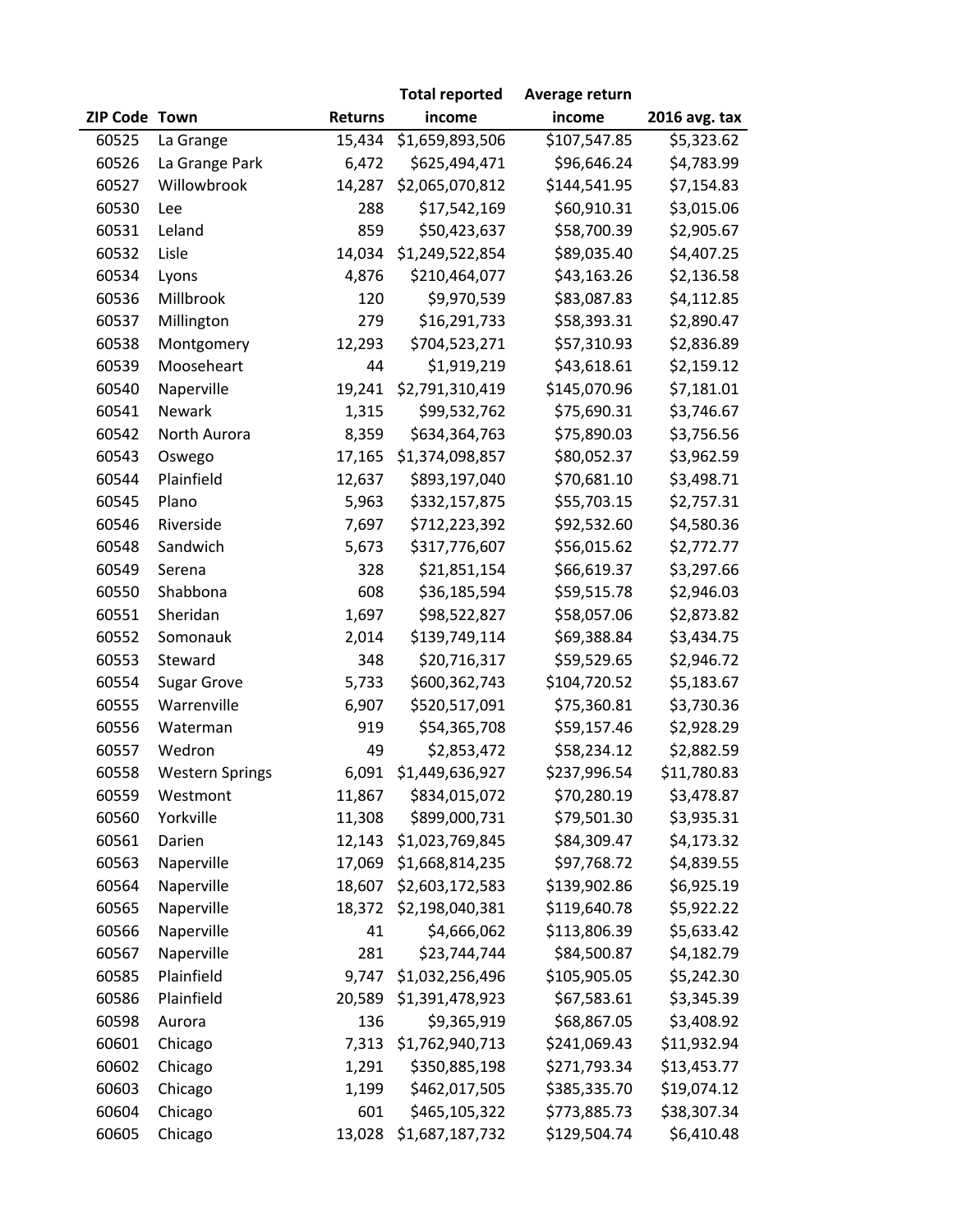|               |         |                | <b>Total reported</b> | Average return |               |
|---------------|---------|----------------|-----------------------|----------------|---------------|
| ZIP Code Town |         | <b>Returns</b> | income                | income         | 2016 avg. tax |
| 60606         | Chicago | 2,358          | \$1,390,344,517       | \$589,628.72   | \$29,186.62   |
| 60607         | Chicago | 12,460         | \$1,753,212,256       | \$140,707.24   | \$6,965.01    |
| 60608         | Chicago | 27,934         | \$1,161,664,479       | \$41,586.04    | \$2,058.51    |
| 60609         | Chicago | 22,265         | \$834,514,343         | \$37,480.99    | \$1,855.31    |
| 60610         | Chicago | 21,493         | \$3,513,484,365       | \$163,471.10   | \$8,091.82    |
| 60611         | Chicago | 18,349         | \$5,630,013,270       | \$306,829.43   | \$15,188.06   |
| 60612         | Chicago | 12,987         | \$661,397,880         | \$50,927.69    | \$2,520.92    |
| 60613         | Chicago | 26,717         | \$2,651,215,730       | \$99,233.29    | \$4,912.05    |
| 60614         | Chicago | 33,368         | \$7,374,036,929       | \$220,991.28   | \$10,939.07   |
| 60615         | Chicago | 16,450         | \$1,135,002,869       | \$68,997.13    | \$3,415.36    |
| 60616         | Chicago | 22,640         | \$1,350,489,019       | \$59,650.58    | \$2,952.70    |
| 60617         | Chicago | 30,012         | \$1,157,041,943       | \$38,552.64    | \$1,908.36    |
| 60618         | Chicago | 41,511         | \$3,161,267,117       | \$76,154.93    | \$3,769.67    |
| 60619         | Chicago | 24,089         | \$883,173,760         | \$36,662.95    | \$1,814.82    |
| 60620         | Chicago | 25,571         | \$847,152,722         | \$33,129.43    | \$1,639.91    |
| 60621         | Chicago | 8,910          | \$214,104,394         | \$24,029.67    | \$1,189.47    |
| 60622         | Chicago | 26,752         | \$2,776,208,201       | \$103,775.73   | \$5,136.90    |
| 60623         | Chicago | 28,737         | \$826,268,009         | \$28,752.76    | \$1,423.26    |
| 60624         | Chicago | 12,097         | \$318,080,582         | \$26,294.17    | \$1,301.56    |
| 60625         | Chicago | 33,953         | \$2,057,405,882       | \$60,595.70    | \$2,999.49    |
| 60626         | Chicago | 21,061         | \$964,935,487         | \$45,816.22    | \$2,267.90    |
| 60628         | Chicago | 24,604         | \$842,205,715         | \$34,230.44    | \$1,694.41    |
| 60629         | Chicago | 44,427         | \$1,543,910,504       | \$34,751.63    | \$1,720.21    |
| 60630         | Chicago | 26,153         | \$1,480,393,468       | \$56,605.11    | \$2,801.95    |
| 60631         | Chicago | 14,761         | \$1,214,199,318       | \$82,257.25    | \$4,071.73    |
| 60632         | Chicago | 34,530         | \$1,135,864,945       | \$32,895.02    | \$1,628.30    |
| 60633         | Chicago | 5,147          | \$238,710,482         | \$46,378.57    | \$2,295.74    |
| 60634         | Chicago | 36,596         | \$1,740,630,237       | \$47,563.40    | \$2,354.39    |
| 60636         | Chicago | 11,618         | \$296,216,231         | \$25,496.32    | \$1,262.07    |
| 60637         | Chicago | 15,580         | \$868,483,690         | \$55,743.50    | \$2,759.30    |
| 60638         | Chicago | 26,246         | \$1,453,092,673       | \$55,364.35    | \$2,740.54    |
| 60639         | Chicago | 35,689         | \$1,162,884,352       | \$32,583.83    | \$1,612.90    |
| 60640         | Chicago | 32,510         | \$2,215,969,918       | \$68,162.72    | \$3,374.05    |
| 60641         | Chicago | 32,090         | \$1,561,253,455       | \$48,652.34    | \$2,408.29    |
| 60642         | Chicago | 10,799         | \$1,000,834,645       | \$92,678.46    | \$4,587.58    |
| 60643         | Chicago | 21,167         | \$1,335,104,558       | \$63,074.81    | \$3,122.20    |
| 60644         | Chicago | 15,652         | \$432,213,252         | \$27,613.93    | \$1,366.89    |
| 60645         | Chicago | 19,282         | \$1,019,375,696       | \$52,866.70    | \$2,616.90    |
| 60646         | Chicago | 13,035         | \$1,229,282,575       | \$94,306.30    | \$4,668.16    |
| 60647         | Chicago | 40,605         | \$2,882,516,245       | \$70,989.19    | \$3,513.97    |
| 60649         | Chicago | 15,996         | \$575,726,187         | \$35,991.88    | \$1,781.60    |
| 60651         | Chicago | 24,062         | \$725,166,977         | \$30,137.44    | \$1,491.80    |
| 60652         | Chicago | 18,261         | \$870,407,349         | \$47,664.82    | \$2,359.41    |
| 60653         | Chicago | 11,330         | \$505,732,323         | \$44,636.57    | \$2,209.51    |
| 60654         | Chicago | 11,739         | \$2,198,590,022       | \$187,289.38   | \$9,270.82    |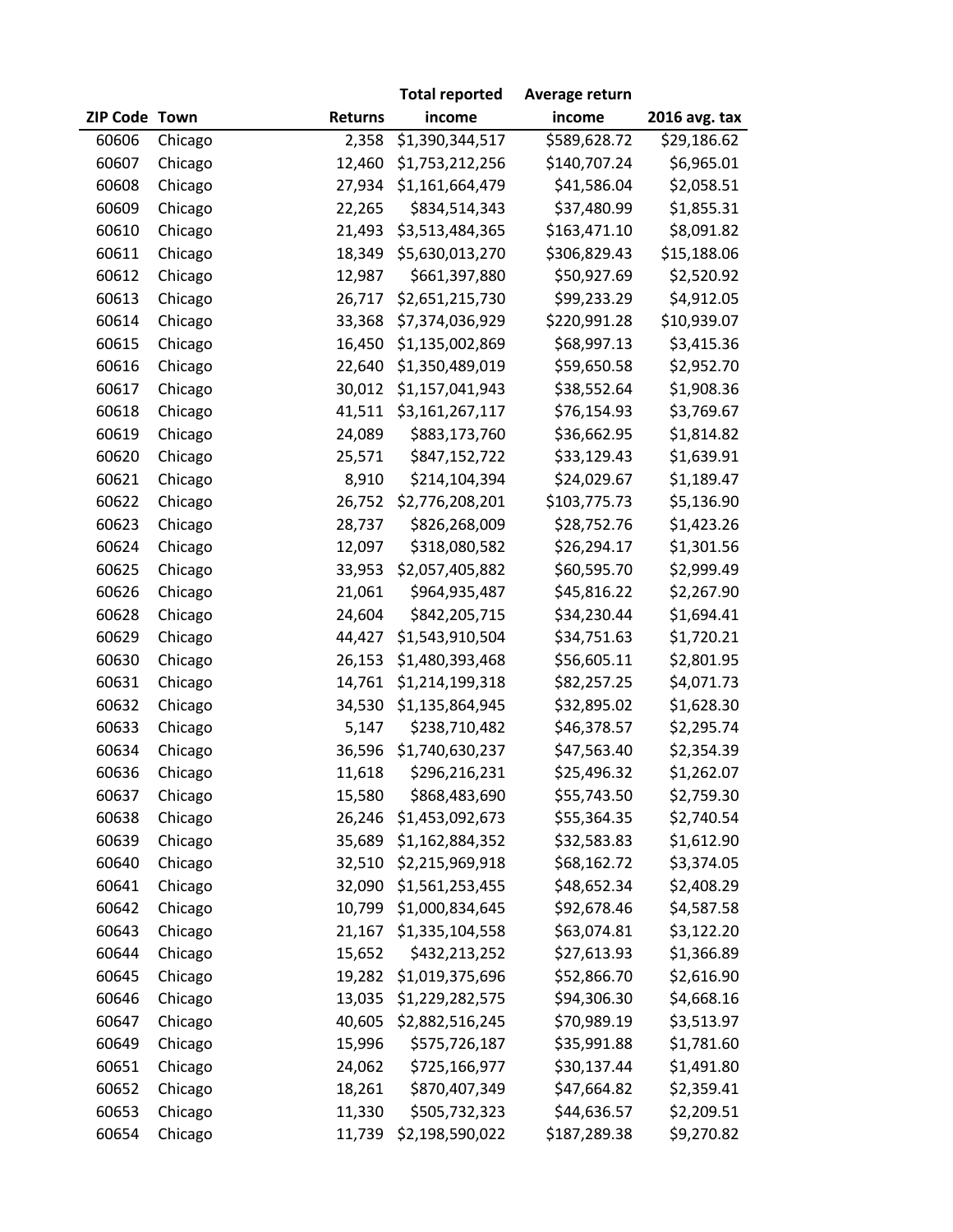|               |                      |                | <b>Total reported</b> | Average return |                        |
|---------------|----------------------|----------------|-----------------------|----------------|------------------------|
| ZIP Code Town |                      | <b>Returns</b> | income                | income         | 2016 avg. tax          |
| 60655         | Chicago              | 13,518         | \$1,094,208,895       | \$80,944.58    | $\overline{54,006.76}$ |
| 60656         | Chicago              | 14,070         | \$1,160,100,385       | \$82,452.05    | \$4,081.38             |
| 60657         | Chicago              | 37,574         | \$4,585,584,034       | \$122,041.41   | \$6,041.05             |
| 60659         | Chicago              | 16,623         | \$776,209,243         | \$46,694.90    | \$2,311.40             |
| 60660         | Chicago              | 20,013         | \$1,188,664,256       | \$59,394.61    | \$2,940.03             |
| 60661         | Chicago              | 6,308          | \$853,901,927         | \$135,368.09   | \$6,700.72             |
| 60664         | Chicago              | 103            | \$11,423,045          | \$110,903.35   | \$5,489.72             |
| 60666         | Chicago              | 48             | \$5,291,901           | \$110,247.94   | \$5,457.27             |
| 60680         | Chicago              | 1,252          | \$200,517,522         | \$160,157.77   | \$7,927.81             |
| 60681         | Chicago              | 50             | \$36,849,582          | \$736,991.64   | \$36,481.09            |
| 60690         | Chicago              | 474            | \$36,847,147          | \$77,736.60    | \$3,847.96             |
| 60706         | Harwood Heights      | 12,119         | \$642,336,794         | \$53,002.46    | \$2,623.62             |
| 60707         | Elmwood Park         | 20,303         | \$1,050,446,305       | \$51,738.48    | \$2,561.05             |
| 60712         | Lincolnwood          | 6,096          | \$647,949,510         | \$106,290.93   | \$5,261.40             |
| 60714         | <b>Niles</b>         | 15,064         | \$855,569,776         | \$56,795.66    | \$2,811.39             |
| 60803         | Alsip                | 10,366         | \$505,770,696         | \$48,791.31    | \$2,415.17             |
| 60804         | Cicero               | 31,961         | \$1,059,681,893       | \$33,155.47    | \$1,641.20             |
| 60805         | Evergreen Park       | 9,386          | \$605,577,834         | \$64,519.27    | \$3,193.70             |
| 60827         | Riverdale            | 9,445          | \$284,449,439         | \$30,116.40    | \$1,490.76             |
| 60901         | Kankakee             | 13,864         | \$647,490,183         | \$46,702.98    | \$2,311.80             |
| 60910         | Aroma Park           | 247            | \$9,711,282           | \$39,316.93    | \$1,946.19             |
| 60911         | Ashkum               | 618            | \$35,746,516          | \$57,842.26    | \$2,863.19             |
| 60912         | Beaverville          | 218            | \$8,593,500           | \$39,419.72    | \$1,951.28             |
| 60913         | Bonfield             | 713            | \$46,289,121          | \$64,921.63    | \$3,213.62             |
| 60914         | Bourbonnais          | 12,271         | \$782,372,286         | \$63,757.83    | \$3,156.01             |
| 60915         | <b>Bradley</b>       | 4,832          | \$207,365,360         | \$42,915.02    | \$2,124.29             |
| 60917         | Buckingham           | 259            | \$14,592,134          | \$56,340.29    | \$2,788.84             |
| 60918         | <b>Buckley</b>       | 427            | \$24,910,103          | \$58,337.48    | \$2,887.71             |
| 60919         | Cabery               | 210            | \$12,638,004          | \$60,180.97    | \$2,978.96             |
| 60920         | Campus               | 85             | \$5,471,656           | \$64,372.42    | \$3,186.43             |
| 60921         | Chatsworth           | 628            | \$32,234,523          | \$51,328.86    | \$2,540.78             |
| 60922         | Chebanse             | 1,136          | \$59,601,424          | \$52,466.04    | \$2,597.07             |
| 60924         | Cissna Park          | 739            | \$36,640,899          | \$49,581.73    | \$2,454.30             |
| 60926         | Claytonville         | 34             | \$1,373,518           | \$40,397.59    | \$1,999.68             |
| 60927         | Clifton              | 1,041          | \$58,808,925          | \$56,492.72    | \$2,796.39             |
| 60928         | <b>Crescent City</b> | 351            | \$17,195,002          | \$48,988.61    | \$2,424.94             |
| 60929         | Cullom               | 340            | \$16,420,195          | \$48,294.69    | \$2,390.59             |
| 60930         | Danforth             | 371            | \$18,528,702          | \$49,942.59    | \$2,472.16             |
| 60931         | Donovan              | 295            | \$14,199,656          | \$48,134.43    | \$2,382.65             |
| 60932         | East Lynn            | 45             | \$3,273,403           | \$72,742.29    | \$3,600.74             |
| 60933         | Elliott              | 131            | \$6,054,906           | \$46,220.66    | \$2,287.92             |
| 60934         | Emington             | 123            | \$6,811,022           | \$55,374.16    | \$2,741.02             |
| 60935         | Essex                | 509            | \$35,501,254          | \$69,747.06    | \$3,452.48             |
| 60936         | Gibson City          | 1,945          | \$115,788,230         | \$59,531.22    | \$2,946.80             |
| 60938         | Gilman               | 966            | \$43,285,524          | \$44,809.03    | \$2,218.05             |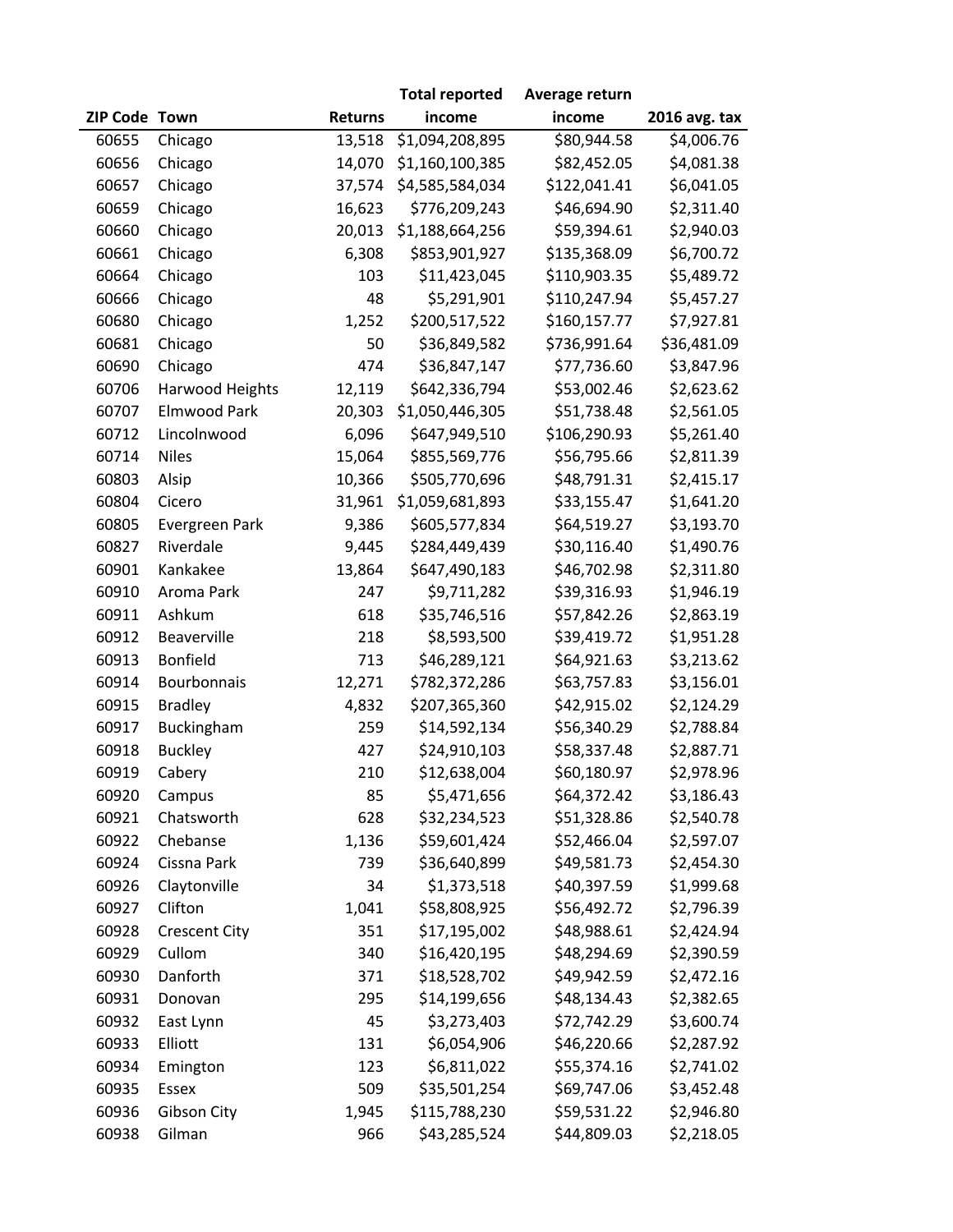|               |                     |                | <b>Total reported</b> | Average return |               |
|---------------|---------------------|----------------|-----------------------|----------------|---------------|
| ZIP Code Town |                     | <b>Returns</b> | income                | income         | 2016 avg. tax |
| 60940         | <b>Grant Park</b>   | 1,500          | \$94,548,781          | \$63,032.52    | \$3,120.11    |
| 60941         | Herscher            | 933            | \$58,339,031          | \$62,528.44    | \$3,095.16    |
| 60942         | Hoopeston           | 2,359          | \$99,591,018          | \$42,217.47    | \$2,089.76    |
| 60944         | <b>Hopkins Park</b> | 55             | \$2,204,863           | \$40,088.42    | \$1,984.38    |
| 60945         | Iroquois            | 79             | \$3,251,079           | \$41,152.90    | \$2,037.07    |
| 60946         | Kempton             | 166            | \$8,736,391           | \$52,628.86    | \$2,605.13    |
| 60948         | Loda                | 686            | \$54,706,252          | \$79,746.72    | \$3,947.46    |
| 60949         | Ludlow              | 220            | \$9,640,420           | \$43,820.09    | \$2,169.09    |
| 60950         | Manteno             | 5,450          | \$324,683,050         | \$59,574.87    | \$2,948.96    |
| 60951         | Martinton           | 381            | \$19,824,741          | \$52,033.44    | \$2,575.66    |
| 60952         | Melvin              | 281            | \$13,882,923          | \$49,405.42    | \$2,445.57    |
| 60953         | Milford             | 1,004          | \$49,142,447          | \$48,946.66    | \$2,422.86    |
| 60954         | Momence             | 2,550          | \$122,645,182         | \$48,096.15    | \$2,380.76    |
| 60955         | Onarga              | 837            | \$38,995,237          | \$46,589.29    | \$2,306.17    |
| 60956         | Papineau            | 44             | \$1,769,017           | \$40,204.93    | \$1,990.14    |
| 60957         | Paxton              | 2,472          | \$127,595,623         | \$51,616.35    | \$2,555.01    |
| 60958         | <b>Hopkins Park</b> | 545            | \$15,092,399          | \$27,692.48    | \$1,370.78    |
| 60959         | Piper City          | 434            | \$20,731,798          | \$47,769.12    | \$2,364.57    |
| 60960         | Rankin              | 373            | \$16,214,091          | \$43,469.41    | \$2,151.74    |
| 60961         | Reddick             | 348            | \$22,088,677          | \$63,473.21    | \$3,141.92    |
| 60962         | Roberts             | 243            | \$11,648,821          | \$47,937.53    | \$2,372.91    |
| 60963         | Rossville           | 765            | \$35,775,697          | \$46,765.62    | \$2,314.90    |
| 60964         | Saint Anne          | 2,172          | \$131,467,401         | \$60,528.27    | \$2,996.15    |
| 60966         | Sheldon             | 589            | \$27,587,098          | \$46,837.18    | \$2,318.44    |
| 60967         | Stockland           | 28             | \$928,409             | \$33,157.46    | \$1,641.29    |
| 60968         | Thawville           | 175            | \$9,114,975           | \$52,085.57    | \$2,578.24    |
| 60969         | <b>Union Hill</b>   | 33             | \$2,505,460           | \$75,923.03    | \$3,758.19    |
| 60970         | Watseka             | 2,862          | \$149,452,224         | \$52,219.51    | \$2,584.87    |
| 60973         | Wellington          | 154            | \$8,401,816           | \$54,557.25    | \$2,700.58    |
| 60974         | Woodland            | 136            | \$4,702,218           | \$34,575.13    | \$1,711.47    |
| 61001         | Apple River         | 535            | \$30,519,257          | \$57,045.34    | \$2,823.74    |
| 61006         | Ashton              | 724            | \$38,360,511          | \$52,984.13    | \$2,622.71    |
| 61007         | Baileyville         | 234            | \$11,840,379          | \$50,599.91    | \$2,504.70    |
| 61008         | Belvidere           | 14,993         | \$901,850,862         | \$60,151.46    | \$2,977.50    |
| 61010         | Byron               | 3,480          | \$302,173,530         | \$86,831.47    | \$4,298.16    |
| 61011         | Caledonia           | 1,377          | \$130,341,610         | \$94,656.22    | \$4,685.48    |
| 61012         | Capron              | 1,036          | \$53,096,211          | \$51,251.17    | \$2,536.93    |
| 61013         | Cedarville          | 320            | \$15,744,493          | \$49,201.54    | \$2,435.48    |
| 61014         | Chadwick            | 538            | \$28,509,597          | \$52,991.82    | \$2,623.09    |
| 61015         | Chana               | 432            | \$29,638,557          | \$68,607.77    | \$3,396.08    |
| 61016         | Cherry Valley       | 2,429          | \$154,542,443         | \$63,623.90    | \$3,149.38    |
| 61018         | Dakota              | 516            | \$27,172,188          | \$52,659.28    | \$2,606.63    |
| 61019         | Davis               | 1,649          | \$103,450,607         | \$62,735.36    | \$3,105.40    |
| 61020         | Davis Junction      | 1,292          | \$75,163,075          | \$58,175.75    | \$2,879.70    |
| 61021         | Dixon               | 10,019         | \$555,524,627         | \$55,447.11    | \$2,744.63    |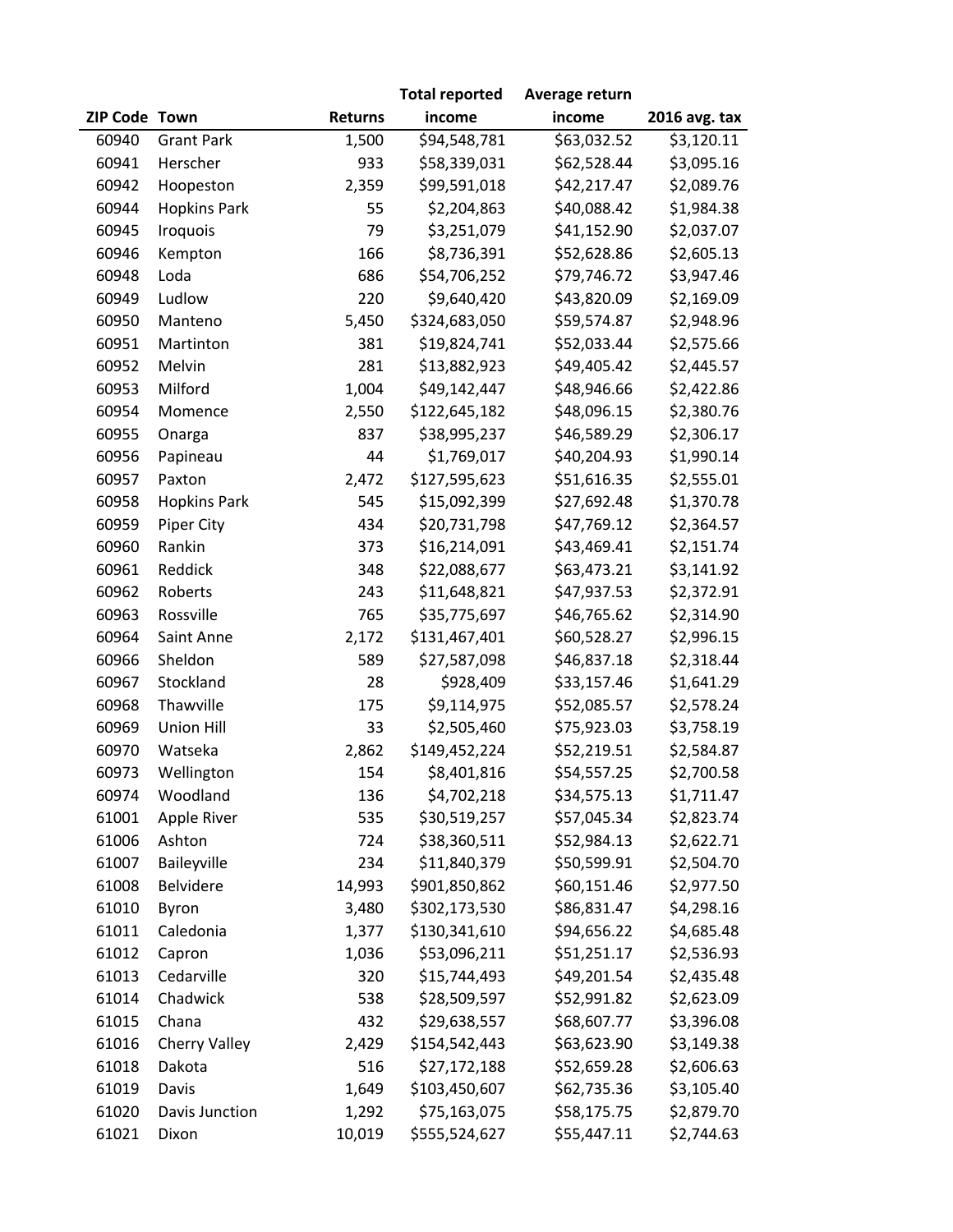|               |                      |                | <b>Total reported</b> | Average return |               |
|---------------|----------------------|----------------|-----------------------|----------------|---------------|
| ZIP Code Town |                      | <b>Returns</b> | income                | income         | 2016 avg. tax |
| 61024         | Durand               | 1,158          | \$69,226,366          | \$59,780.97    | \$2,959.16    |
| 61025         | East Dubuque         | 2,071          | \$147,304,901         | \$71,127.43    | \$3,520.81    |
| 61027         | Eleroy               | 26             | \$1,233,680           | \$47,449.23    | \$2,348.74    |
| 61028         | Elizabeth            | 980            | \$45,883,491          | \$46,819.89    | \$2,317.58    |
| 61030         | Forreston            | 998            | \$50,449,055          | \$50,550.16    | \$2,502.23    |
| 61031         | Franklin Grove       | 636            | \$34,628,647          | \$54,447.56    | \$2,695.15    |
| 61032         | Freeport             | 13,237         | \$629,273,306         | \$47,538.97    | \$2,353.18    |
| 61036         | Galena               | 3,471          | \$222,569,567         | \$64,122.61    | \$3,174.07    |
| 61037         | Galt                 | 63             | \$2,988,820           | \$47,441.59    | \$2,348.36    |
| 61038         | Garden Prairie       | 584            | \$32,040,144          | \$54,863.26    | \$2,715.73    |
| 61039         | <b>German Valley</b> | 357            | \$19,729,129          | \$55,263.67    | \$2,735.55    |
| 61041         | Hanover              | 614            | \$23,373,691          | \$38,067.90    | \$1,884.36    |
| 61042         | Harmon               | 235            | \$15,656,176          | \$66,622.03    | \$3,297.79    |
| 61043         | Holcomb              | 69             | \$2,731,769           | \$39,590.86    | \$1,959.75    |
| 61044         | Kent                 | 101            | \$5,117,216           | \$50,665.50    | \$2,507.94    |
| 61046         | Lanark               | 1,417          | \$88,901,784          | \$62,739.44    | \$3,105.60    |
| 61047         | Leaf River           | 785            | \$41,647,518          | \$53,054.16    | \$2,626.18    |
| 61048         | Lena                 | 2,005          | \$115,436,441         | \$57,574.28    | \$2,849.93    |
| 61049         | Lindenwood           | 259            | \$15,521,952          | \$59,930.32    | \$2,966.55    |
| 61050         | Mc Connell           | 198            | \$10,198,738          | \$51,508.78    | \$2,549.68    |
| 61051         | Milledgeville        | 755            | \$38,766,793          | \$51,346.75    | \$2,541.66    |
| 61052         | Monroe Center        | 498            | \$33,888,744          | \$68,049.69    | \$3,368.46    |
| 61053         | <b>Mount Carroll</b> | 1,274          | \$67,739,234          | \$53,170.51    | \$2,631.94    |
| 61054         | <b>Mount Morris</b>  | 1,711          | \$75,732,127          | \$44,261.91    | \$2,190.96    |
| 61057         | Nachusa              | 22             | \$1,124,019           | \$51,091.77    | \$2,529.04    |
| 61059         | Nora                 | 63             | \$2,442,007           | \$38,762.02    | \$1,918.72    |
| 61060         | Orangeville          | 659            | \$31,930,215          | \$48,452.53    | \$2,398.40    |
| 61061         | Oregon               | 3,305          | \$203,212,777         | \$61,486.47    | \$3,043.58    |
| 61062         | Pearl City           | 905            | \$44,895,934          | \$49,608.77    | \$2,455.63    |
| 61063         | Pecatonica           | 1,895          | \$111,567,516         | \$58,874.68    | \$2,914.30    |
| 61064         | Polo                 | 1,720          | \$82,657,557          | \$48,056.72    | \$2,378.81    |
| 61065         | Poplar Grove         | 4,621          | \$277,603,577         | \$60,074.35    | \$2,973.68    |
| 61067         | Ridott               | 345            | \$18,126,542          | \$52,540.70    | \$2,600.76    |
| 61068         | Rochelle             | 6,458          | \$327,836,823         | \$50,764.45    | \$2,512.84    |
| 61070         | <b>Rock City</b>     | 485            | \$28,885,096          | \$59,556.90    | \$2,948.07    |
| 61071         | <b>Rock Falls</b>    | 6,124          | \$278,936,361         | \$45,548.07    | \$2,254.63    |
| 61072         | Rockton              | 5,117          | \$341,664,783         | \$66,770.53    | \$3,305.14    |
| 61073         | Roscoe               | 9,122          | \$709,340,013         | \$77,761.46    | \$3,849.19    |
| 61074         | Savanna              | 1,879          | \$82,263,807          | \$43,780.63    | \$2,167.14    |
| 61075         | <b>Scales Mound</b>  | 500            | \$24,342,662          | \$48,685.32    | \$2,409.92    |
| 61077         | Seward               | 44             | \$2,332,652           | \$53,014.82    | \$2,624.23    |
| 61078         | Shannon              | 647            | \$36,025,254          | \$55,680.45    | \$2,756.18    |
| 61079         | Shirland             | 73             | \$3,017,944           | \$41,341.70    | \$2,046.41    |
| 61080         | South Beloit         | 4,510          | \$258,318,595         | \$57,276.85    | \$2,835.20    |
| 61081         | <b>Sterling</b>      | 9,804          | \$515,713,932         | \$52,602.40    | \$2,603.82    |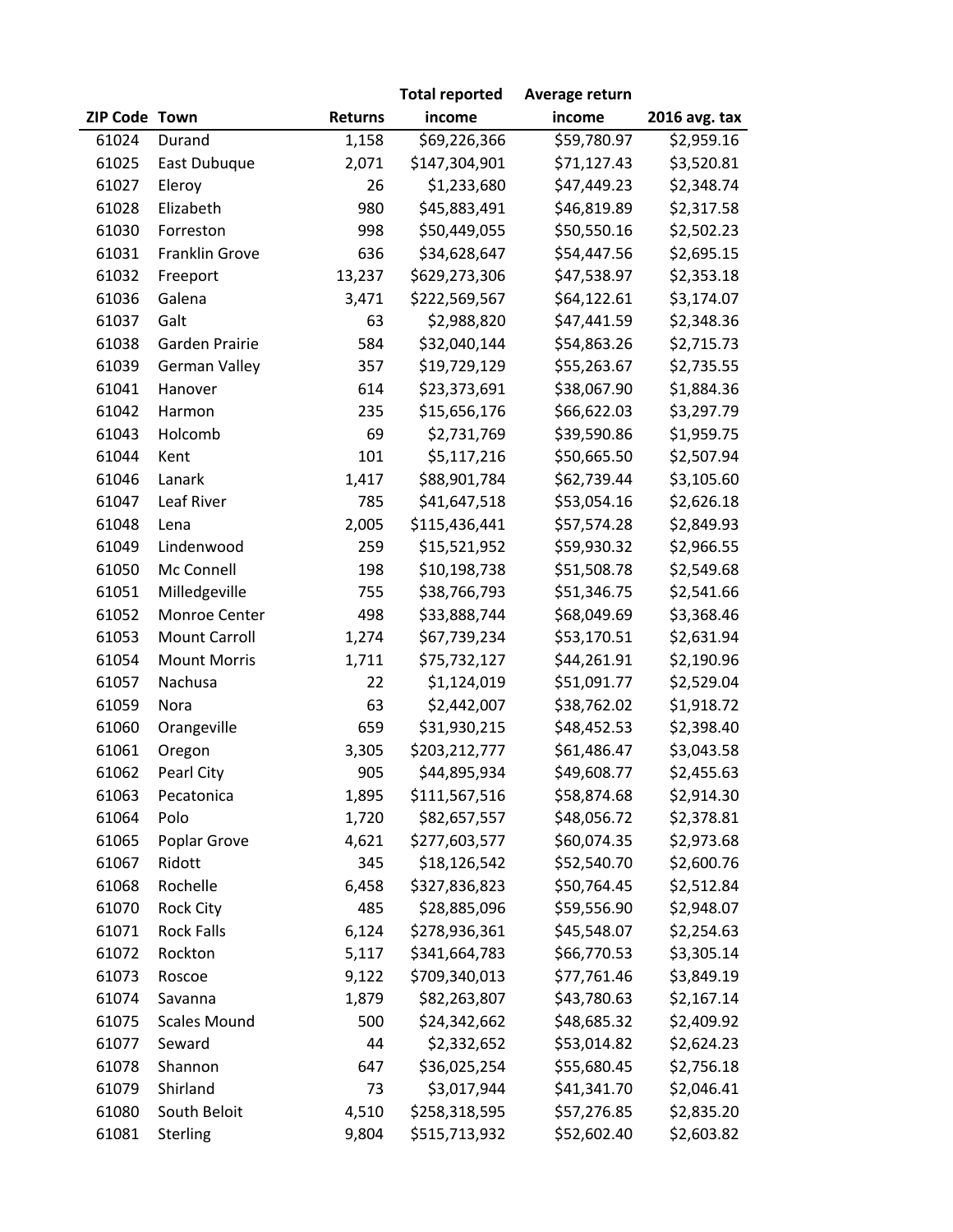|               |                    |                | <b>Total reported</b> | Average return |               |
|---------------|--------------------|----------------|-----------------------|----------------|---------------|
| ZIP Code Town |                    | <b>Returns</b> | income                | income         | 2016 avg. tax |
| 61084         | Stillman Valley    | 1,489          | \$108,285,740         | \$72,723.80    | \$3,599.83    |
| 61085         | Stockton           | 1,651          | \$83,733,627          | \$50,716.92    | \$2,510.49    |
| 61087         | Warren             | 772            | \$33,532,895          | \$43,436.39    | \$2,150.10    |
| 61088         | Winnebago          | 2,772          | \$190,874,636         | \$68,858.09    | \$3,408.48    |
| 61089         | Winslow            | 366            | \$17,866,512          | \$48,815.61    | \$2,416.37    |
| 61091         | Woosung            | 33             | \$1,563,342           | \$47,374.00    | \$2,345.01    |
| 61101         | Rockford           | 7,671          | \$285,653,781         | \$37,238.14    | \$1,843.29    |
| 61102         | Rockford           | 6,716          | \$257,962,548         | \$38,410.15    | \$1,901.30    |
| 61103         | Rockford           | 9,352          | \$433,050,570         | \$46,305.66    | \$2,292.13    |
| 61104         | Rockford           | 6,242          | \$172,210,295         | \$27,588.96    | \$1,365.65    |
| 61105         | Rockford           | 79             | \$23,114,725          | \$292,591.46   | \$14,483.28   |
| 61107         | Rockford           | 13,883         | \$986,682,216         | \$71,071.25    | \$3,518.03    |
| 61108         | Rockford           | 12,859         | \$604,827,681         | \$47,035.36    | \$2,328.25    |
| 61109         | Rockford           | 11,645         | \$504,051,644         | \$43,284.81    | \$2,142.60    |
| 61110         | Rockford           | 71             | \$5,139,598           | \$72,388.70    | \$3,583.24    |
| 61111         | Loves Park         | 10,928         | \$580,326,981         | \$53,104.59    | \$2,628.68    |
| 61112         | Rockford           | 34             | \$2,842,192           | \$83,593.88    | \$4,137.90    |
| 61114         | Rockford           | 7,340          | \$608,233,001         | \$82,865.53    | \$4,101.84    |
| 61115         | Machesney Park     | 10,471         | \$506,422,026         | \$48,364.25    | \$2,394.03    |
| 61125         | Rockford           | 145            | \$3,809,658           | \$26,273.50    | \$1,300.54    |
| 61126         | Rockford           | 147            | \$8,918,230           | \$60,668.23    | \$3,003.08    |
| 61131         | Loves Park         | 29             | \$16,695,755          | \$575,715.69   | \$28,497.93   |
| 61132         | Loves Park         | 115            | \$6,359,324           | \$55,298.47    | \$2,737.27    |
| 61201         | Rock Island        | 14,904         | \$762,734,825         | \$51,176.52    | \$2,533.24    |
| 61204         | Rock Island        | 98             | \$4,420,264           | \$45,104.73    | \$2,232.68    |
| 61230         | Albany             | 541            | \$31,377,657          | \$57,999.37    | \$2,870.97    |
| 61231         | Aledo              | 2,349          | \$129,768,250         | \$55,244.04    | \$2,734.58    |
| 61232         | Andalusia          | 665            | \$47,505,550          | \$71,436.92    | \$3,536.13    |
| 61233         | Andover            | 251            | \$15,677,856          | \$62,461.58    | \$3,091.85    |
| 61234         | Annawan            | 605            | \$34,266,824          | \$56,639.38    | \$2,803.65    |
| 61235         | Atkinson           | 650            | \$37,907,590          | \$58,319.37    | \$2,886.81    |
| 61236         | Barstow            | 41             | \$1,698,974           | \$41,438.39    | \$2,051.20    |
| 61238         | Cambridge          | 1,349          | \$71,014,168          | \$52,642.08    | \$2,605.78    |
| 61239         | Carbon Cliff       | 462            | \$16,547,408          | \$35,816.90    | \$1,772.94    |
| 61240         | Coal Valley        | 2,773          | \$214,513,464         | \$77,357.90    | \$3,829.22    |
| 61241         | Colona             | 3,138          | \$174,631,794         | \$55,650.67    | \$2,754.71    |
| 61242         | Cordova            | 543            | \$42,401,022          | \$78,086.60    | \$3,865.29    |
| 61243         | Deer Grove         | 115            | \$11,210,729          | \$97,484.60    | \$4,825.49    |
| 61244         | <b>East Moline</b> | 9,949          | \$471,649,855         | \$47,406.76    | \$2,346.63    |
| 61250         | Erie               | 1,247          | \$71,570,237          | \$57,393.94    | \$2,841.00    |
| 61251         | Fenton             | 175            | \$10,335,092          | \$59,057.67    | \$2,923.35    |
| 61252         | Fulton             | 2,441          | \$144,107,013         | \$59,036.06    | \$2,922.28    |
| 61254         | Geneseo            | 5,433          | \$458,998,934         | \$84,483.51    | \$4,181.93    |
| 61256         | Hampton            | 857            | \$58,854,398          | \$68,674.91    | \$3,399.41    |
| 61257         | Hillsdale          | 508            | \$29,223,480          | \$57,526.54    | \$2,847.56    |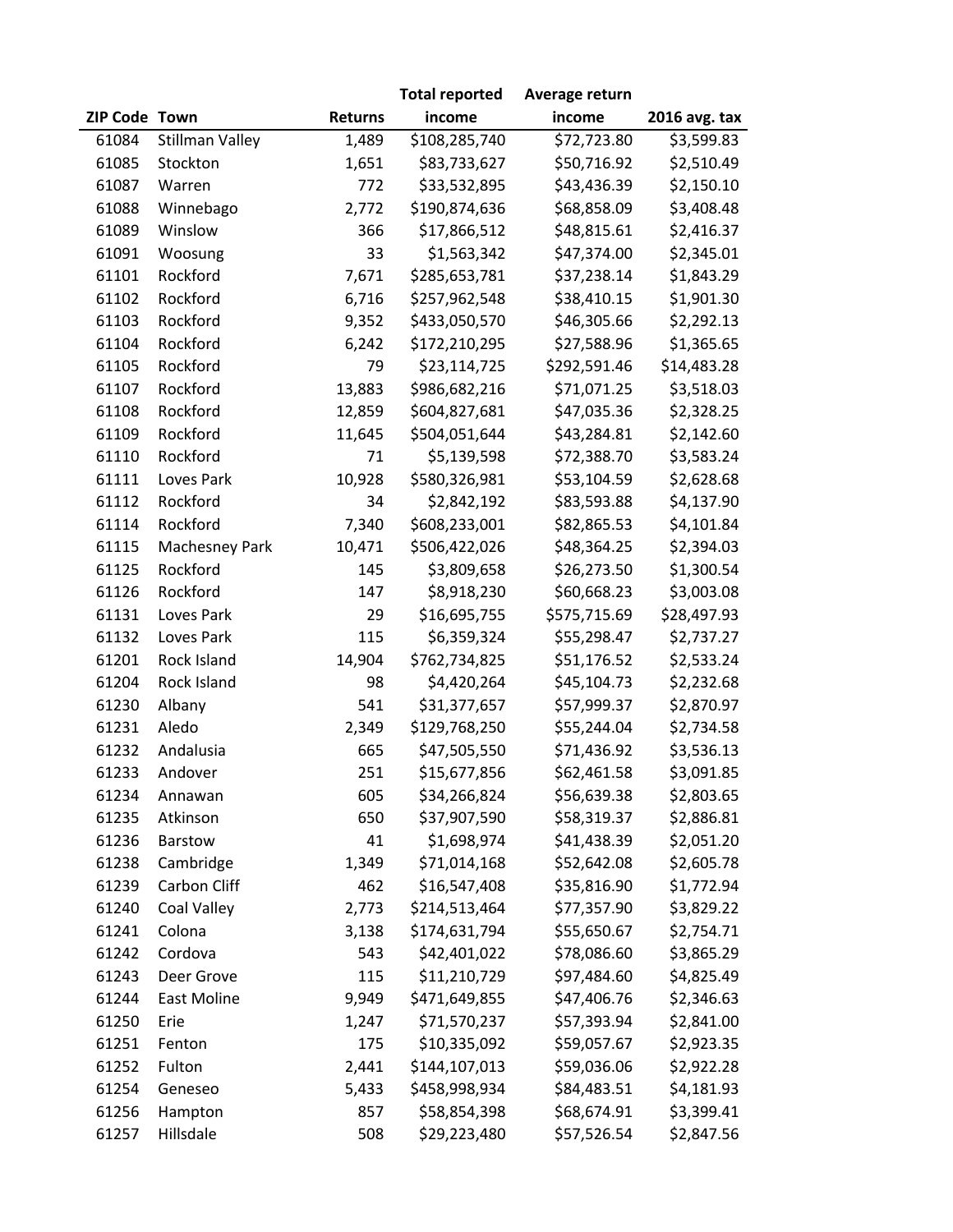|               |                      |                | <b>Total reported</b> | Average return |               |
|---------------|----------------------|----------------|-----------------------|----------------|---------------|
| ZIP Code Town |                      | <b>Returns</b> | income                | income         | 2016 avg. tax |
| 61258         | Hooppole             | 59             | \$2,747,076           | \$46,560.61    | \$2,304.75    |
| 61259         | <b>Illinois City</b> | 576            | \$37,280,769          | \$64,723.56    | \$3,203.82    |
| 61260         | Joy                  | 357            | \$16,887,352          | \$47,303.51    | \$2,341.52    |
| 61261         | Lyndon               | 424            | \$16,900,518          | \$39,859.71    | \$1,973.06    |
| 61262         | Lynn Center          | 358            | \$22,932,321          | \$64,056.76    | \$3,170.81    |
| 61263         | Matherville          | 283            | \$15,167,509          | \$53,595.44    | \$2,652.97    |
| 61264         | Milan                | 4,629          | \$276,506,308         | \$59,733.49    | \$2,956.81    |
| 61265         | Moline               | 20,243         | \$1,134,456,055       | \$56,041.89    | \$2,774.07    |
| 61266         | Moline               | 90             | \$5,326,288           | \$59,180.98    | \$2,929.46    |
| 61270         | Morrison             | 3,350          | \$188,709,731         | \$56,331.26    | \$2,788.40    |
| 61272         | New Boston           | 621            | \$30,727,707          | \$49,481.01    | \$2,449.31    |
| 61273         | Orion                | 1,496          | \$96,383,371          | \$64,427.39    | \$3,189.16    |
| 61274         | Osco                 | 158            | \$7,209,992           | \$45,632.86    | \$2,258.83    |
| 61275         | Port Byron           | 1,916          | \$149,582,233         | \$78,070.06    | \$3,864.47    |
| 61276         | Preemption           | 84             | \$4,874,899           | \$58,034.51    | \$2,872.71    |
| 61277         | Prophetstown         | 1,470          | \$79,276,913          | \$53,929.87    | \$2,669.53    |
| 61278         | Rapids City          | 277            | \$26,414,229          | \$95,358.23    | \$4,720.23    |
| 61279         | Reynolds             | 468            | \$28,842,051          | \$61,628.31    | \$3,050.60    |
| 61281         | Sherrard             | 1,200          | \$86,012,764          | \$71,677.30    | \$3,548.03    |
| 61282         | Silvis               | 3,649          | \$169,489,049         | \$46,448.08    | \$2,299.18    |
| 61283         | Tampico              | 670            | \$34,744,144          | \$51,856.93    | \$2,566.92    |
| 61284         | <b>Taylor Ridge</b>  | 1,110          | \$103,868,064         | \$93,574.83    | \$4,631.95    |
| 61285         | Thomson              | 742            | \$39,100,101          | \$52,695.55    | \$2,608.43    |
| 61301         | La Salle             | 4,837          | \$245,971,210         | \$50,852.02    | \$2,517.17    |
| 61310         | Amboy                | 1,790          | \$93,428,268          | \$52,194.56    | \$2,583.63    |
| 61311         | Ancona               | 103            | \$6,506,812           | \$63,172.93    | \$3,127.06    |
| 61312         | Arlington            | 220            | \$12,666,223          | \$57,573.74    | \$2,849.90    |
| 61313         | Blackstone           | 128            | \$7,968,390           | \$62,253.05    | \$3,081.53    |
| 61314         | <b>Buda</b>          | 370            | \$26,444,624          | \$71,471.96    | \$3,537.86    |
| 61315         | <b>Bureau</b>        | 129            | \$4,505,349           | \$34,925.19    | \$1,728.80    |
| 61316         | <b>Cedar Point</b>   | 127            | \$5,788,641           | \$45,579.85    | \$2,256.20    |
| 61317         | Cherry               | 228            | \$11,906,834          | \$52,222.96    | \$2,585.04    |
| 61318         | Compton              | 296            | \$17,090,483          | \$57,738.12    | \$2,858.04    |
| 61319         | Cornell              | 554            | \$34,656,193          | \$62,556.31    | \$3,096.54    |
| 61320         | Dalzell              | 336            | \$17,718,768          | \$52,734.43    | \$2,610.35    |
| 61321         | Dana                 | 142            | \$7,312,130           | \$51,493.87    | \$2,548.95    |
| 61322         | Depue                | 663            | \$23,194,528          | \$34,984.21    | \$1,731.72    |
| 61323         | Dover                | 55             | \$2,451,622           | \$44,574.95    | \$2,206.46    |
| 61324         | Eldena               | 53             | \$2,199,646           | \$41,502.75    | \$2,054.39    |
| 61325         | <b>Grand Ridge</b>   | 471            | \$27,797,483          | \$59,018.01    | \$2,921.39    |
| 61326         | Granville            | 1,105          | \$65,520,195          | \$59,294.29    | \$2,935.07    |
| 61327         | Hennepin             | 595            | \$37,868,187          | \$63,644.01    | \$3,150.38    |
| 61329         | Ladd                 | 611            | \$34,216,280          | \$56,000.46    | \$2,772.02    |
| 61330         | La Moille            | 698            | \$36,695,869          | \$52,572.88    | \$2,602.36    |
| 61332         | Leonore              | 61             | \$2,817,869           | \$46,194.57    | \$2,286.63    |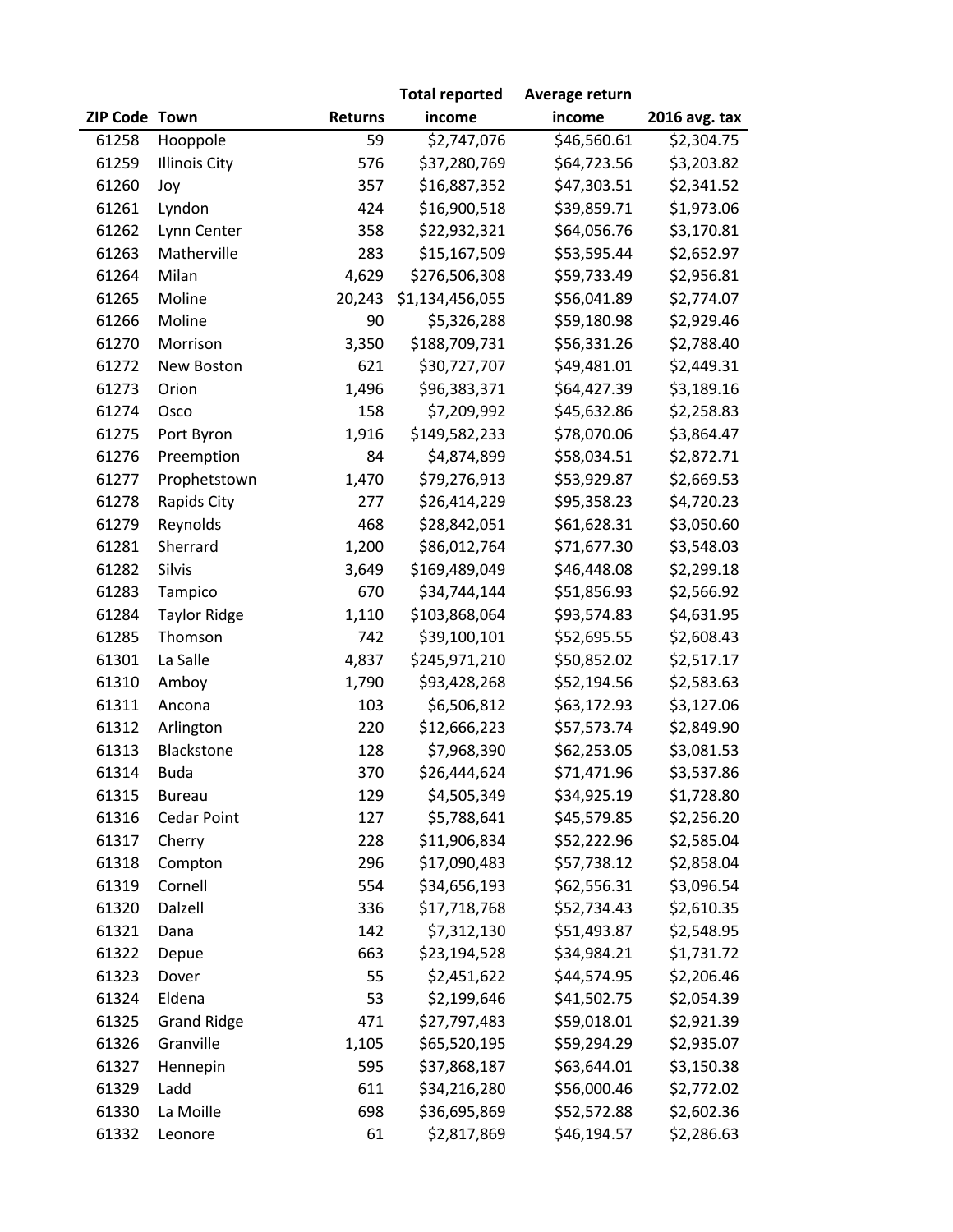|               |                      |                | <b>Total reported</b> | Average return |               |
|---------------|----------------------|----------------|-----------------------|----------------|---------------|
| ZIP Code Town |                      | <b>Returns</b> | income                | income         | 2016 avg. tax |
| 61333         | Long Point           | 158            | \$10,402,967          | 565,841.56     | \$3,259.16    |
| 61334         | Lostant              | 334            | \$17,440,121          | \$52,215.93    | \$2,584.69    |
| 61335         | Mc Nabb              | 263            | \$21,999,522          | \$83,648.37    | \$4,140.59    |
| 61336         | Magnolia             | 260            | \$13,580,720          | \$52,233.54    | \$2,585.56    |
| 61337         | Malden               | 221            | \$10,066,670          | \$45,550.54    | \$2,254.75    |
| 61338         | Manlius              | 167            | \$8,080,190           | \$48,384.37    | \$2,395.03    |
| 61340         | Mark                 | 184            | \$10,045,359          | \$54,594.34    | \$2,702.42    |
| 61341         | Marseilles           | 3,726          | \$217,230,427         | \$58,301.24    | \$2,885.91    |
| 61342         | Mendota              | 4,122          | \$209,291,436         | \$50,774.24    | \$2,513.33    |
| 61344         | Mineral              | 174            | \$8,680,960           | \$49,890.57    | \$2,469.58    |
| 61345         | Neponset             | 341            | \$20,077,851          | \$58,879.33    | \$2,914.53    |
| 61346         | New Bedford          | 42             | \$1,796,212           | \$42,766.95    | \$2,116.96    |
| 61348         | Oglesby              | 2,313          | \$122,907,001         | \$53,137.48    | \$2,630.31    |
| 61349         | Ohio                 | 468            | \$26,039,228          | \$55,639.38    | \$2,754.15    |
| 61350         | Ottawa               | 11,374         | \$668,940,909         | \$58,813.16    | \$2,911.25    |
| 61353         | Paw Paw              | 583            | \$30,222,522          | \$51,839.66    | \$2,566.06    |
| 61354         | Peru                 | 5,308          | \$307,711,649         | \$57,971.30    | \$2,869.58    |
| 61356         | Princeton            | 5,202          | \$304,857,392         | \$58,603.88    | \$2,900.89    |
| 61358         | Rutland              | 203            | \$24,514,807          | \$120,762.60   | \$5,977.75    |
| 61359         | Seatonville          | 148            | \$7,411,394           | \$50,076.99    | \$2,478.81    |
| 61360         | Seneca               | 1,583          | \$97,260,163          | \$61,440.41    | \$3,041.30    |
| 61361         | Sheffield            | 640            | \$31,595,854          | \$49,368.52    | \$2,443.74    |
| 61362         | <b>Spring Valley</b> | 2,767          | \$134,964,458         | \$48,776.46    | \$2,414.43    |
| 61363         | Standard             | 119            | \$6,198,289           | \$52,086.46    | \$2,578.28    |
| 61364         | Streator             | 8,437          | \$414,894,503         | \$49,175.60    | \$2,434.19    |
| 61367         | Sublette             | 365            | \$24,918,660          | \$68,270.30    | \$3,379.38    |
| 61368         | Tiskilwa             | 648            | \$30,930,832          | \$47,732.77    | \$2,362.77    |
| 61369         | Toluca               | 734            | \$42,638,448          | \$58,090.53    | \$2,875.48    |
| 61370         | Tonica               | 694            | \$39,997,368          | \$57,633.10    | \$2,852.84    |
| 61371         | Triumph              | 51             | \$2,003,469           | \$39,283.71    | \$1,944.54    |
| 61372         | <b>Troy Grove</b>    | 105            | \$5,355,699           | \$51,006.66    | \$2,524.83    |
| 61373         | Utica                | 984            | \$66,857,677          | \$67,944.79    | \$3,363.27    |
| 61374         | Van Orin             | 46             | \$2,295,150           | \$49,894.57    | \$2,469.78    |
| 61375         | Varna                | 501            | \$30,050,548          | \$59,981.13    | \$2,969.07    |
| 61376         | Walnut               | 944            | \$52,095,623          | \$55,186.04    | \$2,731.71    |
| 61377         | Wenona               | 608            | \$33,417,321          | \$54,962.70    | \$2,720.65    |
| 61378         | West Brooklyn        | 233            | \$15,195,204          | \$65,215.47    | \$3,228.17    |
| 61379         | Wyanet               | 594            | \$35,114,040          | \$59,114.55    | \$2,926.17    |
| 61401         | Galesburg            | 13,268         | \$653,219,515         | \$49,232.70    | \$2,437.02    |
| 61402         | Galesburg            | 139            | \$6,906,846           | \$49,689.54    | \$2,459.63    |
| 61410         | Abingdon             | 1,656          | \$73,665,793          | \$44,484.17    | \$2,201.97    |
| 61411         | Adair                | 158            | \$7,669,920           | \$48,543.80    | \$2,402.92    |
| 61412         | Alexis               | 653            | \$38,590,685          | \$59,097.53    | \$2,925.33    |
| 61413         | Alpha                | 486            | \$30,831,852          | \$63,440.02    | \$3,140.28    |
| 61414         | Altona               | 396            | \$21,130,144          | \$53,358.95    | \$2,641.27    |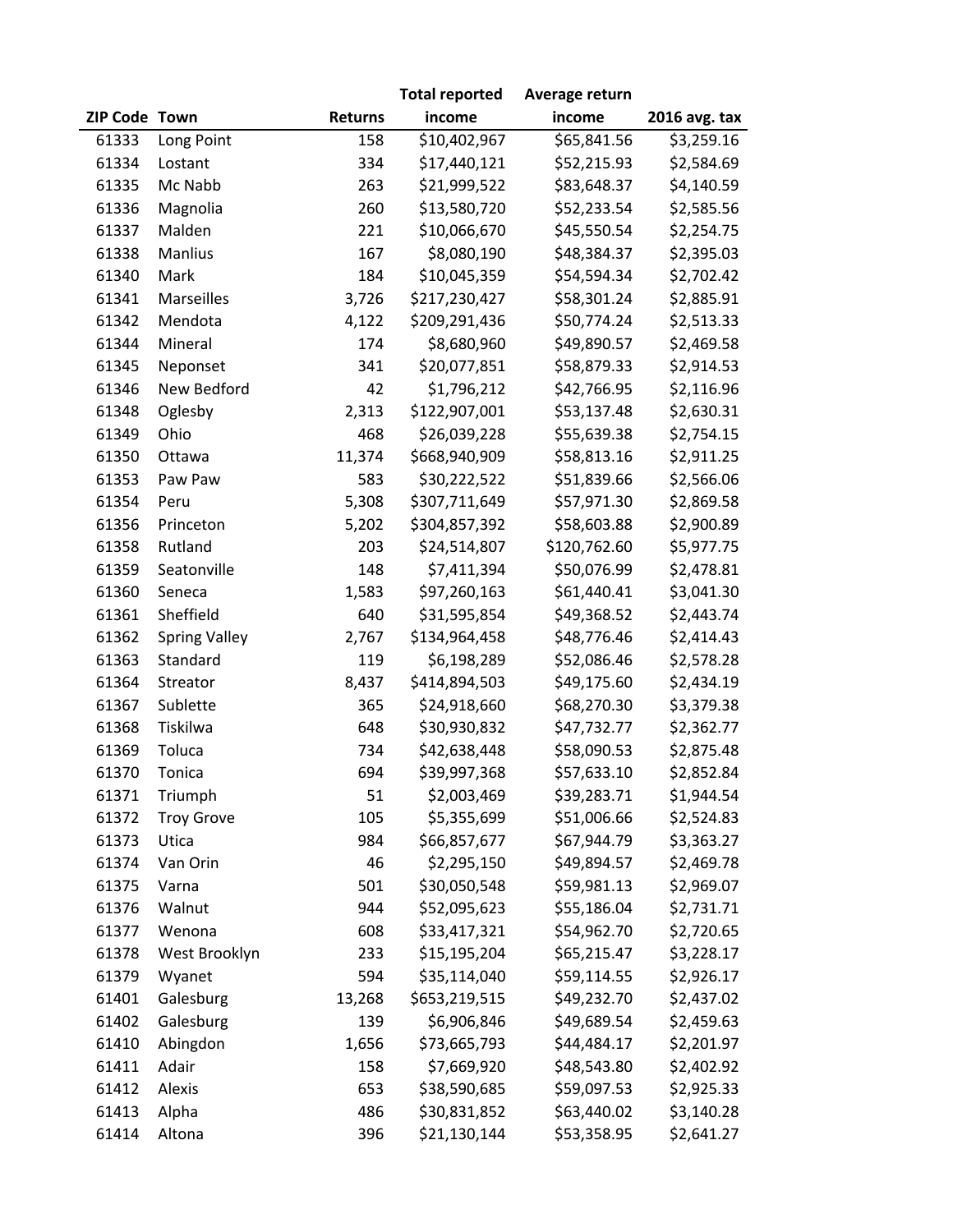|               |                       |                | <b>Total reported</b> | Average return |               |
|---------------|-----------------------|----------------|-----------------------|----------------|---------------|
| ZIP Code Town |                       | <b>Returns</b> | income                | income         | 2016 avg. tax |
| 61415         | Avon                  | 755            | \$37,286,156          | \$49,385.64    | \$2,444.59    |
| 61416         | Bardolph              | 72             | \$2,338,037           | \$32,472.74    | \$1,607.40    |
| 61417         | <b>Berwick</b>        | 124            | \$6,558,013           | \$52,887.20    | \$2,617.92    |
| 61418         | Biggsville            | 284            | \$16,679,822          | \$58,731.77    | \$2,907.22    |
| 61419         | <b>Bishop Hill</b>    | 71             | \$3,935,379           | \$55,427.87    | \$2,743.68    |
| 61420         | Blandinsville         | 496            | \$24,583,185          | \$49,562.87    | \$2,453.36    |
| 61421         | <b>Bradford</b>       | 576            | \$32,889,419          | \$57,099.69    | \$2,826.43    |
| 61422         | Bushnell              | 1,472          | \$63,267,644          | \$42,980.74    | \$2,127.55    |
| 61423         | Cameron               | 288            | \$16,069,652          | \$55,797.40    | \$2,761.97    |
| 61424         | Camp Grove            | 44             | \$2,080,026           | \$47,273.32    | \$2,340.03    |
| 61425         | Carman                | 207            | \$10,467,734          | \$50,568.76    | \$2,503.15    |
| 61426         | Castleton             | 34             | \$1,314,179           | \$38,652.32    | \$1,913.29    |
| 61427         | Cuba                  | 983            | \$46,376,648          | \$47,178.69    | \$2,335.34    |
| 61428         | Dahinda               | 491            | \$43,373,276          | \$88,336.61    | \$4,372.66    |
| 61430         | <b>East Galesburg</b> | 368            | \$20,357,202          | \$55,318.48    | \$2,738.26    |
| 61431         | Ellisville            | 160            | \$7,503,775           | \$46,898.59    | \$2,321.48    |
| 61432         | Fairview              | 321            | \$17,782,068          | \$55,395.85    | \$2,742.09    |
| 61433         | Fiatt                 | 39             | \$1,420,601           | \$36,425.67    | \$1,803.07    |
| 61434         | Galva                 | 1,450          | \$71,833,549          | \$49,540.38    | \$2,452.25    |
| 61435         | Gerlaw                | 81             | \$4,365,899           | \$53,899.99    | \$2,668.05    |
| 61436         | Gilson                | 413            | \$23,358,759          | \$56,558.74    | \$2,799.66    |
| 61437         | Gladstone             | 357            | \$18,625,216          | \$52,171.47    | \$2,582.49    |
| 61438         | Good Hope             | 328            | \$18,520,348          | \$56,464.48    | \$2,794.99    |
| 61439         | Henderson             | 119            | \$5,345,000           | \$44,915.97    | \$2,223.34    |
| 61440         | Industry              | 320            | \$14,349,937          | \$44,843.55    | \$2,219.76    |
| 61441         | Ipava                 | 386            | \$18,937,392          | \$49,060.60    | \$2,428.50    |
| 61442         | Keithsburg            | 268            | \$11,348,465          | \$42,345.02    | \$2,096.08    |
| 61443         | Kewanee               | 5,793          | \$250,735,461         | \$43,282.49    | \$2,142.48    |
| 61447         | Kirkwood              | 407            | \$20,693,633          | \$50,844.31    | \$2,516.79    |
| 61448         | Knoxville             | 1,725          | \$96,038,432          | \$55,674.45    | \$2,755.89    |
| 61449         | La Fayette            | 203            | \$9,270,724           | \$45,668.59    | \$2,260.60    |
| 61450         | La Harpe              | 747            | \$36,484,454          | \$48,841.30    | \$2,417.64    |
| 61451         | Laura                 | 166            | \$9,133,126           | \$55,018.83    | \$2,723.43    |
| 61452         | Littleton             | 120            | \$5,958,434           | \$49,653.62    | \$2,457.85    |
| 61453         | Little York           | 298            | \$13,358,165          | \$44,826.06    | \$2,218.89    |
| 61454         | Lomax                 | 297            | \$12,277,468          | \$41,338.28    | \$2,046.24    |
| 61455         | Macomb                | 6,590          | \$354,302,595         | \$53,763.67    | \$2,661.30    |
| 61458         | Maquon                | 401            | \$18,620,857          | \$46,436.05    | \$2,298.58    |
| 61459         | Marietta              | 159            | \$7,738,283           | \$48,668.45    | \$2,409.09    |
| 61460         | Media                 | 131            | \$5,405,020           | \$41,259.69    | \$2,042.35    |
| 61462         | Monmouth              | 4,752          | \$229,090,530         | \$48,209.29    | \$2,386.36    |
| 61465         | New Windsor           | 542            | \$28,667,538          | \$52,892.14    | \$2,618.16    |
| 61466         | North Henderson       | 141            | \$7,318,942           | \$51,907.39    | \$2,569.42    |
| 61467         | Oneida                | 486            | \$26,274,905          | \$54,063.59    | \$2,676.15    |
| 61468         | Ophiem                | 50             | \$1,946,719           | \$38,934.38    | \$1,927.25    |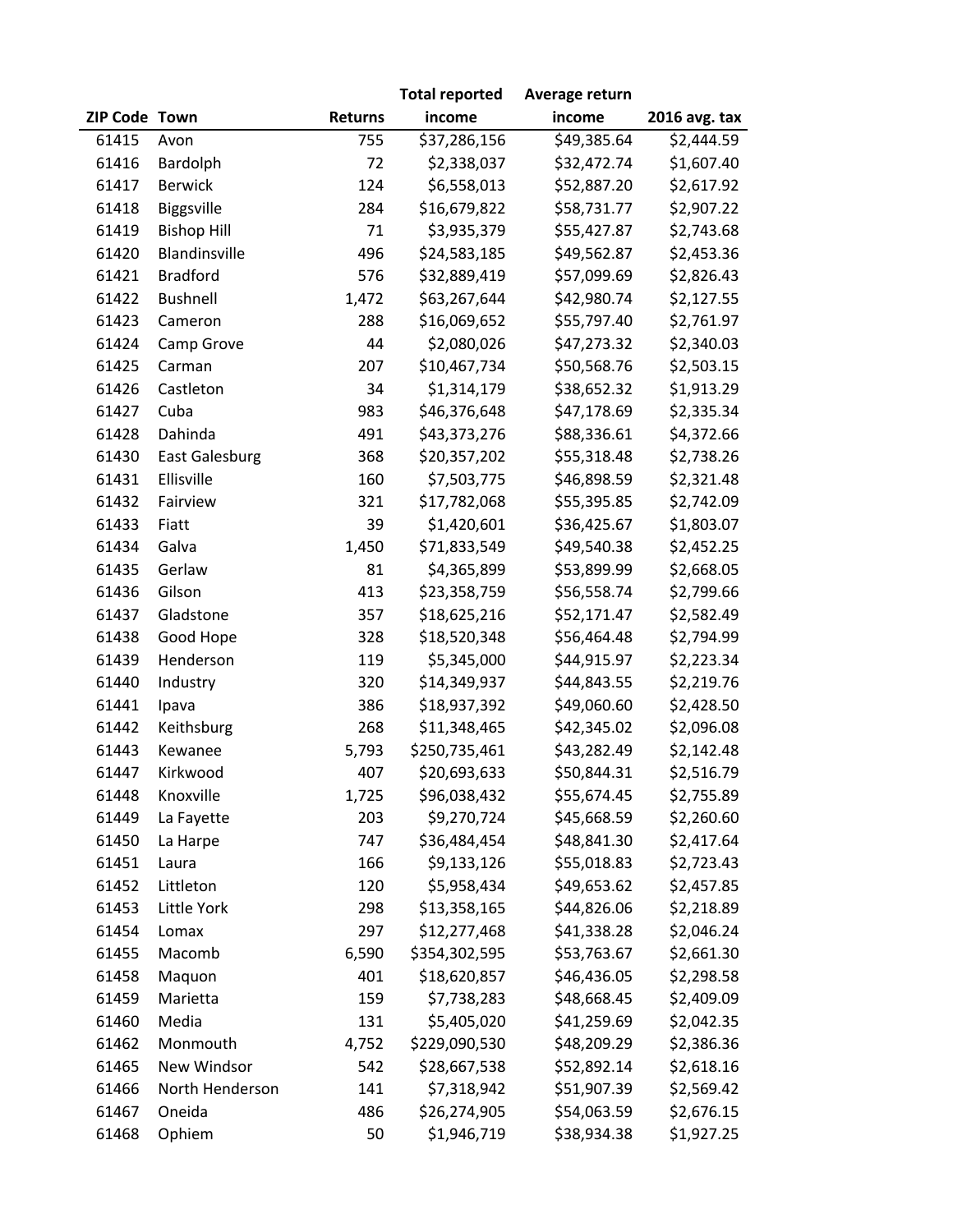|               |                       |                | <b>Total reported</b> | Average return |               |
|---------------|-----------------------|----------------|-----------------------|----------------|---------------|
| ZIP Code Town |                       | <b>Returns</b> | income                | income         | 2016 avg. tax |
| 61469         | Oquawka               | 890            | \$38,390,855          | \$43,135.79    | \$2,135.22    |
| 61470         | Prairie City          | 200            | \$8,999,390           | \$44,996.95    | \$2,227.35    |
| 61471         | Raritan               | 57             | \$2,483,742           | \$43,574.42    | \$2,156.93    |
| 61472         | Rio                   | 280            | \$17,268,278          | \$61,672.42    | \$3,052.78    |
| 61473         | Roseville             | 721            | \$36,129,271          | \$50,109.95    | \$2,480.44    |
| 61474         | Saint Augustine       | 142            | \$6,565,958           | \$46,239.14    | \$2,288.84    |
| 61475         | Sciota                | 97             | \$6,282,315           | \$64,766.13    | \$3,205.92    |
| 61476         | Seaton                | 190            | \$10,478,381          | \$55,149.37    | \$2,729.89    |
| 61477         | Smithfield            | 260            | \$11,799,230          | \$45,381.65    | \$2,246.39    |
| 61478         | Smithshire            | 142            | \$6,687,814           | \$47,097.28    | \$2,331.32    |
| 61479         | Speer                 | 74             | \$3,913,304           | \$52,882.49    | \$2,617.68    |
| 61480         | Stronghurst           | 553            | \$27,969,402          | \$50,577.58    | \$2,503.59    |
| 61482         | <b>Table Grove</b>    | 274            | \$15,945,413          | \$58,194.94    | \$2,880.65    |
| 61483         | Toulon                | 846            | \$49,095,003          | \$58,031.92    | \$2,872.58    |
| 61484         | Vermont               | 358            | \$15,669,712          | \$43,770.15    | \$2,166.62    |
| 61485         | Victoria              | 266            | \$14,424,295          | \$54,226.67    | \$2,684.22    |
| 61486         | Viola                 | 696            | \$36,519,047          | \$52,469.90    | \$2,597.26    |
| 61488         | Wataga                | 502            | \$26,147,461          | \$52,086.58    | \$2,578.29    |
| 61489         | Williamsfield         | 418            | \$21,228,547          | \$50,786.00    | \$2,513.91    |
| 61490         | Woodhull              | 513            | \$28,489,195          | \$55,534.49    | \$2,748.96    |
| 61491         | Wyoming               | 983            | \$53,058,787          | \$53,976.39    | \$2,671.83    |
| 61501         | Astoria               | 772            | \$29,878,875          | \$38,703.21    | \$1,915.81    |
| 61516         | Benson                | 330            | \$19,196,417          | \$58,170.96    | \$2,879.46    |
| 61517         | <b>Brimfield</b>      | 1,560          | \$154,231,315         | \$98,866.23    | \$4,893.88    |
| 61519         | Bryant                | 81             | \$3,687,545           | \$45,525.25    | \$2,253.50    |
| 61520         | Canton                | 6,603          | \$320,014,736         | \$48,465.05    | \$2,399.02    |
| 61523         | Chillicothe           | 5,085          | \$320,027,047         | \$62,935.51    | \$3,115.31    |
| 61524         | Dunfermline           | 113            | \$5,225,633           | \$46,244.54    | \$2,289.10    |
| 61525         | Dunlap                | 4,526          | \$648,259,979         | \$143,230.22   | \$7,089.90    |
| 61526         | Edelstein             | 517            | \$42,713,827          | \$82,618.62    | \$4,089.62    |
| 61528         | Edwards               | 1,334          | \$154,750,053         | \$116,004.54   | \$5,742.22    |
| 61529         | Elmwood               | 1,320          | \$82,000,540          | \$62,121.62    | \$3,075.02    |
| 61530         | Eureka                | 2,748          | \$195,893,767         | \$71,285.94    | \$3,528.65    |
| 61531         | Farmington            | 1,477          | \$77,395,581          | \$52,400.53    | \$2,593.83    |
| 61532         | <b>Forest City</b>    | 207            | \$8,739,632           | \$42,220.44    | \$2,089.91    |
| 61533         | Glasford              | 1,050          | \$62,506,940          | \$59,530.42    | \$2,946.76    |
| 61534         | <b>Green Valley</b>   | 755            | \$42,117,734          | \$55,785.08    | \$2,761.36    |
| 61535         | Groveland             | 792            | \$71,950,295          | \$90,846.33    | \$4,496.89    |
| 61536         | Hanna City            | 1,455          | \$98,283,142          | \$67,548.55    | \$3,343.65    |
| 61537         | Henry                 | 1,215          | \$62,375,642          | \$51,337.98    | \$2,541.23    |
| 61539         | <b>Kingston Mines</b> | 86             | \$2,930,304           | \$34,073.30    | \$1,686.63    |
| 61540         | Lacon                 | 1,297          | \$71,945,320          | \$55,470.56    | \$2,745.79    |
| 61541         | La Rose               | 64             | \$2,581,811           | \$40,340.80    | \$1,996.87    |
| 61542         | Lewistown             | 1,496          | \$77,631,409          | \$51,892.65    | \$2,568.69    |
| 61543         | Liverpool             | 59             | \$2,361,980           | \$40,033.56    | \$1,981.66    |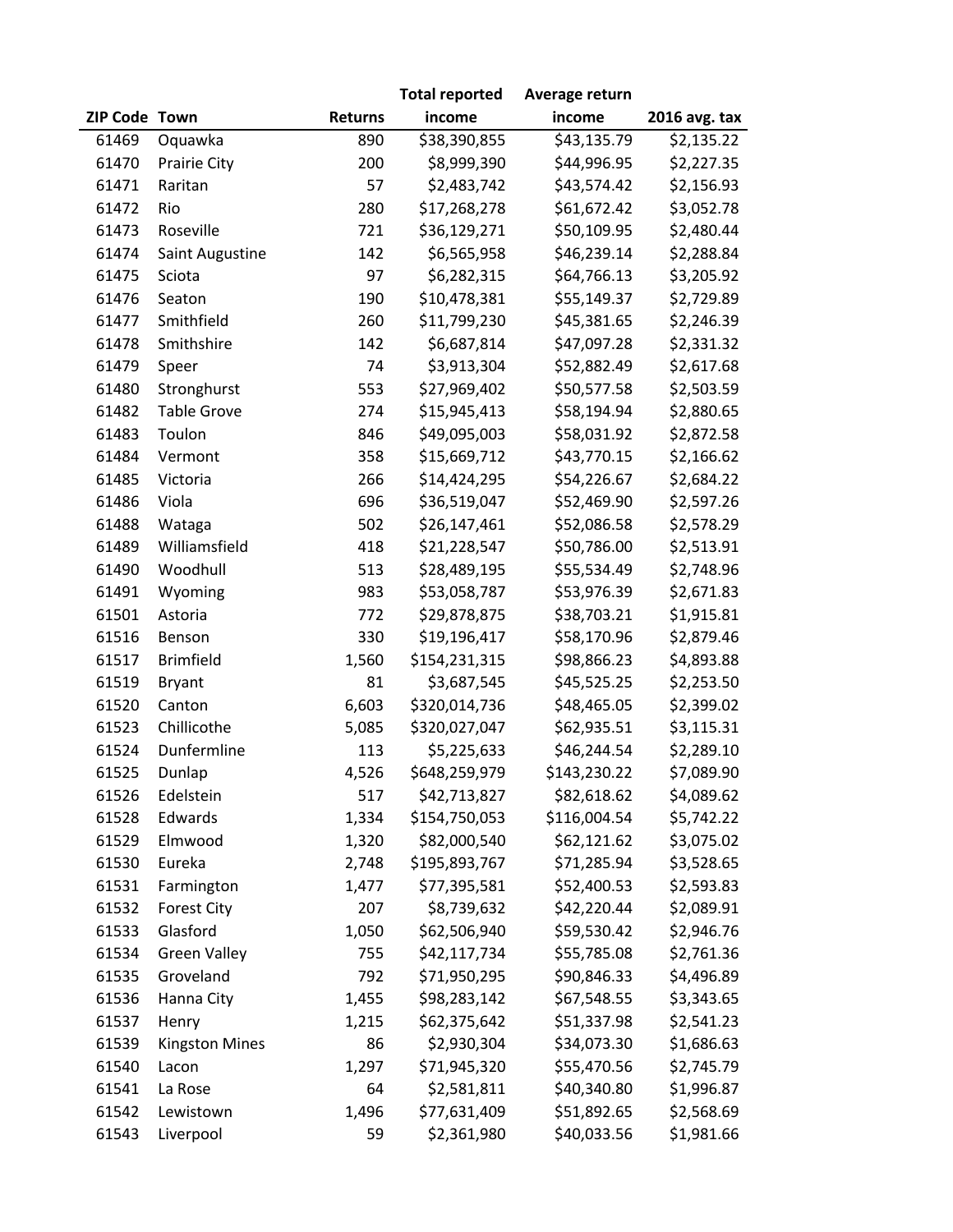|               |                |                | <b>Total reported</b> | Average return |               |
|---------------|----------------|----------------|-----------------------|----------------|---------------|
| ZIP Code Town |                | <b>Returns</b> | income                | income         | 2016 avg. tax |
| 61544         | London Mills   | 312            | \$15,163,766          | \$48,601.81    | \$2,405.79    |
| 61545         | Lowpoint       | 324            | \$20,281,224          | \$62,596.37    | \$3,098.52    |
| 61546         | Manito         | 1,850          | \$102,488,765         | \$55,399.33    | \$2,742.27    |
| 61547         | Mapleton       | 1,662          | \$142,446,733         | \$85,708.02    | \$4,242.55    |
| 61548         | Metamora       | 5,426          | \$495,201,992         | \$91,264.65    | \$4,517.60    |
| 61550         | Morton         | 8,370          | \$753,830,168         | \$90,063.34    | \$4,458.14    |
| 61552         | Mossville      | 101            | \$4,276,670           | \$42,343.27    | \$2,095.99    |
| 61553         | Norris         | 86             | \$3,361,844           | \$39,091.21    | \$1,935.01    |
| 61554         | Pekin          | 18,271         | \$942,871,551         | \$51,604.81    | \$2,554.44    |
| 61555         | Pekin          | 98             | \$5,518,418           | \$56,310.39    | \$2,787.36    |
| 61559         | Princeville    | 1,526          | \$104,544,815         | \$68,509.05    | \$3,391.20    |
| 61560         | Putnam         | 312            | \$19,475,678          | \$62,422.04    | \$3,089.89    |
| 61561         | Roanoke        | 1,237          | \$86,459,324          | \$69,894.36    | \$3,459.77    |
| 61562         | Rome           | 83             | \$4,981,311           | \$60,015.80    | \$2,970.78    |
| 61563         | Saint David    | 237            | \$10,021,598          | \$42,285.22    | \$2,093.12    |
| 61564         | South Pekin    | 422            | \$16,299,918          | \$38,625.40    | \$1,911.96    |
| 61565         | Sparland       | 657            | \$42,889,732          | \$65,281.18    | \$3,231.42    |
| 61567         | Topeka         | 240            | \$10,939,965          | \$45,583.19    | \$2,256.37    |
| 61568         | Tremont        | 2,054          | \$160,997,590         | \$78,382.47    | \$3,879.93    |
| 61569         | Trivoli        | 572            | \$38,570,106          | \$67,430.26    | \$3,337.80    |
| 61570         | Washburn       | 786            | \$40,539,756          | \$51,577.30    | \$2,553.08    |
| 61571         | Washington     | 10,925         | \$809,349,210         | \$74,082.31    | \$3,667.07    |
| 61572         | Yates City     | 483            | \$22,857,661          | \$47,324.35    | \$2,342.56    |
| 61601         | Peoria         | 110            | \$6,042,035           | \$54,927.59    | \$2,718.92    |
| 61602         | Peoria         | 474            | \$49,074,510          | \$103,532.72   | \$5,124.87    |
| 61603         | Peoria         | 6,177          | \$201,960,930         | \$32,695.63    | \$1,618.43    |
| 61604         | Peoria         | 12,831         | \$543,266,542         | \$42,340.16    | \$2,095.84    |
| 61605         | Peoria         | 4,772          | \$112,257,395         | \$23,524.18    | \$1,164.45    |
| 61606         | Peoria         | 1,903          | \$94,009,703          | \$49,400.79    | \$2,445.34    |
| 61607         | Peoria         | 5,134          | \$282,540,979         | \$55,033.30    | \$2,724.15    |
| 61610         | Creve Coeur    | 2,280          | \$84,331,481          | \$36,987.49    | \$1,830.88    |
| 61611         | East Peoria    | 11,425         | \$699,854,704         | \$61,256.43    | \$3,032.19    |
| 61612         | Peoria         | 174            | \$17,026,958          | \$97,856.08    | \$4,843.88    |
| 61614         | Peoria         | 13,385         | \$1,030,842,749       | \$77,014.77    | \$3,812.23    |
| 61615         | Peoria         | 10,962         | \$1,061,578,589       | \$96,841.69    | \$4,793.66    |
| 61616         | Peoria Heights | 2,958          | \$170,436,569         | \$57,618.85    | \$2,852.13    |
| 61629         | Peoria         | 234            | \$38,361,501          | \$163,938.04   | \$8,114.93    |
| 61656         | Peoria         | 22             | \$6,986,725           | \$317,578.41   | \$15,720.13   |
| 61701         | Bloomington    | 15,743         | \$826,914,882         | \$52,525.88    | \$2,600.03    |
| 61702         | Bloomington    | 269            | \$19,510,494          | \$72,529.72    | \$3,590.22    |
| 61704         | Bloomington    | 16,983         | \$1,540,743,913       | \$90,722.72    | \$4,490.77    |
| 61705         | Bloomington    | 6,085          | \$633,969,571         | \$104,185.63   | \$5,157.19    |
| 61720         | Anchor         | 112            | \$5,766,263           | \$51,484.49    | \$2,548.48    |
| 61721         | Armington      | 244            | \$13,563,312          | \$55,587.34    | \$2,751.57    |
| 61722         | Arrowsmith     | 234            | \$13,691,409          | \$58,510.29    | \$2,896.26    |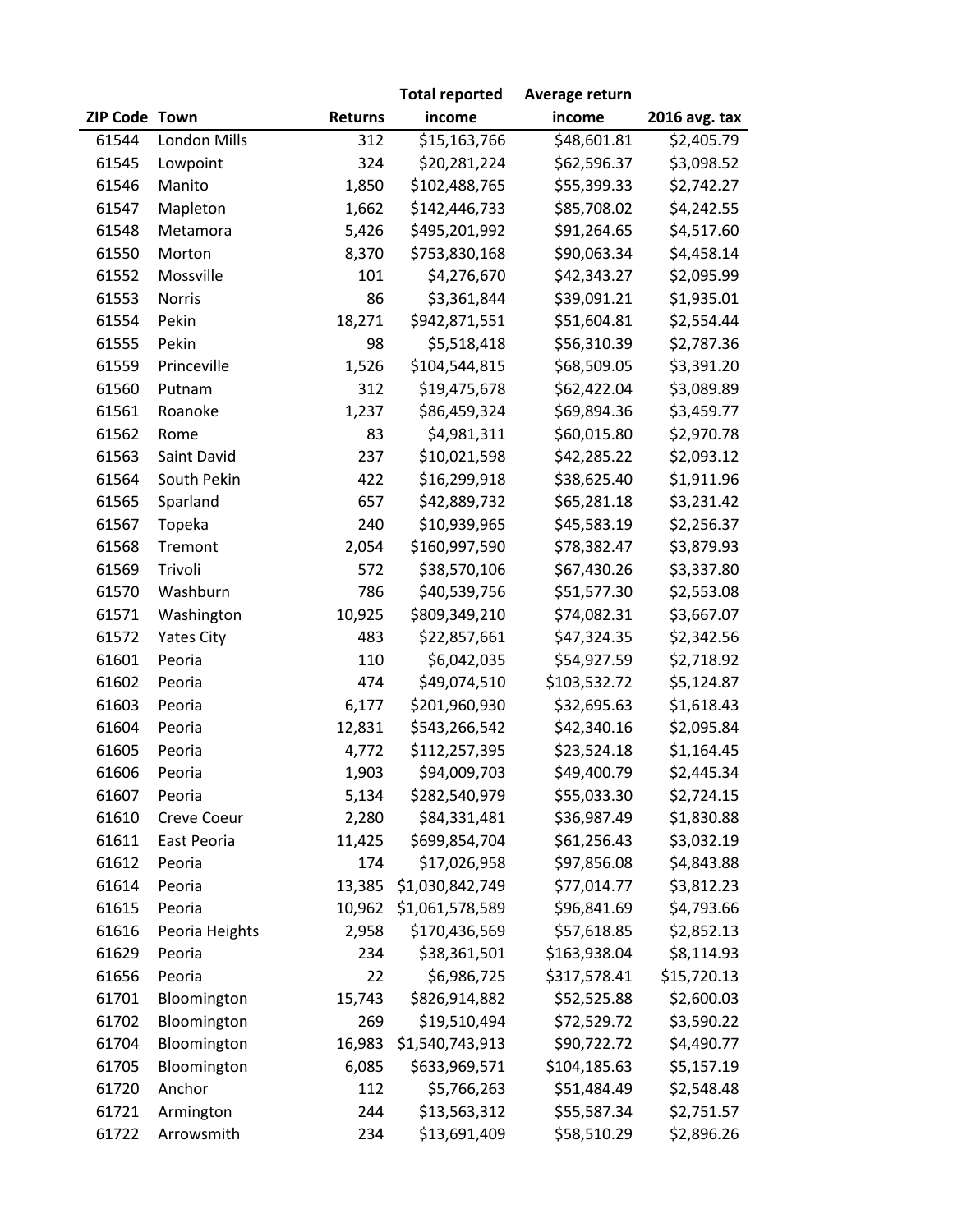|               |             |                | <b>Total reported</b> | Average return |               |
|---------------|-------------|----------------|-----------------------|----------------|---------------|
| ZIP Code Town |             | <b>Returns</b> | income                | income         | 2016 avg. tax |
| 61723         | Atlanta     | 1,116          | \$59,672,655          | \$53,470.12    | \$2,646.77    |
| 61724         | Bellflower  | 218            | \$12,514,951          | \$57,408.03    | \$2,841.70    |
| 61725         | Carlock     | 739            | \$58,259,744          | \$78,835.92    | \$3,902.38    |
| 61726         | Chenoa      | 1,187          | \$64,090,854          | \$53,993.98    | \$2,672.70    |
| 61727         | Clinton     | 4,398          | \$244,409,142         | \$55,572.79    | \$2,750.85    |
| 61728         | Colfax      | 605            | \$35,600,173          | \$58,843.26    | \$2,912.74    |
| 61729         | Congerville | 531            | \$54,617,091          | \$102,857.05   | \$5,091.42    |
| 61730         | Cooksville  | 170            | \$10,585,810          | \$62,269.47    | \$3,082.34    |
| 61731         | Cropsey     | 109            | \$3,660,305           | \$33,580.78    | \$1,662.25    |
| 61732         | Danvers     | 952            | \$65,500,937          | \$68,803.51    | \$3,405.77    |
| 61733         | Deer Creek  | 551            | \$34,389,217          | \$62,412.37    | \$3,089.41    |
| 61734         | Delavan     | 1,228          | \$70,896,658          | \$57,733.43    | \$2,857.81    |
| 61735         | Dewitt      | 170            | \$10,350,445          | \$60,884.97    | \$3,013.81    |
| 61736         | Downs       | 899            | \$87,582,896          | \$97,422.58    | \$4,822.42    |
| 61737         | Ellsworth   | 235            | \$14,908,100          | \$63,438.72    | \$3,140.22    |
| 61738         | El Paso     | 1,959          | \$139,753,870         | \$71,339.39    | \$3,531.30    |
| 61739         | Fairbury    | 2,235          | \$151,425,955         | \$67,752.11    | \$3,353.73    |
| 61740         | Flanagan    | 710            | \$45,198,217          | \$63,659.46    | \$3,151.14    |
| 61741         | Forrest     | 741            | \$39,638,498          | \$53,493.25    | \$2,647.92    |
| 61742         | Goodfield   | 521            | \$50,032,918          | \$96,032.47    | \$4,753.61    |
| 61743         | Graymont    | 117            | \$7,526,103           | \$64,325.67    | \$3,184.12    |
| 61744         | Gridley     | 905            | \$59,059,238          | \$65,258.83    | \$3,230.31    |
| 61745         | Heyworth    | 1,916          | \$135,815,662         | \$70,885.00    | \$3,508.81    |
| 61747         | Hopedale    | 682            | \$43,355,143          | \$63,570.59    | \$3,146.74    |
| 61748         | Hudson      | 1,324          | \$144,590,412         | \$109,207.26   | \$5,405.76    |
| 61749         | Kenney      | 251            | \$13,177,952          | \$52,501.80    | \$2,598.84    |
| 61750         | Lane        | 55             | \$2,913,356           | \$52,970.11    | \$2,622.02    |
| 61751         | Lawndale    | 43             | \$2,242,702           | \$52,155.86    | \$2,581.72    |
| 61752         | Le Roy      | 1,935          | \$136,979,358         | \$70,790.37    | \$3,504.12    |
| 61753         | Lexington   | 1,372          | \$94,367,313          | \$68,780.84    | \$3,404.65    |
| 61754         | Mc Lean     | 556            | \$33,213,650          | \$59,736.78    | \$2,956.97    |
| 61755         | Mackinaw    | 1,983          | \$140,772,908         | \$70,989.87    | \$3,514.00    |
| 61756         | Maroa       | 993            | \$60,898,846          | \$61,328.14    | \$3,035.74    |
| 61759         | Minier      | 674            | \$41,478,787          | \$61,541.23    | \$3,046.29    |
| 61760         | Minonk      | 1,145          | \$63,278,106          | \$55,264.72    | \$2,735.60    |
| 61761         | Normal      | 17,923         | \$1,160,726,646       | \$64,761.85    | \$3,205.71    |
| 61764         | Pontiac     | 5,719          | \$310,577,875         | \$54,306.33    | \$2,688.16    |
| 61769         | Saunemin    | 274            | \$13,041,629          | \$47,597.19    | \$2,356.06    |
| 61770         | Saybrook    | 498            | \$25,410,961          | \$51,026.03    | \$2,525.79    |
| 61771         | Secor       | 401            | \$28,990,140          | \$72,294.61    | \$3,578.58    |
| 61772         | Shirley     | 198            | \$10,671,998          | \$53,898.98    | \$2,668.00    |
| 61773         | Sibley      | 200            | \$10,048,899          | \$50,244.50    | \$2,487.10    |
| 61774         | Stanford    | 445            | \$30,167,110          | \$67,791.26    | \$3,355.67    |
| 61775         | Strawn      | 138            | \$10,679,739          | \$77,389.41    | \$3,830.78    |
| 61776         | Towanda     | 695            | \$55,472,973          | \$79,817.23    | \$3,950.95    |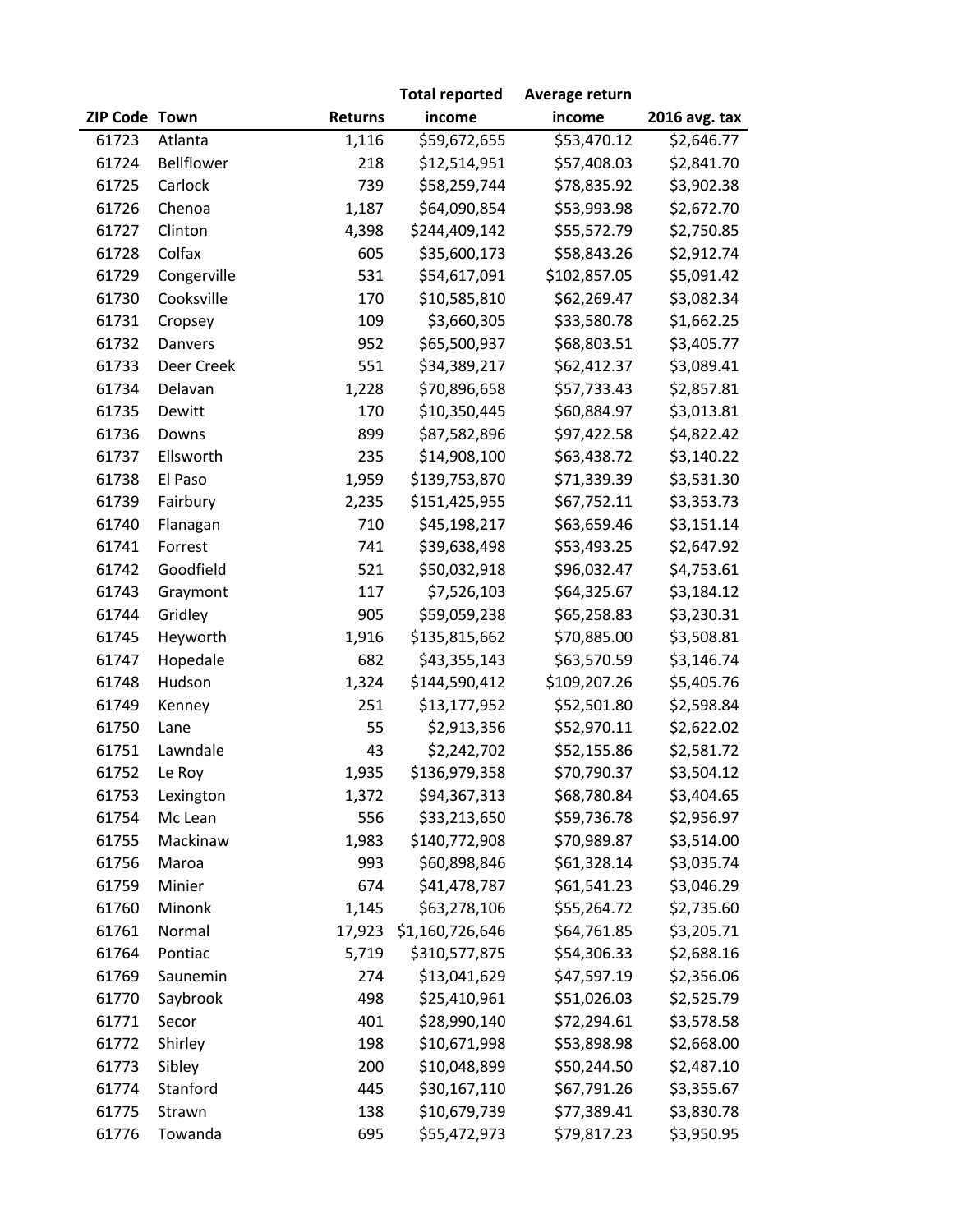|               |                    |                | <b>Total reported</b> | Average return |                        |
|---------------|--------------------|----------------|-----------------------|----------------|------------------------|
| ZIP Code Town |                    | <b>Returns</b> | income                | income         | 2016 avg. tax          |
| 61777         | Wapella            | 441            | \$28,073,958          | \$63,659.77    | $\overline{5}3,151.16$ |
| 61778         | Waynesville        | 288            | \$14,529,462          | \$50,449.52    | \$2,497.25             |
| 61801         | Urbana             | 8,744          | \$437,330,383         | \$50,014.91    | \$2,475.74             |
| 61802         | Urbana             | 8,502          | \$463,330,094         | \$54,496.60    | \$2,697.58             |
| 61803         | Urbana             | 139            | \$7,714,502           | \$55,500.01    | \$2,747.25             |
| 61810         | Allerton           | 143            | \$9,249,109           | \$64,679.08    | \$3,201.61             |
| 61811         | Alvin              | 293            | \$14,305,556          | \$48,824.42    | \$2,416.81             |
| 61812         | Armstrong          | 165            | \$6,920,247           | \$41,940.89    | \$2,076.07             |
| 61813         | Bement             | 880            | \$43,012,656          | \$48,878.02    | \$2,419.46             |
| 61814         | <b>Bismarck</b>    | 509            | \$30,857,282          | \$60,623.34    | \$3,000.86             |
| 61815         | Bondville          | 148            | \$7,038,920           | \$47,560.27    | \$2,354.23             |
| 61816         | <b>Broadlands</b>  | 212            | \$13,154,260          | \$62,048.40    | \$3,071.40             |
| 61817         | Catlin             | 1,124          | \$62,080,486          | \$55,231.75    | \$2,733.97             |
| 61818         | Cerro Gordo        | 723            | \$38,060,033          | \$52,641.82    | \$2,605.77             |
| 61820         | Champaign          | 9,325          | \$435,432,066         | \$46,695.13    | \$2,311.41             |
| 61821         | Champaign          | 13,260         | \$873,034,109         | \$65,839.68    | \$3,259.06             |
| 61822         | Champaign          | 10,890         | \$1,045,942,791       | \$96,046.17    | \$4,754.29             |
| 61824         | Champaign          | 151            | \$12,316,957          | \$81,569.25    | \$4,037.68             |
| 61825         | Champaign          | 46             | \$2,702,817           | \$58,756.89    | \$2,908.47             |
| 61826         | Champaign          | 258            | \$25,131,205          | \$97,407.77    | \$4,821.68             |
| 61830         | Cisco              | 221            | \$14,472,922          | \$65,488.33    | \$3,241.67             |
| 61831         | Collison           | 67             | \$3,222,815           | \$48,101.72    | \$2,381.03             |
| 61832         | Danville           | 12,727         | \$564,748,710         | \$44,374.06    | \$2,196.52             |
| 61833         | Tilton             | 887            | \$32,251,213          | \$36,359.88    | \$1,799.81             |
| 61834         | Danville           | 2,978          | \$191,035,596         | \$64,148.96    | \$3,175.37             |
| 61839         | De Land            | 272            | \$13,983,323          | \$51,409.28    | \$2,544.76             |
| 61840         | Dewey              | 336            | \$30,521,423          | \$90,837.57    | \$4,496.46             |
| 61841         | Fairmount          | 603            | \$32,929,075          | \$54,608.75    | \$2,703.13             |
| 61842         | <b>Farmer City</b> | 1,303          | \$76,582,208          | \$58,773.76    | \$2,909.30             |
| 61843         | Fisher             | 1,122          | \$66,935,861          | \$59,657.63    | \$2,953.05             |
| 61844         | Fithian            | 460            | \$26,722,609          | \$58,092.63    | \$2,875.59             |
| 61845         | Foosland           | 180            | \$10,161,099          | \$56,450.55    | \$2,794.30             |
| 61846         | Georgetown         | 1,966          | \$84,521,030          | \$42,991.37    | \$2,128.07             |
| 61847         | Gifford            | 567            | \$33,758,704          | \$59,539.16    | \$2,947.19             |
| 61848         | Henning            | 98             | \$4,407,681           | \$44,976.34    | \$2,226.33             |
| 61849         | Homer              | 846            | \$54,191,884          | \$64,056.60    | \$3,170.80             |
| 61850         | Indianola          | 221            | \$10,833,504          | \$49,020.38    | \$2,426.51             |
| 61851         | Ivesdale           | 211            | \$11,862,781          | \$56,221.71    | \$2,782.97             |
| 61852         | Longview           | 97             | \$5,048,007           | \$52,041.31    | \$2,576.04             |
| 61853         | Mahomet            | 5,884          | \$515,696,572         | \$87,643.88    | \$4,338.37             |
| 61854         | Mansfield          | 702            | \$41,899,299          | \$59,685.61    | \$2,954.44             |
| 61855         | Milmine            | 36             | \$1,818,088           | \$50,502.44    | \$2,499.87             |
| 61856         | Monticello         | 3,690          | \$370,882,598         | \$100,510.19   | \$4,975.25             |
| 61857         | Muncie             | 72             | \$2,760,016           | \$38,333.56    | \$1,897.51             |
| 61858         | Oakwood            | 1,421          | \$77,267,036          | \$54,375.11    | \$2,691.57             |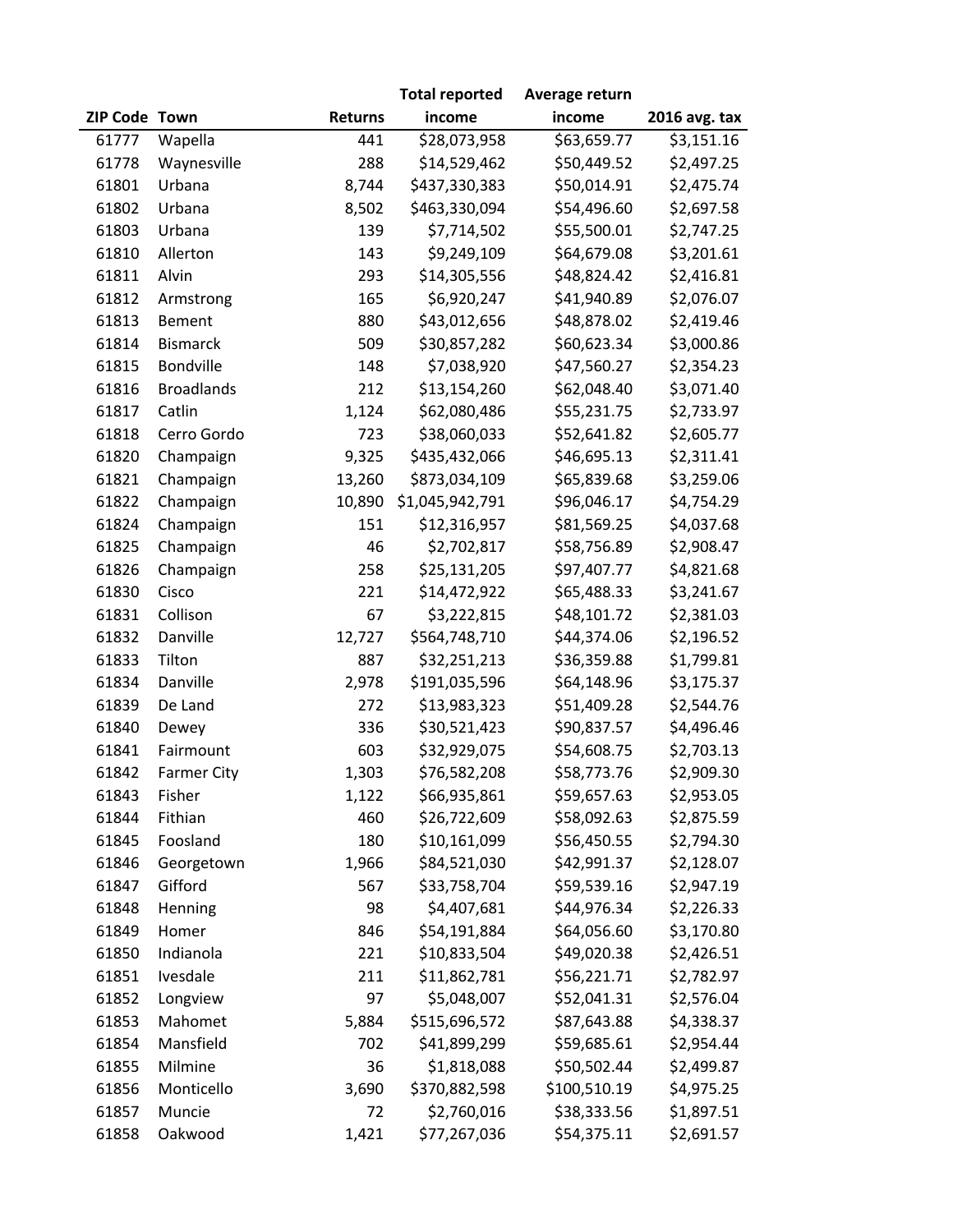|               |                    |                | <b>Total reported</b> | Average return |               |
|---------------|--------------------|----------------|-----------------------|----------------|---------------|
| ZIP Code Town |                    | <b>Returns</b> | income                | income         | 2016 avg. tax |
| 61859         | Ogden              | 569            | \$34,945,643          | \$61,415.89    | \$3,040.09    |
| 61862         | Penfield           | 232            | \$13,364,588          | \$57,605.98    | \$2,851.50    |
| 61863         | Pesotum            | 412            | \$25,761,578          | \$62,528.10    | \$3,095.14    |
| 61864         | Philo              | 823            | \$56,810,798          | \$69,028.92    | \$3,416.93    |
| 61865         | Potomac            | 578            | \$29,386,880          | \$50,842.35    | \$2,516.70    |
| 61866         | Rantoul            | 5,768          | \$227,722,118         | \$39,480.26    | \$1,954.27    |
| 61870         | Ridge Farm         | 524            | \$23,551,611          | \$44,945.82    | \$2,224.82    |
| 61871         | Royal              | 163            | \$9,798,036           | \$60,110.65    | \$2,975.48    |
| 61872         | Sadorus            | 324            | \$19,916,631          | \$61,471.08    | \$3,042.82    |
| 61873         | Saint Joseph       | 2,715          | \$198,753,744         | \$73,205.80    | \$3,623.69    |
| 61874         | Savoy              | 3,651          | \$278,861,060         | \$76,379.36    | \$3,780.78    |
| 61875         | Seymour            | 341            | \$25,938,983          | \$76,067.40    | \$3,765.34    |
| 61876         | Sidell             | 292            | \$17,468,556          | \$59,823.82    | \$2,961.28    |
| 61877         | Sidney             | 774            | \$47,932,101          | \$61,927.78    | \$3,065.43    |
| 61878         | Thomasboro         | 699            | \$34,020,160          | \$48,669.76    | \$2,409.15    |
| 61880         | Tolono             | 1,965          | \$125,554,016         | \$63,895.17    | \$3,162.81    |
| 61882         | Weldon             | 293            | \$17,715,715          | \$60,463.19    | \$2,992.93    |
| 61883         | Westville          | 2,074          | \$91,177,956          | \$43,962.37    | \$2,176.14    |
| 61884         | White Heath        | 570            | \$52,334,766          | \$91,815.38    | \$4,544.86    |
| 61910         | Arcola             | 2,010          | \$99,794,604          | \$49,649.06    | \$2,457.63    |
| 61911         | Arthur             | 2,164          | \$111,208,924         | \$51,390.45    | \$2,543.83    |
| 61912         | Ashmore            | 549            | \$29,730,862          | \$54,154.58    | \$2,680.65    |
| 61913         | Atwood             | 733            | \$37,437,843          | \$51,074.82    | \$2,528.20    |
| 61914         | Bethany            | 862            | \$43,108,113          | \$50,009.41    | \$2,475.47    |
| 61917         | <b>Brocton</b>     | 255            | \$13,962,607          | \$54,755.32    | \$2,710.39    |
| 61919         | Camargo            | 394            | \$22,840,699          | \$57,971.32    | \$2,869.58    |
| 61920         | Charleston         | 7,875          | \$421,511,243         | \$53,525.24    | \$2,649.50    |
| 61924         | Chrisman           | 959            | \$53,160,811          | \$55,433.59    | \$2,743.96    |
| 61925         | <b>Dalton City</b> | 426            | \$28,651,341          | \$67,256.67    | \$3,329.21    |
| 61928         | Gays               | 330            | \$16,596,906          | \$50,293.65    | \$2,489.54    |
| 61929         | Hammond            | 342            | \$17,005,015          | \$49,722.27    | \$2,461.25    |
| 61930         | Hindsboro          | 218            | \$11,715,657          | \$53,741.55    | \$2,660.21    |
| 61931         | Humboldt           | 529            | \$27,413,140          | \$51,820.68    | \$2,565.12    |
| 61932         | Hume               | 193            | \$9,859,472           | \$51,085.35    | \$2,528.72    |
| 61933         | Kansas             | 443            | \$21,581,956          | \$48,717.73    | \$2,411.53    |
| 61936         | La Place           | 128            | \$5,352,708           | \$41,818.03    | \$2,069.99    |
| 61937         | Lovington          | 883            | \$47,724,381          | \$54,048.00    | \$2,675.38    |
| 61938         | Mattoon            | 9,388          | \$512,335,020         | \$54,573.39    | \$2,701.38    |
| 61940         | Metcalf            | 85             | \$4,049,119           | \$47,636.69    | \$2,358.02    |
| 61941         | Murdock            | 29             | \$1,053,041           | \$36,311.76    | \$1,797.43    |
| 61942         | Newman             | 514            | \$29,630,583          | \$57,647.05    | \$2,853.53    |
| 61943         | Oakland            | 693            | \$35,814,438          | \$51,680.29    | \$2,558.17    |
| 61944         | Paris              | 5,383          | \$266,158,471         | \$49,444.26    | \$2,447.49    |
| 61949         | Redmon             | 68             | \$2,837,994           | \$41,735.21    | \$2,065.89    |
| 61951         | Sullivan           | 3,606          | \$225,790,387         | \$62,615.19    | \$3,099.45    |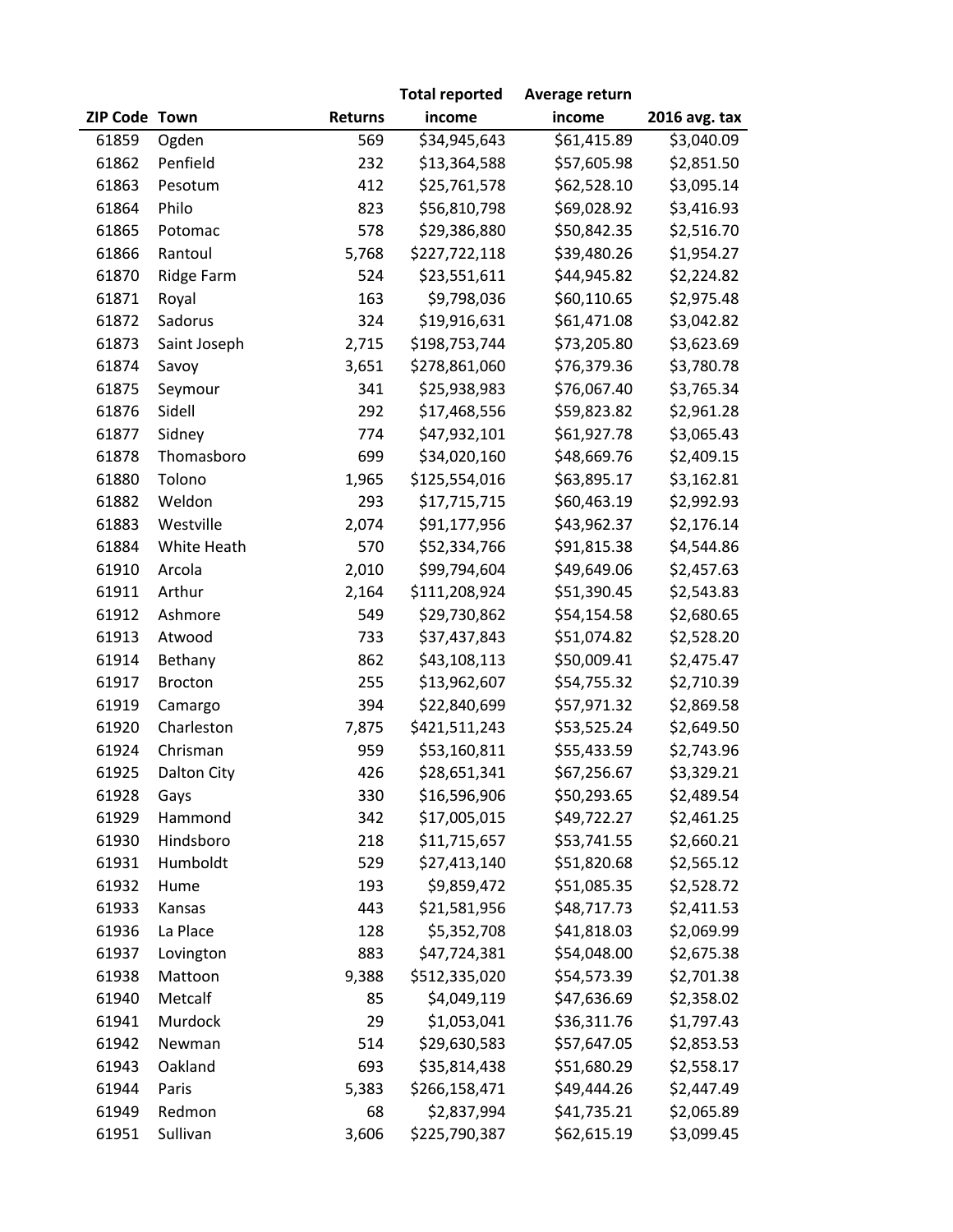|               |                      |                | <b>Total reported</b> | Average return |                        |
|---------------|----------------------|----------------|-----------------------|----------------|------------------------|
| ZIP Code Town |                      | <b>Returns</b> | income                | income         | 2016 avg. tax          |
| 61953         | Tuscola              | 2,969          | \$169,255,252         | \$57,007.49    | $\overline{$}2,821.87$ |
| 61955         | Vermilion            | 81             | \$2,591,033           | \$31,988.06    | \$1,583.41             |
| 61956         | Villa Grove          | 1,244          | \$61,260,195          | \$49,244.53    | \$2,437.60             |
| 61957         | Windsor              | 808            | \$39,547,437          | \$48,944.85    | \$2,422.77             |
| 62001         | Alhambra             | 840            | \$53,504,165          | \$63,695.43    | \$3,152.92             |
| 62002         | Alton                | 13,037         | \$669,963,217         | \$51,389.37    | \$2,543.77             |
| 62006         | Batchtown            | 240            | \$13,708,880          | \$57,120.33    | \$2,827.46             |
| 62009         | Benld                | 750            | \$33,573,551          | \$44,764.73    | \$2,215.85             |
| 62010         | Bethalto             | 4,934          | \$297,513,413         | \$60,298.62    | \$2,984.78             |
| 62011         | Bingham              | 111            | \$4,851,393           | \$43,706.24    | \$2,163.46             |
| 62012         | Brighton             | 2,968          | \$180,013,355         | \$60,651.40    | \$3,002.24             |
| 62013         | <b>Brussels</b>      | 230            | \$11,958,137          | \$51,991.90    | \$2,573.60             |
| 62014         | <b>Bunker Hill</b>   | 1,693          | \$87,798,659          | \$51,859.81    | \$2,567.06             |
| 62015         | <b>Butler</b>        | 232            | \$13,231,747          | \$57,033.39    | \$2,823.15             |
| 62016         | Carrollton           | 1,706          | \$88,767,222          | \$52,032.37    | \$2,575.60             |
| 62017         | Coffeen              | 445            | \$22,245,788          | \$49,990.53    | \$2,474.53             |
| 62018         | <b>Cottage Hills</b> | 1,359          | \$46,695,512          | \$34,360.20    | \$1,700.83             |
| 62019         | Donnellson           | 208            | \$10,751,837          | \$51,691.52    | \$2,558.73             |
| 62021         | Dorsey               | 452            | \$32,047,475          | \$70,901.49    | \$3,509.62             |
| 62022         | Dow                  | 553            | \$31,396,110          | \$56,774.16    | \$2,810.32             |
| 62023         | Eagarville           | 28             | \$1,771,835           | \$63,279.82    | \$3,132.35             |
| 62024         | <b>East Alton</b>    | 4,075          | \$194,579,709         | \$47,749.62    | \$2,363.61             |
| 62025         | Edwardsville         | 14,155         | \$1,272,254,899       | \$89,880.25    | \$4,449.07             |
| 62027         | Eldred               | 202            | \$9,719,295           | \$48,115.32    | \$2,381.71             |
| 62028         | Elsah                | 409            | \$19,718,068          | \$48,210.44    | \$2,386.42             |
| 62030         | Fidelity             | 35             | \$799,164             | \$22,833.26    | \$1,130.25             |
| 62031         | Fieldon              | 415            | \$19,532,837          | \$47,067.08    | \$2,329.82             |
| 62032         | Fillmore             | 337            | \$16,759,886          | \$49,732.60    | \$2,461.76             |
| 62033         | Gillespie            | 1,999          | \$99,383,799          | \$49,716.76    | \$2,460.98             |
| 62034         | Glen Carbon          | 6,223          | \$524,388,253         | \$84,266.15    | \$4,171.17             |
| 62035         | Godfrey              | 7,364          | \$497,492,982         | \$67,557.44    | \$3,344.09             |
| 62036         | Golden Eagle         | 308            | \$18,229,264          | \$59,185.92    | \$2,929.70             |
| 62037         | Grafton              | 837            | \$55,219,810          | \$65,973.49    | \$3,265.69             |
| 62040         | <b>Granite City</b>  | 17,542         | \$778,977,356         | \$44,406.42    | \$2,198.12             |
| 62044         | Greenfield           | 853            | \$41,878,319          | \$49,095.33    | \$2,430.22             |
| 62045         | Hamburg              | 211            | \$9,633,852           | \$45,658.07    | \$2,260.07             |
| 62046         | Hamel                | 434            | \$29,083,370          | \$67,012.37    | \$3,317.11             |
| 62047         | Hardin               | 657            | \$38,492,322          | \$58,588.01    | \$2,900.11             |
| 62048         | Hartford             | 556            | \$22,401,408          | \$40,290.30    | \$1,994.37             |
| 62049         | Hillsboro            | 2,760          | \$153,249,402         | \$55,525.15    | \$2,748.49             |
| 62050         | Hillview             | 172            | \$5,608,298           | \$32,606.38    | \$1,614.02             |
| 62051         | Irving               | 379            | \$18,946,140          | \$49,989.82    | \$2,474.50             |
| 62052         | Jerseyville          | 5,421          | \$286,923,847         | \$52,928.21    | \$2,619.95             |
| 62053         | Kampsville           | 272            | \$13,002,060          | \$47,801.69    | \$2,366.18             |
| 62054         | Kane                 | 312            | \$13,215,332          | \$42,356.83    | \$2,096.66             |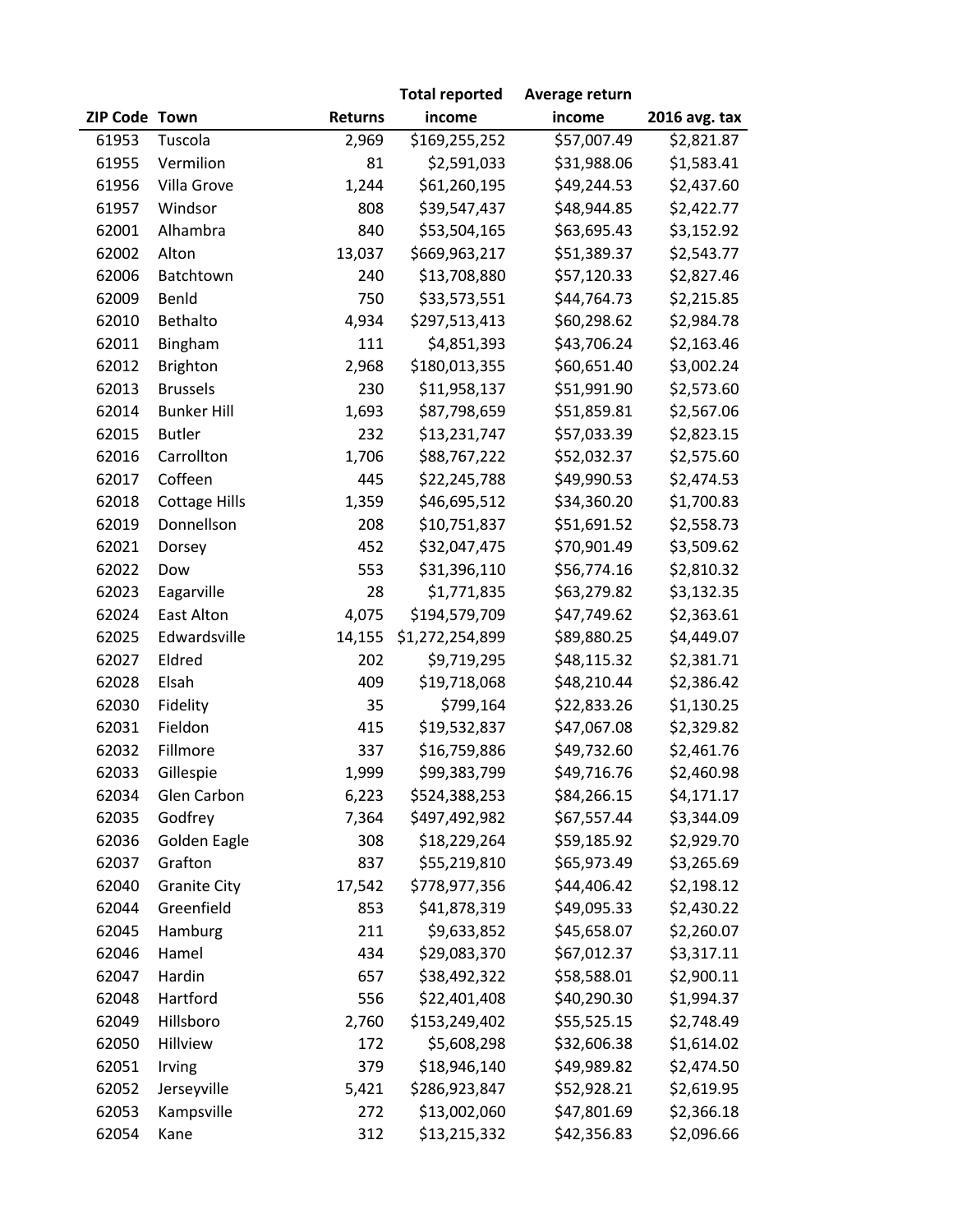|               |                         |                | <b>Total reported</b> | Average return          |               |
|---------------|-------------------------|----------------|-----------------------|-------------------------|---------------|
| ZIP Code Town |                         | <b>Returns</b> | income                | income                  | 2016 avg. tax |
| 62056         | Litchfield              | 3,835          | \$203,885,117         | $\overline{$}53,164.31$ | \$2,631.63    |
| 62058         | Livingston              | 326            | \$14,487,014          | \$44,438.69             | \$2,199.72    |
| 62059         | Lovejoy                 | 185            | \$3,959,365           | \$21,401.97             | \$1,059.40    |
| 62060         | Madison                 | 1,365          | \$40,587,235          | \$29,734.24             | \$1,471.84    |
| 62061         | Marine                  | 822            | \$53,251,080          | \$64,782.34             | \$3,206.73    |
| 62062         | Maryville               | 3,832          | \$313,853,783         | \$81,903.39             | \$4,054.22    |
| 62063         | Medora                  | 519            | \$24,089,480          | \$46,415.18             | \$2,297.55    |
| 62065         | Michael                 | 47             | \$1,529,392           | \$32,540.26             | \$1,610.74    |
| 62067         | Moro                    | 1,131          | \$78,673,144          | \$69,560.69             | \$3,443.25    |
| 62069         | Mount Olive             | 1,380          | \$69,606,264          | \$50,439.32             | \$2,496.75    |
| 62070         | Mozier                  | 30             | \$1,176,408           | \$39,213.60             | \$1,941.07    |
| 62074         | <b>New Douglas</b>      | 475            | \$28,583,892          | \$60,176.61             | \$2,978.74    |
| 62075         | Nokomis                 | 1,412          | \$72,151,751          | \$51,098.97             | \$2,529.40    |
| 62076         | Ohlman                  | 35             | \$1,544,028           | \$44,115.09             | \$2,183.70    |
| 62077         | Panama                  | 132            | \$5,579,596           | \$42,269.67             | \$2,092.35    |
| 62078         | Patterson               | 39             | \$1,520,560           | \$38,988.72             | \$1,929.94    |
| 62079         | Piasa                   | 143            | \$7,891,462           | \$55,185.05             | \$2,731.66    |
| 62080         | Ramsey                  | 999            | \$44,680,025          | \$44,724.75             | \$2,213.88    |
| 62081         | Rockbridge              | 135            | \$6,939,883           | \$51,406.54             | \$2,544.62    |
| 62082         | Roodhouse               | 1,084          | \$46,461,636          | \$42,861.29             | \$2,121.63    |
| 62083         | Rosamond                | 102            | \$5,814,422           | \$57,004.14             | \$2,821.70    |
| 62084         | Roxana                  | 689            | \$29,728,664          | \$43,147.55             | \$2,135.80    |
| 62085         | Sawyerville             | 71             | \$2,330,517           | \$32,824.18             | \$1,624.80    |
| 62086         | Sorento                 | 562            | \$26,942,291          | \$47,940.02             | \$2,373.03    |
| 62087         | South Roxana            | 767            | \$27,389,564          | \$35,709.99             | \$1,767.64    |
| 62088         | Staunton                | 3,003          | \$165,525,567         | \$55,120.07             | \$2,728.44    |
| 62089         | <b>Taylor Springs</b>   | 207            | \$10,831,527          | \$52,326.22             | \$2,590.15    |
| 62090         | Venice                  | 348            | \$9,519,197           | \$27,354.01             | \$1,354.02    |
| 62091         | Walshville              | 155            | \$7,981,029           | \$51,490.51             | \$2,548.78    |
| 62092         | White Hall              | 1,123          | \$48,089,120          | \$42,822.01             | \$2,119.69    |
| 62093         | Wilsonville             | 190            | \$6,809,681           | \$35,840.43             | \$1,774.10    |
| 62094         | Witt                    | 417            | \$19,187,000          | \$46,011.99             | \$2,277.59    |
| 62095         | <b>Wood River</b>       | 4,779          | \$228,641,603         | \$47,842.98             | \$2,368.23    |
| 62097         | Worden                  | 1,321          | \$90,017,725          | \$68,143.62             | \$3,373.11    |
| 62201         | <b>East Saint Louis</b> | 1,850          | \$49,970,235          | \$27,010.94             | \$1,337.04    |
| 62202         | <b>East Saint Louis</b> | 110            | \$4,074,555           | \$37,041.41             | \$1,833.55    |
| 62203         | East Saint Louis        | 2,235          | \$68,035,897          | \$30,441.12             | \$1,506.84    |
| 62204         | <b>East Saint Louis</b> | 1,657          | \$38,136,072          | \$23,015.13             | \$1,139.25    |
| 62205         | <b>East Saint Louis</b> | 2,538          | \$68,451,278          | \$26,970.56             | \$1,335.04    |
| 62206         | East Saint Louis        | 4,546          | \$132,433,733         | \$29,131.93             | \$1,442.03    |
| 62207         | <b>East Saint Louis</b> | 2,294          | \$56,805,669          | \$24,762.72             | \$1,225.75    |
| 62208         | <b>Fairview Heights</b> | 7,726          | \$433,369,524         | \$56,092.35             | \$2,776.57    |
| 62214         | Addieville              | 537            | \$34,618,626          | \$64,466.72             | \$3,191.10    |
| 62215         | Albers                  | 844            | \$54,726,061          | \$64,841.30             | \$3,209.64    |
| 62216         | Aviston                 | 1,293          | \$95,101,703          | \$73,551.20             | \$3,640.78    |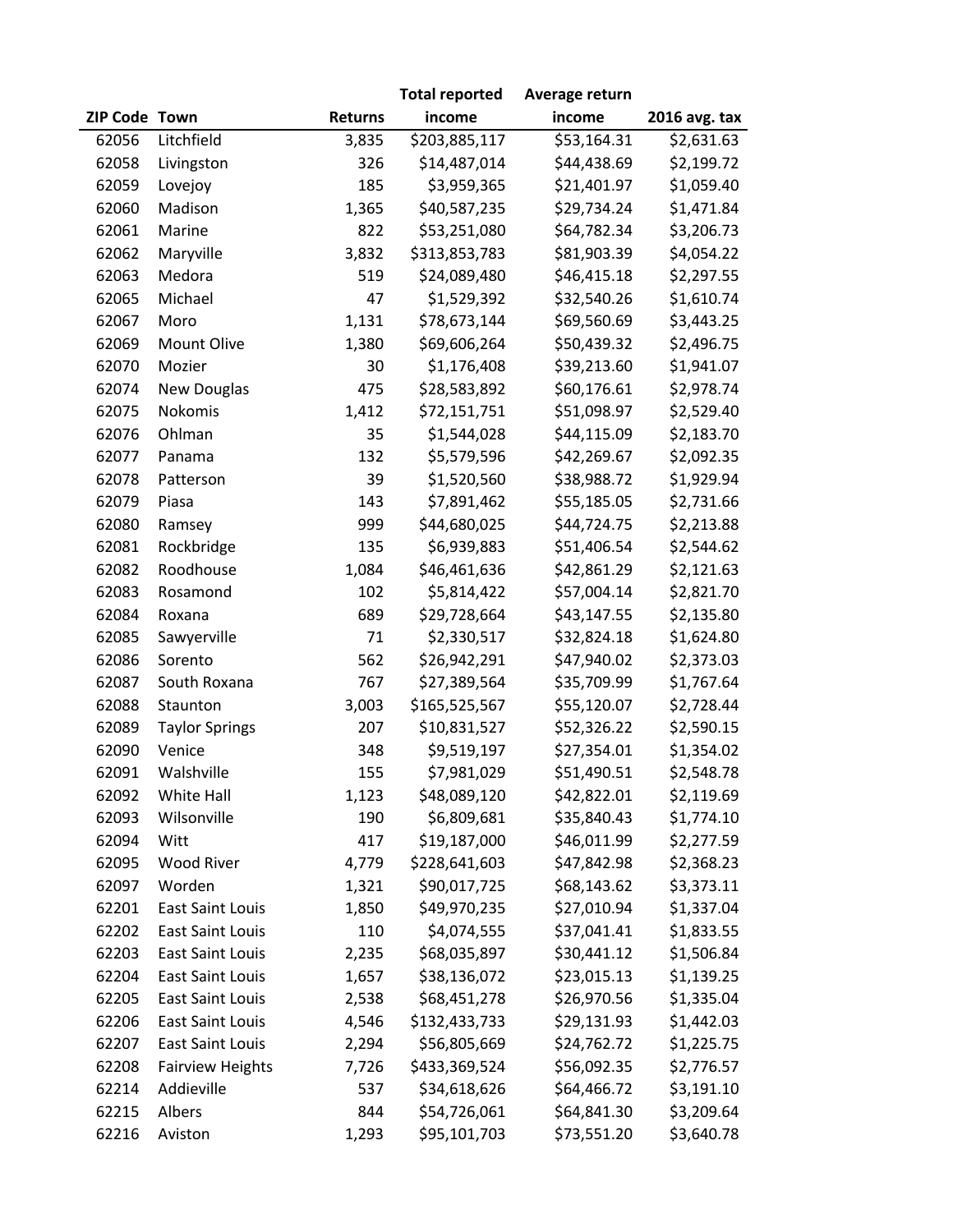|               |                        |                | <b>Total reported</b> | Average return |                        |
|---------------|------------------------|----------------|-----------------------|----------------|------------------------|
| ZIP Code Town |                        | <b>Returns</b> | income                | income         | 2016 avg. tax          |
| 62217         | Baldwin                | 343            | \$16,357,117          | \$47,688.39    | $\overline{$}2,360.58$ |
| 62218         | Bartelso               | 758            | \$50,040,600          | \$66,016.62    | \$3,267.82             |
| 62219         | Beckemeyer             | 454            | \$20,019,963          | \$44,096.83    | \$2,182.79             |
| 62220         | <b>Belleville</b>      | 8,027          | \$452,784,827         | \$56,407.73    | \$2,792.18             |
| 62221         | <b>Belleville</b>      | 11,894         | \$751,827,492         | \$63,210.65    | \$3,128.93             |
| 62222         | Belleville             | 111            | \$4,998,881           | \$45,034.96    | \$2,229.23             |
| 62223         | <b>Belleville</b>      | 7,723          | \$510,909,740         | \$66,154.31    | \$3,274.64             |
| 62225         | Scott Air Force Base   | 525            | \$32,699,189          | \$62,284.17    | \$3,083.07             |
| 62226         | <b>Belleville</b>      | 12,953         | \$783,708,766         | \$60,504.04    | \$2,994.95             |
| 62230         | <b>Breese</b>          | 3,209          | \$204,424,451         | \$63,703.47    | \$3,153.32             |
| 62231         | Carlyle                | 3,463          | \$192,537,313         | \$55,598.42    | \$2,752.12             |
| 62232         | Caseyville             | 3,016          | \$193,756,245         | \$64,242.79    | \$3,180.02             |
| 62233         | Chester                | 2,644          | \$148,881,970         | \$56,309.37    | \$2,787.31             |
| 62234         | Collinsville           | 14,732         | \$820,351,359         | \$55,685.00    | \$2,756.41             |
| 62236         | Columbia               | 6,256          | \$591,441,128         | \$94,539.82    | \$4,679.72             |
| 62237         | Coulterville           | 1,139          | \$53,936,230          | \$47,354.02    | \$2,344.02             |
| 62238         | Cutler                 | 244            | \$9,598,708           | \$39,338.97    | \$1,947.28             |
| 62239         | Dupo                   | 1,999          | \$91,810,159          | \$45,928.04    | \$2,273.44             |
| 62240         | <b>East Carondelet</b> | 649            | \$29,214,014          | \$45,013.89    | \$2,228.19             |
| 62241         | <b>Ellis Grove</b>     | 481            | \$25,104,124          | \$52,191.53    | \$2,583.48             |
| 62242         | Evansville             | 610            | \$36,456,367          | \$59,764.54    | \$2,958.34             |
| 62243         | Freeburg               | 2,737          | \$189,875,760         | \$69,373.68    | \$3,434.00             |
| 62244         | Fults                  | 476            | \$34,547,345          | \$72,578.46    | \$3,592.63             |
| 62245         | Germantown             | 894            | \$57,800,605          | \$64,653.92    | \$3,200.37             |
| 62246         | Greenville             | 3,596          | \$194,593,647         | \$54,113.92    | \$2,678.64             |
| 62248         | Hecker                 | 208            | \$11,368,088          | \$54,654.27    | \$2,705.39             |
| 62249         | Highland               | 7,599          | \$512,907,256         | \$67,496.68    | \$3,341.09             |
| 62250         | Hoffman                | 224            | \$11,329,869          | \$50,579.77    | \$2,503.70             |
| 62253         | Keyesport              | 280            | \$11,872,996          | \$42,403.56    | \$2,098.98             |
| 62254         | Lebanon                | 2,317          | \$159,294,353         | \$68,750.26    | \$3,403.14             |
| 62255         | Lenzburg               | 474            | \$22,078,426          | \$46,578.96    | \$2,305.66             |
| 62256         | Maeystown              | 69             | \$3,661,655           | \$53,067.46    | \$2,626.84             |
| 62257         | Marissa                | 1,204          | \$62,930,716          | \$52,268.04    | \$2,587.27             |
| 62258         | Mascoutah              | 4,232          | \$274,498,701         | \$64,862.64    | \$3,210.70             |
| 62260         | Millstadt              | 3,548          | \$259,820,628         | \$73,230.17    | \$3,624.89             |
| 62261         | Modoc                  | 69             | \$3,676,226           | \$53,278.64    | \$2,637.29             |
| 62262         | Mulberry Grove         | 741            | \$32,694,881          | \$44,122.65    | \$2,184.07             |
| 62263         | Nashville              | 2,478          | \$157,690,386         | \$63,636.15    | \$3,149.99             |
| 62264         | New Athens             | 1,490          | \$87,447,607          | \$58,689.67    | \$2,905.14             |
| 62265         | New Baden              | 1,899          | \$115,136,040         | \$60,629.83    | \$3,001.18             |
| 62266         | New Memphis            | 86             | \$7,414,715           | \$86,217.62    | \$4,267.77             |
| 62268         | Oakdale                | 372            | \$19,413,787          | \$52,187.60    | \$2,583.29             |
| 62269         | O Fallon               | 14,207         | \$1,131,042,541       | \$79,611.64    | \$3,940.78             |
| 62271         | Okawville              | 1,029          | \$64,842,764          | \$63,015.32    | \$3,119.26             |
| 62272         | Percy                  | 614            | \$25,587,210          | \$41,672.98    | \$2,062.81             |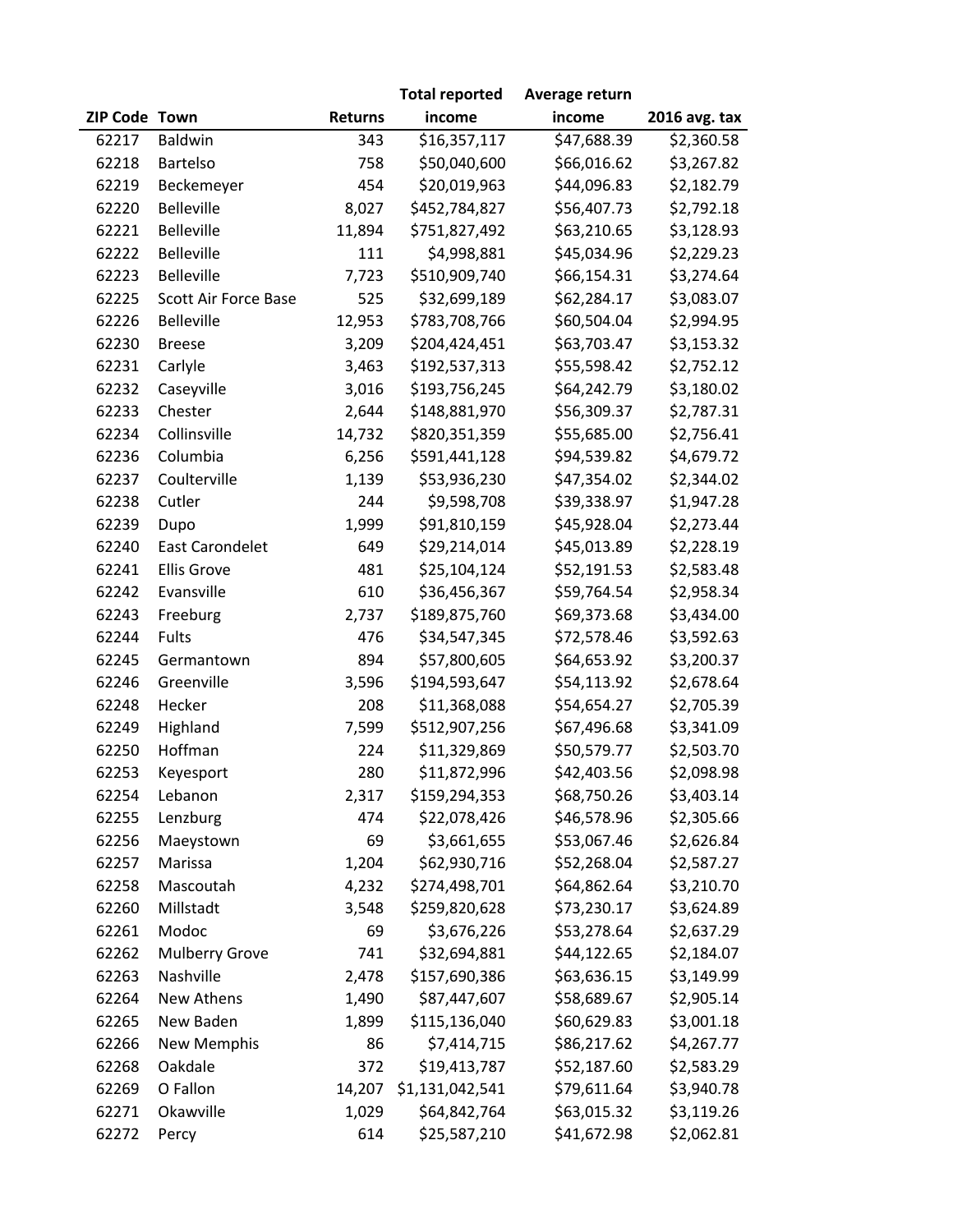|               |                   |                | <b>Total reported</b> | Average return |               |
|---------------|-------------------|----------------|-----------------------|----------------|---------------|
| ZIP Code Town |                   | <b>Returns</b> | income                | income         | 2016 avg. tax |
| 62273         | Pierron           | 178            | \$5,903,104           | \$33,163.51    | \$1,641.59    |
| 62274         | Pinckneyville     | 2,697          | \$141,614,983         | \$52,508.34    | \$2,599.16    |
| 62275         | Pocahontas        | 1,577          | \$89,475,155          | \$56,737.57    | \$2,808.51    |
| 62277         | Prairie Du Rocher | 596            | \$28,521,739          | \$47,855.27    | \$2,368.84    |
| 62278         | Red Bud           | 3,182          | \$193,414,221         | \$60,783.85    | \$3,008.80    |
| 62279         | Renault           | 32             | \$1,235,654           | \$38,614.19    | \$1,911.40    |
| 62280         | Rockwood          | 168            | \$10,177,843          | \$60,582.40    | \$2,998.83    |
| 62281         | Saint Jacob       | 1,250          | \$104,600,444         | \$83,680.36    | \$4,142.18    |
| 62282         | Saint Libory      | 297            | \$20,577,296          | \$69,283.82    | \$3,429.55    |
| 62284         | Smithboro         | 251            | \$12,343,773          | \$49,178.38    | \$2,434.33    |
| 62285         | Smithton          | 2,141          | \$185,116,708         | \$86,462.73    | \$4,279.91    |
| 62286         | Sparta            | 2,596          | \$125,423,195         | \$48,314.02    | \$2,391.54    |
| 62288         | Steeleville       | 1,349          | \$70,540,081          | \$52,290.65    | \$2,588.39    |
| 62289         | Summerfield       | 184            | \$8,531,578           | \$46,367.27    | \$2,295.18    |
| 62292         | Tilden            | 300            | \$11,536,159          | \$38,453.86    | \$1,903.47    |
| 62293         | Trenton           | 2,281          | \$145,784,327         | \$63,912.46    | \$3,163.67    |
| 62294         | Troy              | 6,682          | \$492,199,654         | \$73,660.53    | \$3,646.20    |
| 62295         | Valmeyer          | 649            | \$39,058,150          | \$60,182.05    | \$2,979.01    |
| 62297         | Walsh             | 146            | \$8,114,595           | \$55,579.42    | \$2,751.18    |
| 62298         | Waterloo          | 8,242          | \$604,407,900         | \$73,332.67    | \$3,629.97    |
| 62301         | Quincy            | 14,058         | \$672,359,991         | \$47,827.57    | \$2,367.46    |
| 62305         | Quincy            | 8,970          | \$665,642,703         | \$74,207.66    | \$3,673.28    |
| 62306         | Quincy            | 95             | \$6,100,480           | \$64,215.58    | \$3,178.67    |
| 62311         | Augusta           | 376            | \$18,356,705          | \$48,821.02    | \$2,416.64    |
| 62312         | Barry             | 888            | \$40,459,041          | \$45,561.98    | \$2,255.32    |
| 62313         | Basco             | 171            | \$8,489,801           | \$49,647.96    | \$2,457.57    |
| 62314         | <b>Baylis</b>     | 251            | \$11,469,914          | \$45,696.87    | \$2,261.99    |
| 62316         | Bowen             | 281            | \$14,565,895          | \$51,835.93    | \$2,565.88    |
| 62319         | Camden            | 84             | \$4,517,356           | \$53,778.05    | \$2,662.01    |
| 62320         | Camp Point        | 992            | \$51,865,777          | \$52,284.05    | \$2,588.06    |
| 62321         | Carthage          | 1,814          | \$97,510,324          | \$53,754.31    | \$2,660.84    |
| 62323         | Chambersburg      | 108            | \$5,339,827           | \$49,442.84    | \$2,447.42    |
| 62324         | Clayton           | 586            | \$26,090,335          | \$44,522.76    | \$2,203.88    |
| 62325         | Coatsburg         | 170            | \$7,881,494           | \$46,361.73    | \$2,294.91    |
| 62326         | Colchester        | 1,078          | \$49,668,542          | \$46,074.71    | \$2,280.70    |
| 62330         | Dallas City       | 741            | \$33,991,415          | \$45,872.35    | \$2,270.68    |
| 62334         | Elvaston          | 71             | \$2,636,421           | \$37,132.69    | \$1,838.07    |
| 62336         | Ferris            | 27             | \$1,337,469           | \$49,535.89    | \$2,452.03    |
| 62338         | Fowler            | 683            | \$43,842,987          | \$64,191.78    | \$3,177.49    |
| 62339         | Golden            | 418            | \$20,949,233          | \$50,117.78    | \$2,480.83    |
| 62340         | Griggsville       | 758            | \$36,017,430          | \$47,516.40    | \$2,352.06    |
| 62341         | Hamilton          | 1,474          | \$80,514,107          | \$54,622.87    | \$2,703.83    |
| 62343         | Hull              | 307            | \$14,259,117          | \$46,446.64    | \$2,299.11    |
| 62344         | Huntsville        | 78             | \$4,266,303           | \$54,696.19    | \$2,707.46    |
| 62345         | Kinderhook        | 134            | \$6,335,238           | \$47,277.90    | \$2,340.26    |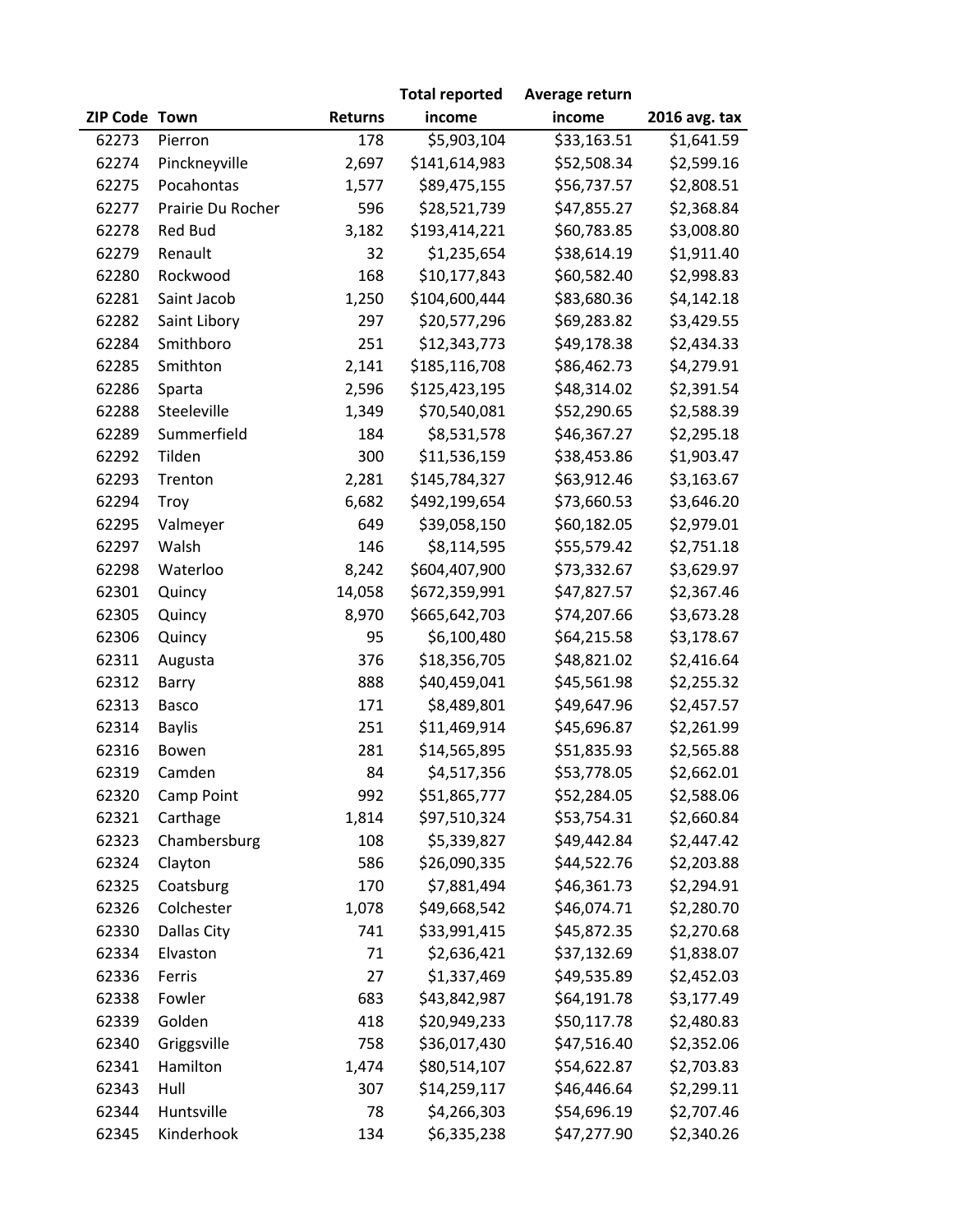|               |                       |                | <b>Total reported</b> | Average return |                        |
|---------------|-----------------------|----------------|-----------------------|----------------|------------------------|
| ZIP Code Town |                       | <b>Returns</b> | income                | income         | 2016 avg. tax          |
| 62346         | La Prairie            | 104            | \$5,070,161           | \$48,751.55    | $\overline{$}2,413.20$ |
| 62347         | Liberty               | 1,056          | \$53,624,348          | \$50,780.63    | \$2,513.64             |
| 62349         | Loraine               | 291            | \$13,669,848          | \$46,975.42    | \$2,325.28             |
| 62351         | Mendon                | 830            | \$44,041,354          | \$53,061.87    | \$2,626.56             |
| 62352         | Milton                | 85             | \$3,365,461           | \$39,593.66    | \$1,959.89             |
| 62353         | <b>Mount Sterling</b> | 1,629          | \$85,029,658          | \$52,197.46    | \$2,583.77             |
| 62354         | Nauvoo                | 604            | \$32,824,244          | \$54,344.77    | \$2,690.07             |
| 62355         | Nebo                  | 300            | \$12,417,469          | \$41,391.56    | \$2,048.88             |
| 62356         | New Canton            | 204            | \$10,935,611          | \$53,605.94    | \$2,653.49             |
| 62357         | New Salem             | 102            | \$3,884,166           | \$38,080.06    | \$1,884.96             |
| 62358         | Niota                 | 303            | \$15,309,695          | \$50,527.05    | \$2,501.09             |
| 62359         | Paloma                | 69             | \$3,022,419           | \$43,803.17    | \$2,168.26             |
| 62360         | Payson                | 781            | \$43,582,711          | \$55,803.73    | \$2,762.28             |
| 62361         | Pearl                 | 203            | \$8,075,681           | \$39,781.68    | \$1,969.19             |
| 62362         | Perry                 | 146            | \$4,554,269           | \$31,193.62    | \$1,544.08             |
| 62363         | Pittsfield            | 2,530          | \$141,256,829         | \$55,832.74    | \$2,763.72             |
| 62365         | Plainville            | 257            | \$11,049,558          | \$42,994.39    | \$2,128.22             |
| 62366         | Pleasant Hill         | 589            | \$26,406,271          | \$44,832.38    | \$2,219.20             |
| 62367         | Plymouth              | 508            | \$18,063,931          | \$35,558.92    | \$1,760.17             |
| 62370         | Rockport              | 167            | \$8,168,893           | \$48,915.53    | \$2,421.32             |
| 62373         | Sutter                | 141            | \$7,537,588           | \$53,458.07    | \$2,646.17             |
| 62374         | Tennessee             | 152            | \$6,954,338           | \$45,752.22    | \$2,264.74             |
| 62375         | Timewell              | 156            | \$8,420,913           | \$53,980.21    | \$2,672.02             |
| 62376         | Ursa                  | 586            | \$31,387,668          | \$53,562.57    | \$2,651.35             |
| 62378         | Versailles            | 393            | \$21,444,197          | \$54,565.39    | \$2,700.99             |
| 62379         | Warsaw                | 865            | \$42,675,256          | \$49,335.56    | \$2,442.11             |
| 62380         | <b>West Point</b>     | 155            | \$7,270,762           | \$46,908.14    | \$2,321.95             |
| 62401         | Effingham             | 9,494          | \$594,266,892         | \$62,593.94    | \$3,098.40             |
| 62410         | Allendale             | 415            | \$23,919,673          | \$57,637.77    | \$2,853.07             |
| 62411         | Altamont              | 2,087          | \$104,077,566         | \$49,869.46    | \$2,468.54             |
| 62413         | Annapolis             | 183            | \$10,300,293          | \$56,285.75    | \$2,786.14             |
| 62414         | <b>Beecher City</b>   | 797            | \$35,026,893          | \$43,948.42    | \$2,175.45             |
| 62417         | Bridgeport            | 1,209          | \$54,555,915          | \$45,124.83    | \$2,233.68             |
| 62418         | Brownstown            | 900            | \$41,797,407          | \$46,441.56    | \$2,298.86             |
| 62419         | Calhoun               | 173            | \$7,303,196           | \$42,215.01    | \$2,089.64             |
| 62420         | Casey                 | 1,946          | \$100,363,045         | \$51,574.02    | \$2,552.91             |
| 62421         | Claremont             | 339            | \$18,413,766          | \$54,317.89    | \$2,688.74             |
| 62422         | Cowden                | 474            | \$20,573,193          | \$43,403.36    | \$2,148.47             |
| 62423         | Dennison              | 308            | \$17,904,249          | \$58,130.68    | \$2,877.47             |
| 62424         | Dieterich             | 1,058          | \$60,548,040          | \$57,228.77    | \$2,832.82             |
| 62425         | <b>Dundas</b>         | 262            | \$12,460,554          | \$47,559.37    | \$2,354.19             |
| 62426         | Edgewood              | 412            | \$16,370,019          | \$39,733.06    | \$1,966.79             |
| 62427         | Flat Rock             | 723            | \$36,803,222          | \$50,903.49    | \$2,519.72             |
| 62428         | Greenup               | 1,375          | \$62,542,983          | \$45,485.81    | \$2,251.55             |
| 62431         | Herrick               | 458            | \$21,431,961          | \$46,794.67    | \$2,316.34             |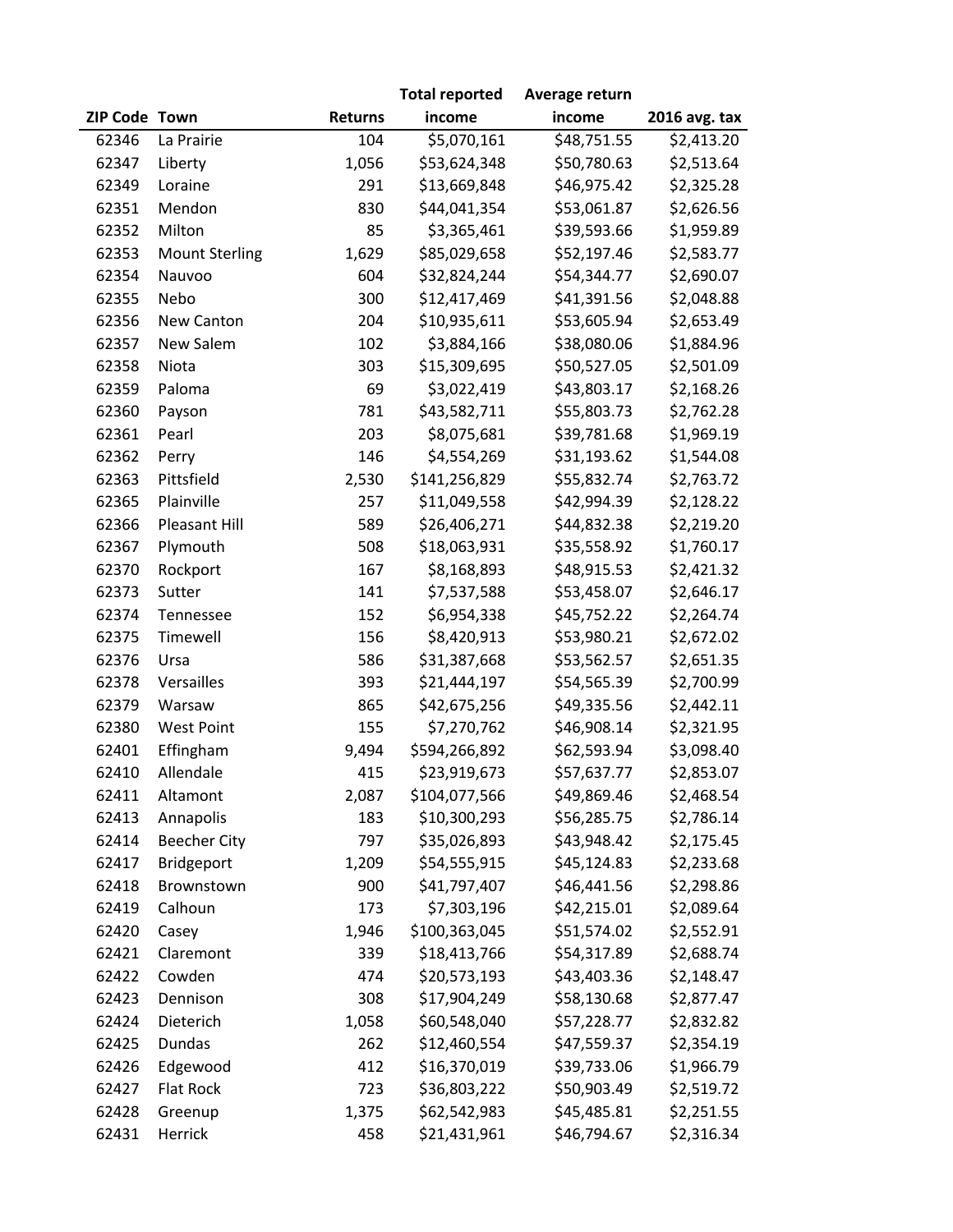|               |                    |                | <b>Total reported</b> | Average return          |               |
|---------------|--------------------|----------------|-----------------------|-------------------------|---------------|
| ZIP Code Town |                    | <b>Returns</b> | income                | income                  | 2016 avg. tax |
| 62432         | Hidalgo            | 259            | \$11,694,472          | $\overline{$}45,152.40$ | \$2,235.04    |
| 62433         | Hutsonville        | 407            | \$23,352,654          | \$57,377.53             | \$2,840.19    |
| 62434         | Ingraham           | 165            | \$7,601,659           | \$46,070.66             | \$2,280.50    |
| 62436         | Jewett             | 282            | \$13,383,986          | \$47,460.94             | \$2,349.32    |
| 62438         | Lakewood           | 141            | \$7,417,760           | \$52,608.23             | \$2,604.11    |
| 62439         | Lawrenceville      | 3,204          | \$155,501,189         | \$48,533.45             | \$2,402.41    |
| 62440         | Lerna              | 526            | \$30,402,741          | \$57,799.89             | \$2,861.09    |
| 62441         | Marshall           | 3,248          | \$211,288,943         | \$65,052.01             | \$3,220.07    |
| 62442         | Martinsville       | 1,043          | \$48,933,164          | \$46,915.79             | \$2,322.33    |
| 62443         | Mason              | 735            | \$34,306,026          | \$46,674.87             | \$2,310.41    |
| 62444         | Mode               | 184            | \$8,765,112           | \$47,636.48             | \$2,358.01    |
| 62445         | Montrose           | 430            | \$23,301,325          | \$54,189.13             | \$2,682.36    |
| 62446         | <b>Mount Erie</b>  | 185            | \$9,404,726           | \$50,836.36             | \$2,516.40    |
| 62447         | Neoga              | 1,469          | \$73,135,346          | \$49,785.80             | \$2,464.40    |
| 62448         | Newton             | 2,716          | \$137,724,543         | \$50,708.59             | \$2,510.08    |
| 62449         | Oblong             | 1,386          | \$73,885,597          | \$53,308.51             | \$2,638.77    |
| 62450         | Olney              | 5,343          | \$252,397,608         | \$47,238.93             | \$2,338.33    |
| 62451         | Palestine          | 924            | \$46,086,349          | \$49,877.00             | \$2,468.91    |
| 62452         | Parkersburg        | 167            | \$7,714,159           | \$46,192.57             | \$2,286.53    |
| 62454         | Robinson           | 4,512          | \$256,109,203         | \$56,761.79             | \$2,809.71    |
| 62458         | Saint Elmo         | 1,009          | \$41,839,746          | \$41,466.55             | \$2,052.59    |
| 62459         | Sainte Marie       | 130            | \$6,517,474           | \$50,134.42             | \$2,481.65    |
| 62460         | Saint Francisville | 447            | \$22,383,252          | \$50,074.39             | \$2,478.68    |
| 62461         | Shumway            | 418            | \$21,770,275          | \$52,082.00             | \$2,578.06    |
| 62462         | Sigel              | 540            | \$30,045,061          | \$55,639.00             | \$2,754.13    |
| 62463         | Stewardson         | 590            | \$27,185,579          | \$46,077.25             | \$2,280.82    |
| 62464         | Stoy               | 41             | \$1,530,039           | \$37,318.02             | \$1,847.24    |
| 62465         | Strasburg          | 426            | \$21,386,639          | \$50,203.38             | \$2,485.07    |
| 62466         | Sumner             | 983            | \$44,674,433          | \$45,447.03             | \$2,249.63    |
| 62467         | Teutopolis         | 1,862          | \$134,870,698         | \$72,433.24             | \$3,585.45    |
| 62468         | Toledo             | 1,082          | \$50,866,169          | \$47,011.25             | \$2,327.06    |
| 62469         | Trilla             | 194            | \$10,687,886          | \$55,092.20             | \$2,727.06    |
| 62471         | Vandalia           | 3,683          | \$180,191,893         | \$48,925.30             | \$2,421.80    |
| 62473         | Watson             | 654            | \$32,576,844          | \$49,811.69             | \$2,465.68    |
| 62474         | Westfield          | 341            | \$15,814,358          | \$46,376.42             | \$2,295.63    |
| 62475         | West Liberty       | 157            | \$8,146,421           | \$51,888.03             | \$2,568.46    |
| 62476         | West Salem         | 707            | \$31,944,580          | \$45,183.28             | \$2,236.57    |
| 62477         | <b>West Union</b>  | 396            | \$19,026,197          | \$48,045.95             | \$2,378.27    |
| 62478         | <b>West York</b>   | 170            | \$9,382,295           | \$55,189.97             | \$2,731.90    |
| 62479         | Wheeler            | 400            | \$21,104,922          | \$52,762.31             | \$2,611.73    |
| 62480         | <b>Willow Hill</b> | 310            | \$12,262,778          | \$39,557.35             | \$1,958.09    |
| 62481         | Yale               | 156            | \$8,611,297           | \$55,200.62             | \$2,732.43    |
| 62501         | Argenta            | 1,146          | \$74,127,874          | \$64,684.01             | \$3,201.86    |
| 62510         | Assumption         | 754            | \$38,712,425          | \$51,342.74             | \$2,541.47    |
| 62512         | Beason             | 222            | \$13,869,659          | \$62,475.94             | \$3,092.56    |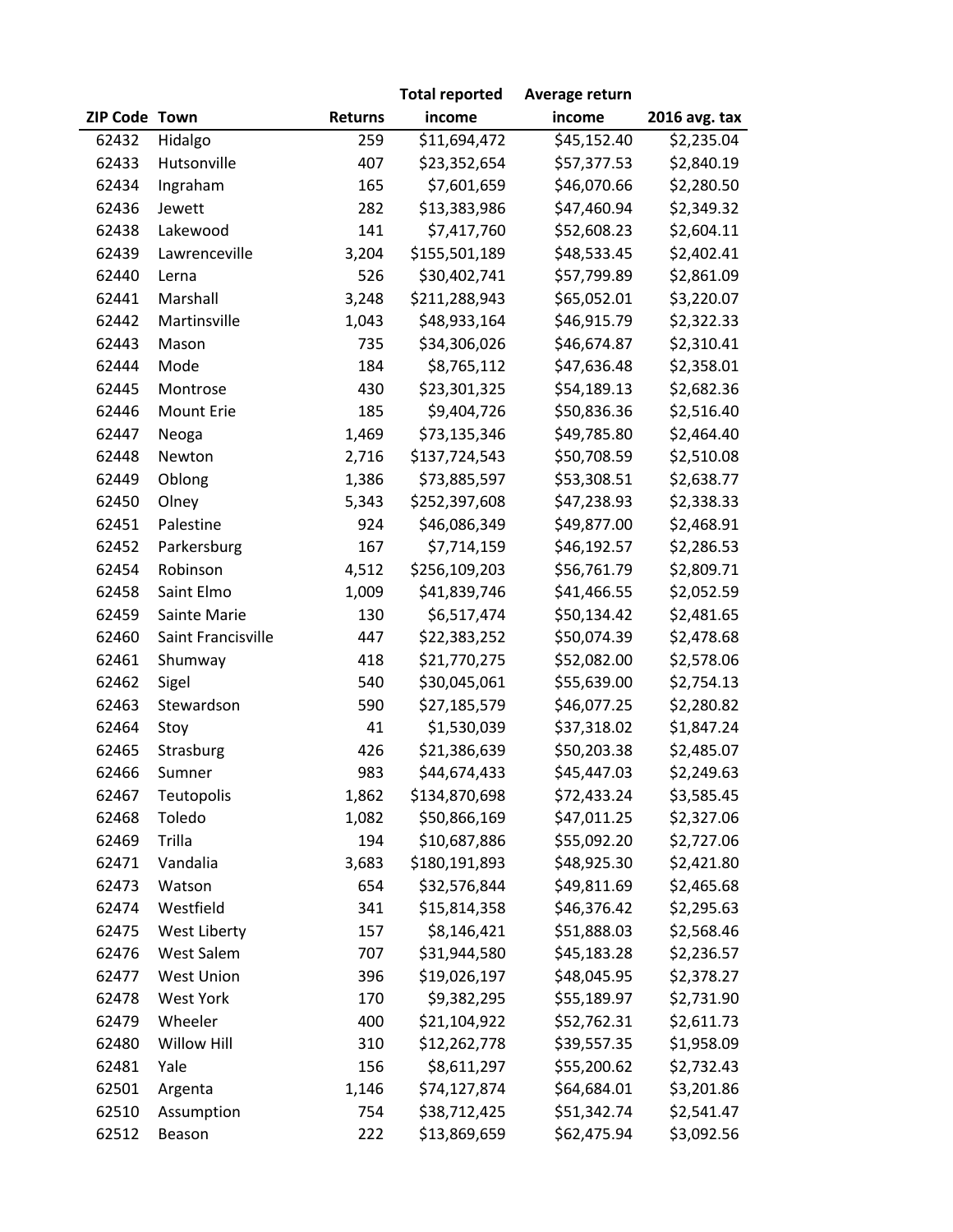|               |                   |                | <b>Total reported</b> | Average return |                        |
|---------------|-------------------|----------------|-----------------------|----------------|------------------------|
| ZIP Code Town |                   | <b>Returns</b> | income                | income         | 2016 avg. tax          |
| 62513         | <b>Blue Mound</b> | 761            | \$39,783,747          | \$52,278.25    | $\overline{$}2,587.77$ |
| 62514         | Boody             | 107            | \$4,823,715           | \$45,081.45    | \$2,231.53             |
| 62515         | <b>Buffalo</b>    | 407            | \$25,097,618          | \$61,664.91    | \$3,052.41             |
| 62517         | <b>Bulpitt</b>    | 91             | \$2,921,480           | \$32,104.18    | \$1,589.16             |
| 62518         | Chestnut          | 192            | \$10,860,687          | \$56,566.08    | \$2,800.02             |
| 62519         | Cornland          | 43             | \$1,769,554           | \$41,152.42    | \$2,037.04             |
| 62520         | Dawson            | 740            | \$43,859,580          | \$59,269.70    | \$2,933.85             |
| 62521         | Decatur           | 15,137         | \$944,781,379         | \$62,415.36    | \$3,089.56             |
| 62522         | Decatur           | 5,524          | \$266,658,301         | \$48,272.68    | \$2,389.50             |
| 62523         | Decatur           | 200            | \$11,478,293          | \$57,391.47    | \$2,840.88             |
| 62524         | Decatur           | 150            | \$8,223,076           | \$54,820.51    | \$2,713.62             |
| 62525         | Decatur           | 107            | \$18,403,796          | \$171,998.09   | \$8,513.91             |
| 62526         | Decatur           | 13,328         | \$613,722,705         | \$46,047.62    | \$2,279.36             |
| 62530         | Divernon          | 750            | \$42,575,242          | \$56,766.99    | \$2,809.97             |
| 62531         | Edinburg          | 867            | \$47,080,497          | \$54,302.76    | \$2,687.99             |
| 62532         | Elwin             | 45             | \$2,561,177           | \$56,915.04    | \$2,817.29             |
| 62533         | Farmersville      | 459            | \$26,797,286          | \$58,381.89    | \$2,889.90             |
| 62534         | Findlay           | 515            | \$27,532,453          | \$53,461.07    | \$2,646.32             |
| 62535         | Forsyth           | 1,585          | \$188,979,742         | \$119,230.12   | \$5,901.89             |
| 62536         | Glenarm           | 434            | \$36,696,859          | \$84,554.97    | \$4,185.47             |
| 62537         | Harristown        | 85             | \$3,902,712           | \$45,914.26    | \$2,272.76             |
| 62538         | Harvel            | 138            | \$7,690,088           | \$55,725.28    | \$2,758.40             |
| 62539         | Illiopolis        | 544            | \$32,499,310          | \$59,741.38    | \$2,957.20             |
| 62540         | Kincaid           | 676            | \$30,328,768          | \$44,865.04    | \$2,220.82             |
| 62541         | Lake Fork         | 25             | \$1,254,833           | \$50,193.32    | \$2,484.57             |
| 62543         | Latham            | 237            | \$12,283,928          | \$51,830.92    | \$2,565.63             |
| 62544         | Macon             | 800            | \$46,464,884          | \$58,081.11    | \$2,875.01             |
| 62545         | Mechanicsburg     | 599            | \$38,677,019          | \$64,569.31    | \$3,196.18             |
| 62546         | Morrisonville     | 725            | \$42,070,311          | \$58,028.02    | \$2,872.39             |
| 62547         | Mount Auburn      | 322            | \$19,218,293          | \$59,684.14    | \$2,954.36             |
| 62548         | Mount Pulaski     | 1,038          | \$63,992,998          | \$61,650.29    | \$3,051.69             |
| 62549         | Mt Zion           | 2,760          | \$204,247,156         | \$74,002.59    | \$3,663.13             |
| 62550         | Moweaqua          | 1,270          | \$75,611,936          | \$59,536.96    | \$2,947.08             |
| 62551         | Niantic           | 331            | \$15,994,020          | \$48,320.30    | \$2,391.85             |
| 62553         | Oconee            | 210            | \$10,387,403          | \$49,463.82    | \$2,448.46             |
| 62554         | Oreana            | 717            | \$46,285,139          | \$64,553.89    | \$3,195.42             |
| 62555         | Owaneco           | 235            | \$12,751,751          | \$54,262.77    | \$2,686.01             |
| 62556         | Palmer            | 157            | \$7,614,881           | \$48,502.43    | \$2,400.87             |
| 62557         | Pana              | 3,047          | \$148,035,093         | \$48,583.88    | \$2,404.90             |
| 62558         | Pawnee            | 1,680          | \$103,954,011         | \$61,877.39    | \$3,062.93             |
| 62560         | Raymond           | 711            | \$40,561,731          | \$57,048.85    | \$2,823.92             |
| 62561         | Riverton          | 2,367          | \$131,789,563         | \$55,677.89    | \$2,756.06             |
| 62563         | Rochester         | 2,778          | \$244,741,193         | \$88,099.78    | \$4,360.94             |
| 62565         | Shelbyville       | 3,414          | \$179,191,368         | \$52,487.22    | \$2,598.12             |
| 62567         | Stonington        | 518            | \$24,095,841          | \$46,517.07    | \$2,302.59             |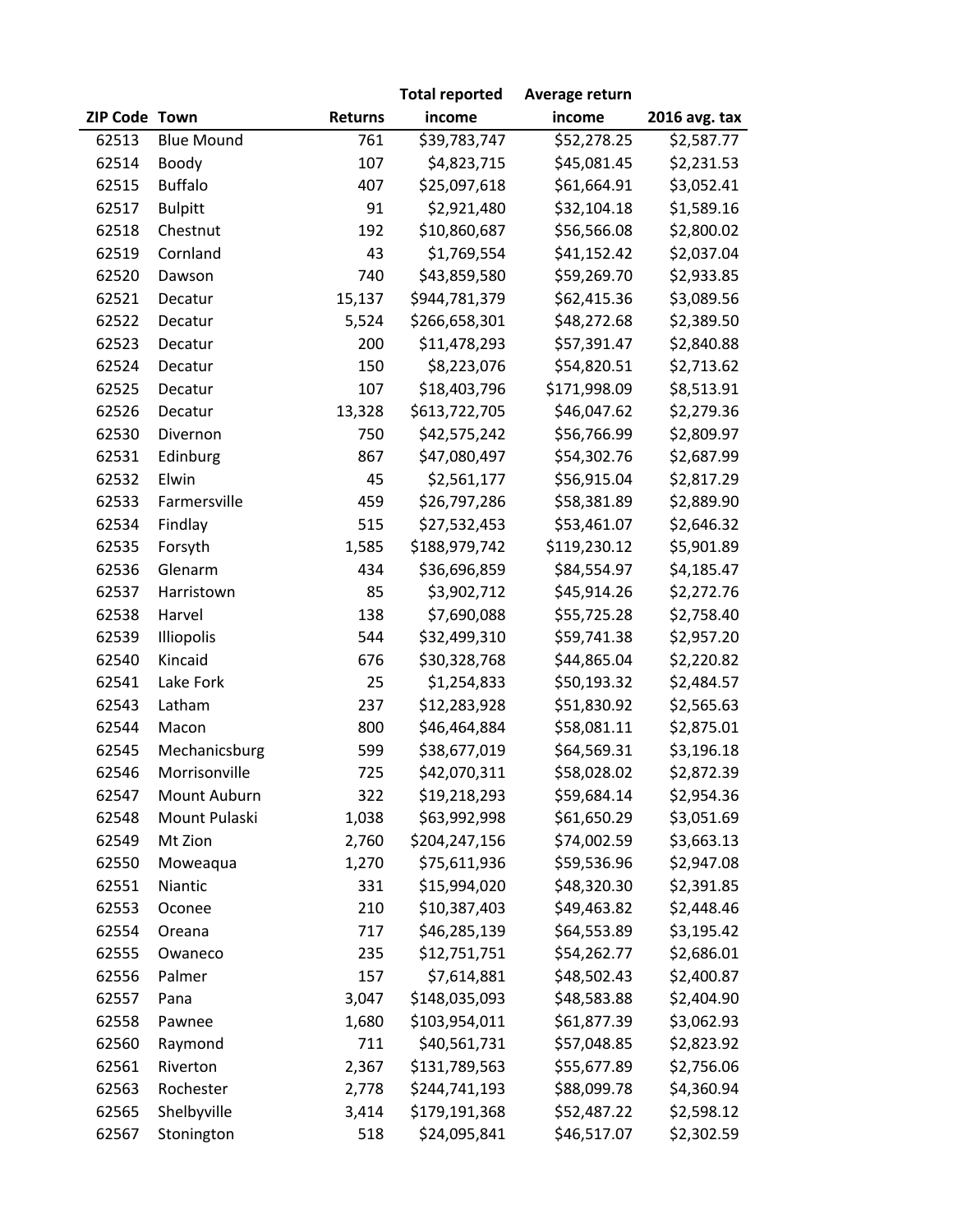|               |                      |                | <b>Total reported</b> | Average return |               |
|---------------|----------------------|----------------|-----------------------|----------------|---------------|
| ZIP Code Town |                      | <b>Returns</b> | income                | income         | 2016 avg. tax |
| 62568         | Taylorville          | 6,842          | \$361,979,745         | \$52,905.55    | \$2,618.82    |
| 62570         | Tovey                | 197            | \$9,335,498           | \$47,388.31    | \$2,345.72    |
| 62571         | <b>Tower Hill</b>    | 554            | \$26,390,111          | \$47,635.58    | \$2,357.96    |
| 62572         | Waggoner             | 241            | \$13,527,158          | \$56,129.29    | \$2,778.40    |
| 62573         | Warrensburg          | 665            | \$38,566,116          | \$57,994.16    | \$2,870.71    |
| 62601         | Alexander            | 218            | \$13,994,450          | \$64,194.72    | \$3,177.64    |
| 62610         | Alsey                | 86             | \$3,338,679           | \$38,821.85    | \$1,921.68    |
| 62611         | Arenzville           | 463            | \$28,753,752          | \$62,103.14    | \$3,074.11    |
| 62612         | Ashland              | 906            | \$49,036,171          | \$54,123.81    | \$2,679.13    |
| 62613         | Athens               | 1,759          | \$116,524,073         | \$66,244.50    | \$3,279.10    |
| 62615         | Auburn               | 2,468          | \$143,754,224         | \$58,247.25    | \$2,883.24    |
| 62617         | Bath                 | 311            | \$13,851,871          | \$44,539.78    | \$2,204.72    |
| 62618         | Beardstown           | 3,182          | \$142,778,209         | \$44,870.59    | \$2,221.09    |
| 62621         | <b>Bluffs</b>        | 534            | \$28,952,319          | \$54,217.83    | \$2,683.78    |
| 62622         | <b>Bluff Springs</b> | 29             | \$1,541,367           | \$53,150.59    | \$2,630.95    |
| 62624         | Browning             | 227            | \$11,480,960          | \$50,576.92    | \$2,503.56    |
| 62625         | Cantrall             | 448            | \$36,091,375          | \$80,561.10    | \$3,987.77    |
| 62626         | Carlinville          | 3,463          | \$187,063,959         | \$54,017.89    | \$2,673.89    |
| 62627         | Chandlerville        | 424            | \$22,182,956          | \$52,318.29    | \$2,589.76    |
| 62628         | Chapin               | 390            | \$18,905,703          | \$48,476.16    | \$2,399.57    |
| 62629         | Chatham              | 6,574          | \$525,431,931         | \$79,925.76    | \$3,956.33    |
| 62630         | Chesterfield         | 216            | \$11,076,655          | \$51,280.81    | \$2,538.40    |
| 62631         | Concord              | 137            | \$10,159,552          | \$74,157.31    | \$3,670.79    |
| 62633         | Easton               | 295            | \$17,186,296          | \$58,258.63    | \$2,883.80    |
| 62634         | Elkhart              | 404            | \$25,431,727          | \$62,949.82    | \$3,116.02    |
| 62635         | Emden                | 343            | \$20,004,958          | \$58,323.49    | \$2,887.01    |
| 62638         | Franklin             | 616            | \$35,193,518          | \$57,132.33    | \$2,828.05    |
| 62639         | Frederick            | 122            | \$7,096,237           | \$58,165.88    | \$2,879.21    |
| 62640         | Girard               | 1,552          | \$83,007,381          | \$53,484.14    | \$2,647.46    |
| 62642         | Greenview            | 648            | \$34,533,971          | \$53,293.17    | \$2,638.01    |
| 62643         | Hartsburg            | 231            | \$11,081,840          | \$47,973.33    | \$2,374.68    |
| 62644         | Havana               | 2,139          | \$106,998,547         | \$50,022.70    | \$2,476.12    |
| 62649         | Hettick              | 204            | \$11,039,247          | \$54,113.96    | \$2,678.64    |
| 62650         | Jacksonville         | 10,628         | \$577,259,033         | \$54,314.93    | \$2,688.59    |
| 62651         | Jacksonville         | 178            | \$8,529,421           | \$47,918.10    | \$2,371.95    |
| 62655         | Kilbourne            | 217            | \$11,130,836          | \$51,294.18    | \$2,539.06    |
| 62656         | Lincoln              | 7,347          | \$374,147,555         | \$50,925.22    | \$2,520.80    |
| 62661         | Loami                | 578            | \$34,096,232          | \$58,990.02    | \$2,920.01    |
| 62663         | Manchester           | 125            | \$5,476,742           | \$43,813.94    | \$2,168.79    |
| 62664         | Mason City           | 1,307          | \$68,506,908          | \$52,415.38    | \$2,594.56    |
| 62665         | Meredosia            | 616            | \$25,497,473          | \$41,392.00    | \$2,048.90    |
| 62666         | Middletown           | 272            | \$15,637,901          | \$57,492.28    | \$2,845.87    |
| 62667         | Modesto              | 230            | \$14,577,747          | \$63,381.51    | \$3,137.38    |
| 62668         | Murrayville          | 663            | \$35,217,802          | \$53,118.86    | \$2,629.38    |
| 62670         | New Berlin           | 1,483          | \$100,144,743         | \$67,528.48    | \$3,342.66    |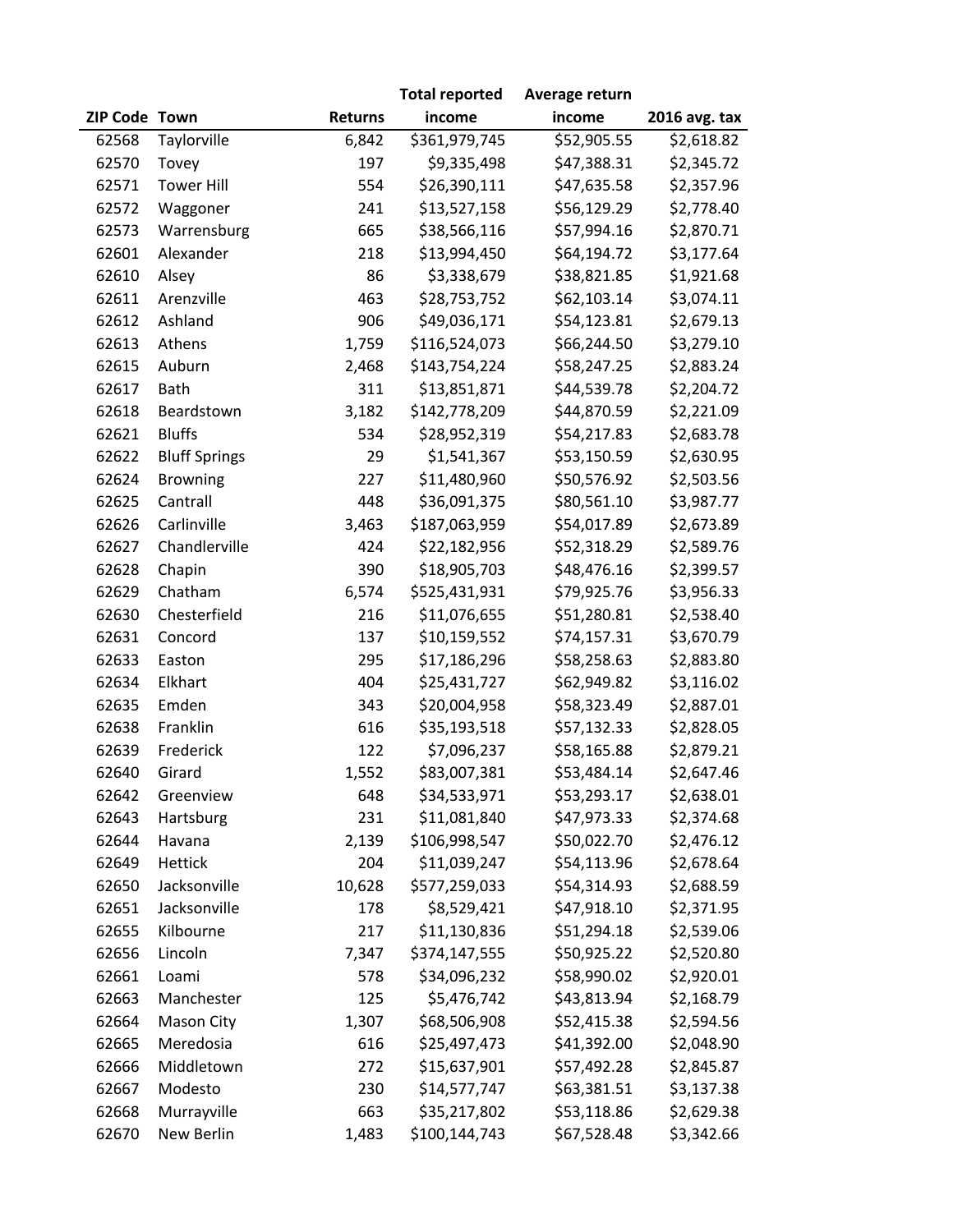|               |                        |                | <b>Total reported</b> | Average return |                        |
|---------------|------------------------|----------------|-----------------------|----------------|------------------------|
| ZIP Code Town |                        | <b>Returns</b> | income                | income         | 2016 avg. tax          |
| 62671         | <b>New Holland</b>     | 283            | \$14,675,744          | \$51,857.75    | $\overline{$}2,566.96$ |
| 62672         | Nilwood                | 74             | \$2,589,170           | \$34,988.78    | \$1,731.94             |
| 62673         | Oakford                | 236            | \$11,798,254          | \$49,992.60    | \$2,474.63             |
| 62674         | Palmyra                | 577            | \$27,096,897          | \$46,961.69    | \$2,324.60             |
| 62675         | Petersburg             | 2,860          | \$194,866,095         | \$68,135.00    | \$3,372.68             |
| 62677         | <b>Pleasant Plains</b> | 1,304          | \$99,110,263          | \$76,004.80    | \$3,762.24             |
| 62681         | Rushville              | 2,295          | \$119,244,629         | \$51,958.44    | \$2,571.94             |
| 62682         | San Jose               | 383            | \$17,751,132          | \$46,347.60    | \$2,294.21             |
| 62684         | Sherman                | 2,476          | \$206,520,289         | \$83,408.84    | \$4,128.74             |
| 62685         | Shipman                | 824            | \$44,567,739          | \$54,087.06    | \$2,677.31             |
| 62688         | Tallula                | 342            | \$18,582,494          | \$54,334.78    | \$2,689.57             |
| 62690         | Virden                 | 1,756          | \$84,970,634          | \$48,388.74    | \$2,395.24             |
| 62691         | Virginia               | 1,077          | \$60,656,986          | \$56,320.32    | \$2,787.86             |
| 62692         | Waverly                | 965            | \$51,328,944          | \$53,190.62    | \$2,632.94             |
| 62693         | Williamsville          | 868            | \$61,637,605          | \$71,011.07    | \$3,515.05             |
| 62694         | Winchester             | 1,426          | \$78,110,557          | \$54,775.99    | \$2,711.41             |
| 62695         | Woodson                | 208            | \$9,132,561           | \$43,906.54    | \$2,173.37             |
| 62701         | Springfield            | 389            | \$20,687,312          | \$53,180.75    | \$2,632.45             |
| 62702         | Springfield            | 15,538         | \$669,130,458         | \$43,064.13    | \$2,131.67             |
| 62703         | Springfield            | 12,442         | \$477,296,985         | \$38,361.76    | \$1,898.91             |
| 62704         | Springfield            | 19,306         | \$1,375,726,008       | \$71,258.99    | \$3,527.32             |
| 62705         | Springfield            | 105            | \$7,654,442           | \$72,899.45    | \$3,608.52             |
| 62706         | Springfield            | 50             | \$246,347             | \$4,926.94     | \$243.88               |
| 62707         | Springfield            | 3,630          | \$228,923,666         | \$63,064.37    | \$3,121.69             |
| 62708         | Springfield            | 212            | \$10,341,111          | \$48,778.83    | \$2,414.55             |
| 62711         | Springfield            | 8,646          | \$955,757,977         | \$110,543.37   | \$5,471.90             |
| 62712         | Springfield            | 4,896          | \$486,034,617         | \$99,271.78    | \$4,913.95             |
| 62791         | Springfield            | 211            | \$14,356,870          | \$68,042.04    | \$3,368.08             |
| 62801         | Centralia              | 8,399          | \$383,520,914         | \$45,662.69    | \$2,260.30             |
| 62803         | Hoyleton               | 444            | \$28,348,075          | \$63,847.02    | \$3,160.43             |
| 62806         | Albion                 | 1,481          | \$76,683,208          | \$51,777.99    | \$2,563.01             |
| 62807         | Alma                   | 382            | \$17,388,586          | \$45,519.86    | \$2,253.23             |
| 62808         | Ashley                 | 650            | \$29,816,291          | \$45,871.22    | \$2,270.63             |
| 62809         | <b>Barnhill</b>        | 112            | \$7,593,523           | \$67,799.31    | \$3,356.07             |
| 62810         | <b>Belle Rive</b>      | 467            | \$20,351,547          | \$43,579.33    | \$2,157.18             |
| 62811         | Bellmont               | 116            | \$4,070,514           | \$35,090.64    | \$1,736.99             |
| 62812         | Benton                 | 4,447          | \$216,855,068         | \$48,764.35    | \$2,413.84             |
| 62814         | Bluford                | 839            | \$36,622,572          | \$43,650.26    | \$2,160.69             |
| 62815         | <b>Bone Gap</b>        | 144            | \$6,836,994           | \$47,479.13    | \$2,350.22             |
| 62816         | Bonnie                 | 518            | \$24,000,224          | \$46,332.48    | \$2,293.46             |
| 62817         | Broughton              | 226            | \$10,615,883          | \$46,972.93    | \$2,325.16             |
| 62818         | <b>Browns</b>          | 153            | \$7,860,324           | \$51,374.67    | \$2,543.05             |
| 62819         | <b>Buckner</b>         | 163            | \$6,450,557           | \$39,573.97    | \$1,958.91             |
| 62820         | <b>Burnt Prairie</b>   | 70             | \$3,911,230           | \$55,874.71    | \$2,765.80             |
| 62821         | Carmi                  | 3,025          | \$165,144,678         | \$54,593.28    | \$2,702.37             |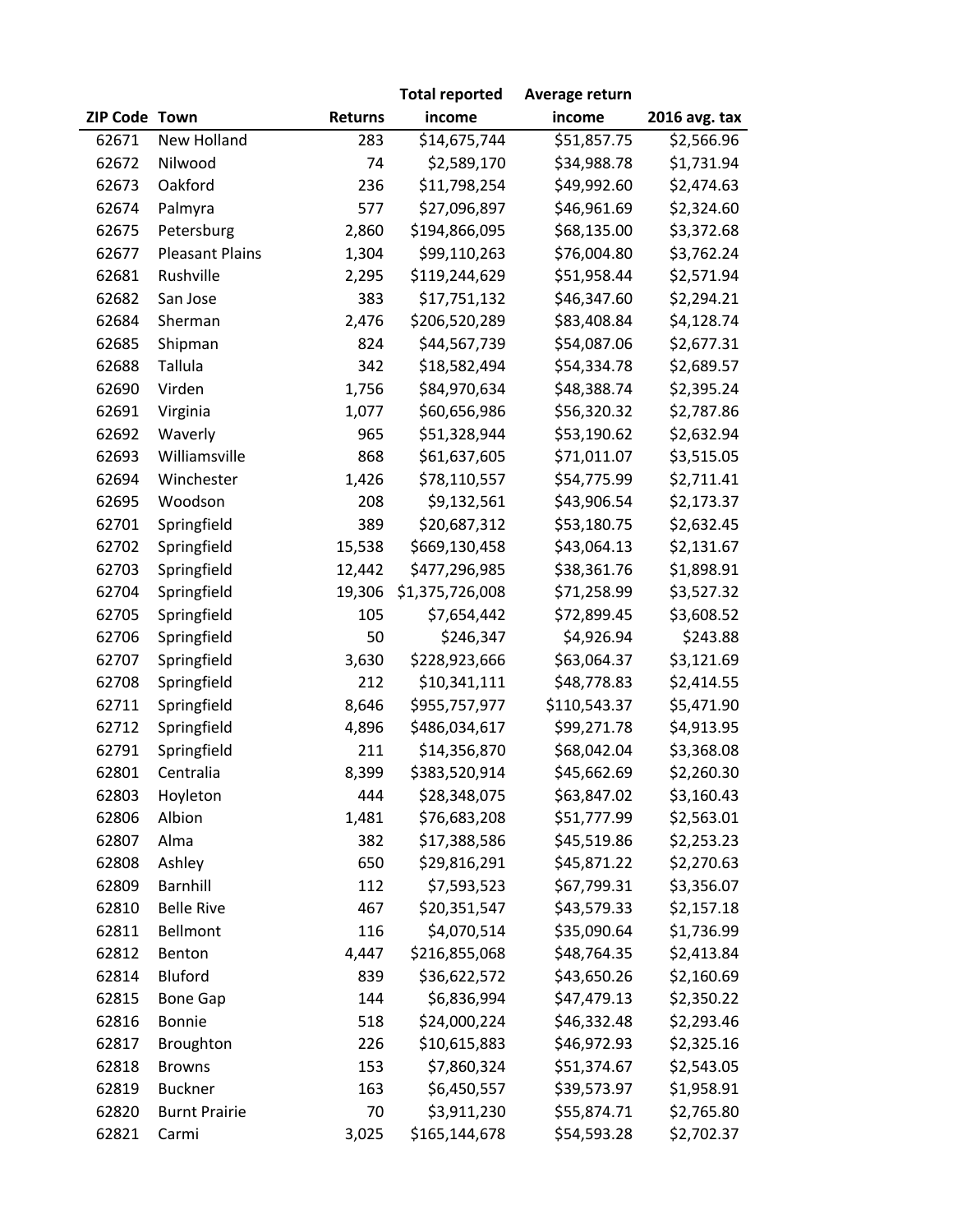|               |                     |                | <b>Total reported</b> | Average return |               |
|---------------|---------------------|----------------|-----------------------|----------------|---------------|
| ZIP Code Town |                     | <b>Returns</b> | income                | income         | 2016 avg. tax |
| 62822         | Christopher         | 1,162          | \$46,622,472          | \$40,122.61    | \$1,986.07    |
| 62823         | Cisne               | 745            | \$32,771,215          | \$43,988.21    | \$2,177.42    |
| 62824         | Clay City           | 746            | \$31,101,606          | \$41,691.16    | \$2,063.71    |
| 62825         | Coello              | 86             | \$3,016,276           | \$35,072.98    | \$1,736.11    |
| 62827         | Crossville          | 487            | \$24,638,230          | \$50,591.85    | \$2,504.30    |
| 62828         | Dahlgren            | 627            | \$36,090,041          | \$57,559.87    | \$2,849.21    |
| 62830         | Dix                 | 588            | \$28,842,142          | \$49,051.26    | \$2,428.04    |
| 62831         | Du Bois             | 267            | \$12,629,149          | \$47,300.18    | \$2,341.36    |
| 62832         | Du Quoin            | 3,827          | \$179,235,913         | \$46,834.57    | \$2,318.31    |
| 62833         | Ellery              | 160            | \$8,754,390           | \$54,714.94    | \$2,708.39    |
| 62835         | Enfield             | 456            | \$18,785,288          | \$41,195.81    | \$2,039.19    |
| 62836         | Ewing               | 307            | \$15,406,969          | \$50,185.57    | \$2,484.19    |
| 62837         | Fairfield           | 3,791          | \$180,258,010         | \$47,548.93    | \$2,353.67    |
| 62838         | Farina              | 704            | \$30,197,862          | \$42,894.69    | \$2,123.29    |
| 62839         | Flora               | 2,913          | \$129,108,668         | \$44,321.55    | \$2,193.92    |
| 62841         | Freeman Spur        | 86             | \$3,132,450           | \$36,423.84    | \$1,802.98    |
| 62842         | Geff                | 355            | \$16,519,853          | \$46,534.80    | \$2,303.47    |
| 62843         | Golden Gate         | 31             | \$805,926             | \$25,997.61    | \$1,286.88    |
| 62844         | Grayville           | 826            | \$39,044,266          | \$47,269.09    | \$2,339.82    |
| 62846         | Ina                 | 281            | \$12,434,535          | \$44,251.01    | \$2,190.43    |
| 62848         | Irvington           | 265            | \$13,003,976          | \$49,071.61    | \$2,429.04    |
| 62849         | luka                | 925            | \$41,368,958          | \$44,723.20    | \$2,213.80    |
| 62850         | Johnsonville        | 138            | \$6,032,080           | \$43,710.72    | \$2,163.68    |
| 62851         | Keenes              | 153            | \$6,203,315           | \$40,544.54    | \$2,006.95    |
| 62852         | Keensburg           | 64             | \$2,625,817           | \$41,028.39    | \$2,030.91    |
| 62853         | Kell                | 438            | \$20,056,667          | \$45,791.48    | \$2,266.68    |
| 62854         | Kinmundy            | 741            | \$30,051,349          | \$40,555.13    | \$2,007.48    |
| 62856         | Logan               | 114            | \$4,744,129           | \$41,615.17    | \$2,059.95    |
| 62858         | Louisville          | 1,315          | \$62,219,484          | \$47,315.20    | \$2,342.10    |
| 62859         | Mc Leansboro        | 2,334          | \$112,838,503         | \$48,345.55    | \$2,393.10    |
| 62860         | Macedonia           | 243            | \$13,969,521          | \$57,487.74    | \$2,845.64    |
| 62861         | Maunie              | 27             | \$1,085,251           | \$40,194.48    | \$1,989.63    |
| 62862         | <b>Mill Shoals</b>  | 160            | \$7,867,177           | \$49,169.86    | \$2,433.91    |
| 62863         | <b>Mount Carmel</b> | 4,190          | \$247,050,176         | \$58,961.86    | \$2,918.61    |
| 62864         | Mount Vernon        | 10,058         | \$525,985,293         | \$52,295.22    | \$2,588.61    |
| 62865         | Mulkeytown          | 845            | \$43,862,480          | \$51,908.26    | \$2,569.46    |
| 62867         | New Haven           | 185            | \$8,874,865           | \$47,972.24    | \$2,374.63    |
| 62868         | Noble               | 835            | \$39,605,324          | \$47,431.53    | \$2,347.86    |
| 62869         | Norris City         | 1,093          | \$57,659,549          | \$52,753.48    | \$2,611.30    |
| 62870         | Odin                | 880            | \$38,903,123          | \$44,208.09    | \$2,188.30    |
| 62871         | Omaha               | 259            | \$16,461,189          | \$63,556.71    | \$3,146.06    |
| 62872         | Opdyke              | 475            | \$21,501,771          | \$45,266.89    | \$2,240.71    |
| 62874         | Orient              | 124            | \$4,486,118           | \$36,178.37    | \$1,790.83    |
| 62875         | Patoka              | 528            | \$29,219,161          | \$55,339.32    | \$2,739.30    |
| 62876         | Radom               | 104            | \$4,856,086           | \$46,693.13    | \$2,311.31    |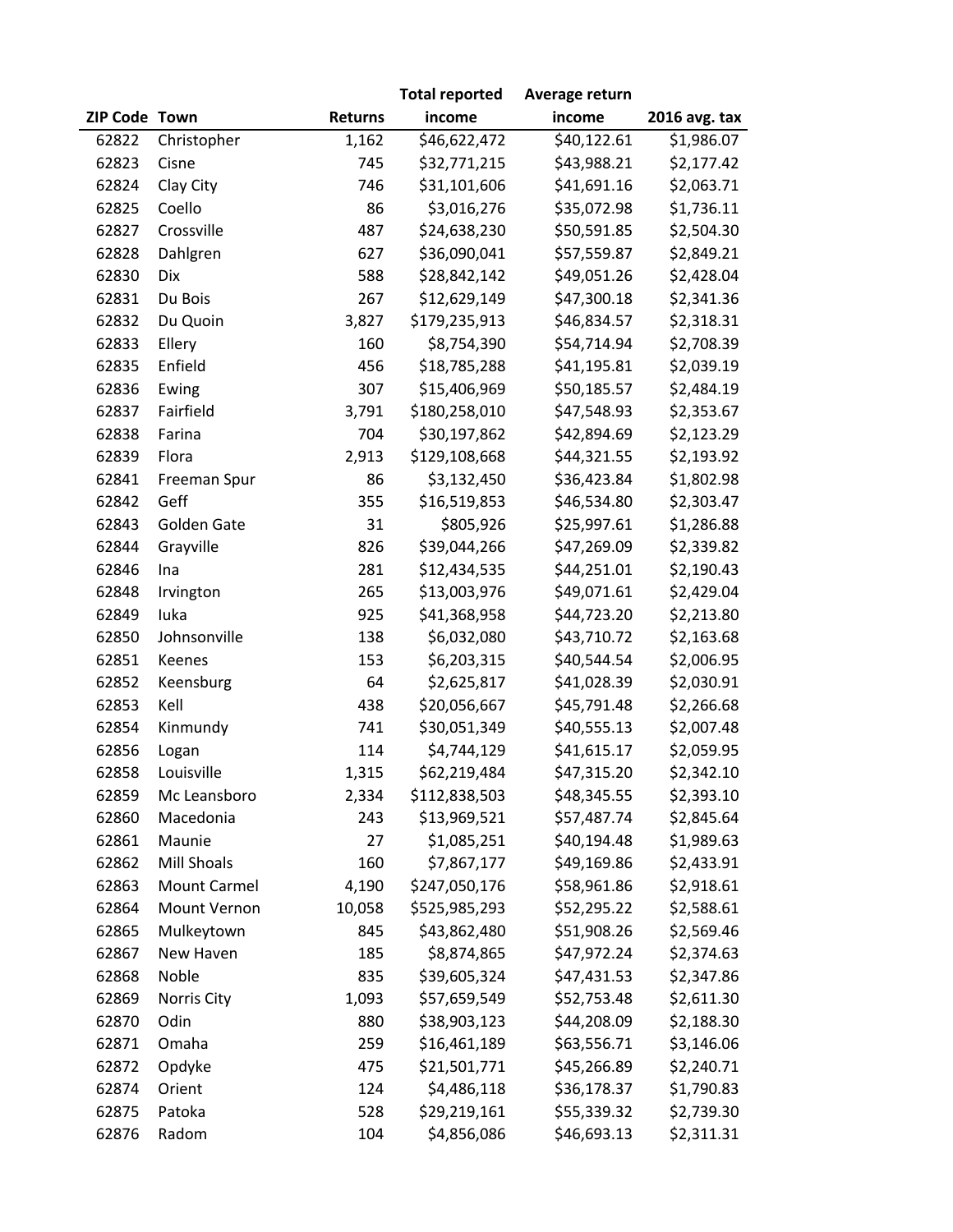|               |                       |                | <b>Total reported</b> | Average return |               |
|---------------|-----------------------|----------------|-----------------------|----------------|---------------|
| ZIP Code Town |                       | <b>Returns</b> | income                | income         | 2016 avg. tax |
| 62877         | Richview              | 223            | \$12,178,951          | \$54,614.13    | \$2,703.40    |
| 62878         | Rinard                | 148            | \$6,128,994           | \$41,412.12    | \$2,049.90    |
| 62880         | Saint Peter           | 327            | \$15,270,440          | \$46,698.59    | \$2,311.58    |
| 62881         | Salem                 | 4,887          | \$244,096,452         | \$49,948.12    | \$2,472.43    |
| 62882         | Sandoval              | 923            | \$36,369,506          | \$39,403.58    | \$1,950.48    |
| 62883         | Scheller              | 290            | \$15,482,902          | \$53,389.32    | \$2,642.77    |
| 62884         | Sesser                | 1,225          | \$54,505,685          | \$44,494.44    | \$2,202.47    |
| 62885         | Shobonier             | 352            | \$16,305,827          | \$46,323.37    | \$2,293.01    |
| 62886         | Sims                  | 153            | \$6,177,434           | \$40,375.39    | \$1,998.58    |
| 62887         | Springerton           | 138            | \$6,998,216           | \$50,711.71    | \$2,510.23    |
| 62888         | Tamaroa               | 879            | \$40,878,973          | \$46,506.23    | \$2,302.06    |
| 62889         | Texico                | 361            | \$18,020,103          | \$49,917.18    | \$2,470.90    |
| 62890         | Thompsonville         | 1,071          | \$52,208,244          | \$48,747.19    | \$2,412.99    |
| 62891         | Valier                | 251            | \$10,762,098          | \$42,876.88    | \$2,122.41    |
| 62892         | Vernon                | 131            | \$5,827,209           | \$44,482.51    | \$2,201.88    |
| 62893         | <b>Walnut Hill</b>    | 447            | \$23,134,787          | \$51,755.68    | \$2,561.91    |
| 62894         | Waltonville           | 432            | \$21,192,599          | \$49,056.94    | \$2,428.32    |
| 62895         | Wayne City            | 805            | \$39,147,491          | \$48,630.42    | \$2,407.21    |
| 62896         | <b>West Frankfort</b> | 4,671          | \$211,550,134         | \$45,290.12    | \$2,241.86    |
| 62897         | Whittington           | 186            | \$9,243,529           | \$49,696.39    | \$2,459.97    |
| 62898         | Woodlawn              | 928            | \$51,514,239          | \$55,511.03    | \$2,747.80    |
| 62899         | Xenia                 | 704            | \$33,139,480          | \$47,073.13    | \$2,330.12    |
| 62901         | Carbondale            | 7,370          | \$329,738,049         | \$44,740.58    | \$2,214.66    |
| 62902         | Carbondale            | 2,091          | \$139,161,760         | \$66,552.73    | \$3,294.36    |
| 62903         | Carbondale            | 1,087          | \$81,116,491          | \$74,624.19    | \$3,693.90    |
| 62905         | Alto Pass             | 298            | \$13,084,063          | \$43,906.25    | \$2,173.36    |
| 62906         | Anna                  | 2,978          | \$149,429,584         | \$50,177.83    | \$2,483.80    |
| 62907         | Ava                   | 936            | \$49,002,468          | \$52,353.06    | \$2,591.48    |
| 62908         | Belknap               | 216            | \$10,948,271          | \$50,686.44    | \$2,508.98    |
| 62910         | Brookport             | 945            | \$38,641,679          | \$40,890.67    | \$2,024.09    |
| 62912         | Buncombe              | 476            | \$23,203,033          | \$48,745.87    | \$2,412.92    |
| 62914         | Cairo                 | 728            | \$24,456,998          | \$33,594.78    | \$1,662.94    |
| 62915         | Cambria               | 288            | \$9,480,138           | \$32,917.15    | \$1,629.40    |
| 62916         | Campbell Hill         | 451            | \$30,921,357          | \$68,561.77    | \$3,393.81    |
| 62917         | <b>Carrier Mills</b>  | 949            | \$42,728,300          | \$45,024.55    | \$2,228.72    |
| 62918         | Carterville           | 4,248          | \$271,712,333         | \$63,962.41    | \$3,166.14    |
| 62919         | Cave In Rock          | 312            | \$15,639,806          | \$50,127.58    | \$2,481.32    |
| 62920         | Cobden                | 1,328          | \$73,571,489          | \$55,400.22    | \$2,742.31    |
| 62921         | Colp                  | 131            | \$4,382,129           | \$33,451.37    | \$1,655.84    |
| 62922         | <b>Creal Springs</b>  | 1,201          | \$62,535,977          | \$52,069.92    | \$2,577.46    |
| 62923         | Cypress               | 202            | \$9,376,006           | \$46,415.87    | \$2,297.59    |
| 62924         | De Soto               | 1,134          | \$54,740,105          | \$48,271.70    | \$2,389.45    |
| 62926         | Dongola               | 824            | \$35,971,190          | \$43,654.36    | \$2,160.89    |
| 62927         | Dowell                | 150            | \$4,875,508           | \$32,503.39    | \$1,608.92    |
| 62928         | Eddyville             | 100            | \$4,839,325           | \$48,393.25    | \$2,395.47    |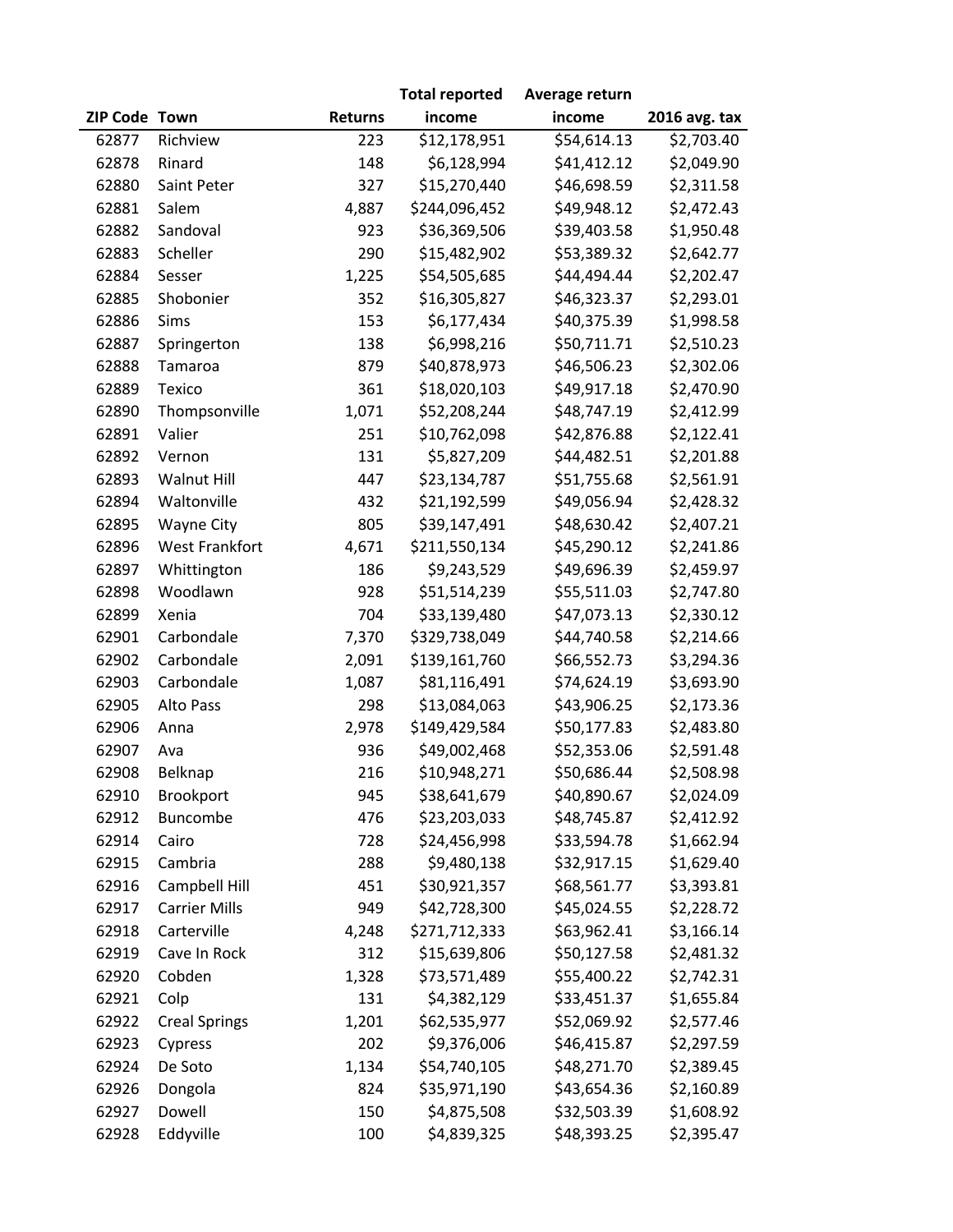|               |                    |                | <b>Total reported</b> | Average return |               |
|---------------|--------------------|----------------|-----------------------|----------------|---------------|
| ZIP Code Town |                    | <b>Returns</b> | income                | income         | 2016 avg. tax |
| 62930         | Eldorado           | 2,247          | \$104,285,348         | \$46,410.92    | \$2,297.34    |
| 62931         | Elizabethtown      | 586            | \$27,389,864          | \$46,740.38    | \$2,313.65    |
| 62932         | Elkville           | 623            | \$26,962,938          | \$43,279.19    | \$2,142.32    |
| 62933         | Energy             | 548            | \$25,451,475          | \$46,444.30    | \$2,298.99    |
| 62934         | Equality           | 369            | \$18,262,586          | \$49,492.10    | \$2,449.86    |
| 62935         | Galatia            | 820            | \$42,473,960          | \$51,797.51    | \$2,563.98    |
| 62938         | Golconda           | 1,017          | \$45,842,056          | \$45,075.77    | \$2,231.25    |
| 62939         | Goreville          | 1,325          | \$74,650,258          | \$56,339.82    | \$2,788.82    |
| 62940         | Gorham             | 169            | \$8,416,542           | \$49,802.02    | \$2,465.20    |
| 62941         | <b>Grand Chain</b> | 325            | \$15,474,662          | \$47,614.34    | \$2,356.91    |
| 62942         | <b>Grand Tower</b> | 226            | \$9,674,941           | \$42,809.47    | \$2,119.07    |
| 62943         | Grantsburg         | 257            | \$13,148,899          | \$51,163.03    | \$2,532.57    |
| 62946         | Harrisburg         | 5,028          | \$257,104,911         | \$51,134.63    | \$2,531.16    |
| 62947         | Herod              | 191            | \$8,882,533           | \$46,505.41    | \$2,302.02    |
| 62948         | Herrin             | 5,212          | \$249,585,515         | \$47,886.71    | \$2,370.39    |
| 62949         | Hurst              | 295            | \$10,942,079          | \$37,091.79    | \$1,836.04    |
| 62950         | Jacob              | 83             | \$4,359,360           | \$52,522.41    | \$2,599.86    |
| 62951         | Johnston City      | 2,233          | \$94,761,203          | \$42,436.72    | \$2,100.62    |
| 62952         | Jonesboro          | 1,342          | \$66,373,232          | \$49,458.44    | \$2,448.19    |
| 62953         | Joppa              | 135            | \$4,056,904           | \$30,051.14    | \$1,487.53    |
| 62954         | Junction           | 180            | \$8,418,819           | \$46,771.22    | \$2,315.18    |
| 62956         | Karnak             | 349            | \$16,487,867          | \$47,243.17    | \$2,338.54    |
| 62957         | Mc Clure           | 311            | \$11,964,078          | \$38,469.70    | \$1,904.25    |
| 62958         | Makanda            | 1,000          | \$66,075,159          | \$66,075.16    | \$3,270.72    |
| 62959         | Marion             | 11,404         | \$644,375,963         | \$56,504.38    | \$2,796.97    |
| 62960         | Metropolis         | 4,400          | \$211,971,345         | \$48,175.31    | \$2,384.68    |
| 62963         | Mound City         | 168            | \$5,605,978           | \$33,368.92    | \$1,651.76    |
| 62964         | Mounds             | 477            | \$19,796,702          | \$41,502.52    | \$2,054.37    |
| 62965         | Muddy              | 44             | \$1,329,211           | \$30,209.34    | \$1,495.36    |
| 62966         | Murphysboro        | 6,036          | \$317,972,906         | \$52,679.41    | \$2,607.63    |
| 62967         | New Burnside       | 121            | \$5,713,579           | \$47,219.66    | \$2,337.37    |
| 62969         | Olive Branch       | 205            | \$9,381,515           | \$45,763.49    | \$2,265.29    |
| 62970         | Olmsted            | 236            | \$9,816,893           | \$41,597.00    | \$2,059.05    |
| 62972         | Ozark              | 527            | \$26,944,872          | \$51,128.79    | \$2,530.88    |
| 62974         | Pittsburg          | 617            | \$31,108,671          | \$50,419.24    | \$2,495.75    |
| 62975         | Pomona             | 124            | \$6,342,331           | \$51,147.83    | \$2,531.82    |
| 62976         | Pulaski            | 162            | \$6,900,063           | \$42,592.98    | \$2,108.35    |
| 62977         | Raleigh            | 271            | \$13,443,859          | \$49,608.34    | \$2,455.61    |
| 62979         | Ridgway            | 510            | \$27,594,767          | \$54,107.39    | \$2,678.32    |
| 62982         | Rosiclare          | 368            | \$16,994,830          | \$46,181.60    | \$2,285.99    |
| 62983         | Royalton           | 551            | \$25,696,710          | \$46,636.50    | \$2,308.51    |
| 62984         | Shawneetown        | 615            | \$29,567,150          | \$48,076.67    | \$2,379.80    |
| 62985         | Simpson            | 376            | \$18,983,040          | \$50,486.81    | \$2,499.10    |
| 62987         | Stonefort          | 472            | \$24,166,201          | \$51,199.58    | \$2,534.38    |
| 62988         | Tamms              | 517            | \$22,093,881          | \$42,734.78    | \$2,115.37    |